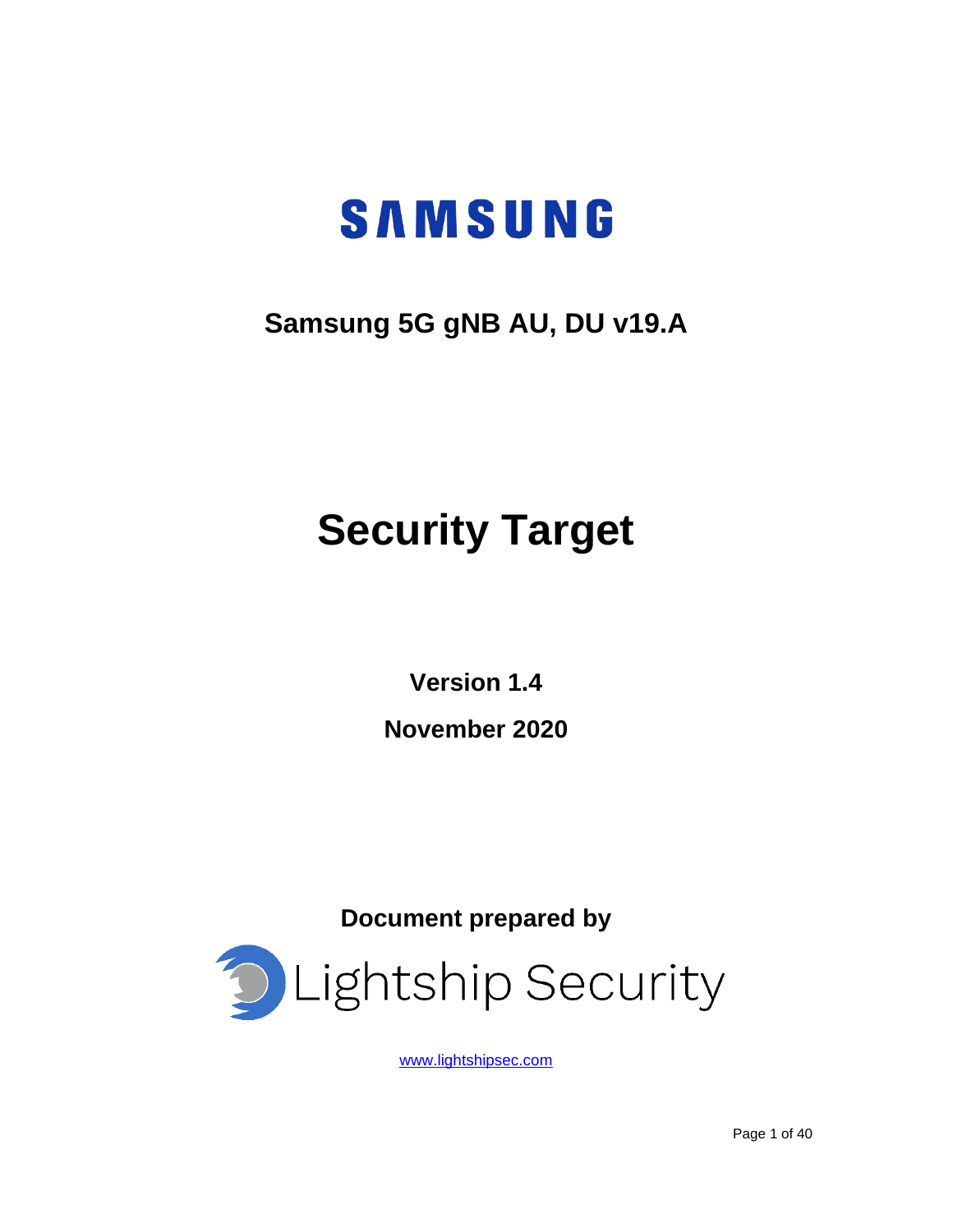| <b>Version</b> | <b>Date</b> | <b>Author</b>   | <b>Description</b>           |
|----------------|-------------|-----------------|------------------------------|
| 1.0            | 29 Sep 2020 | L Turner        | Release for certification.   |
| 1.1            | 2 Oct 2020  | L Turner        | TSS consistency update.      |
| 1.2            | 15 Oct 2020 | L Turner        | Update SSHC.                 |
| 1.3            | 20 Oct 2020 | G Nickel        | Update CC Guide version      |
| 1.4            | 10 Nov 2020 | <b>G</b> Nickel | Update AGD version reference |

# **Document History**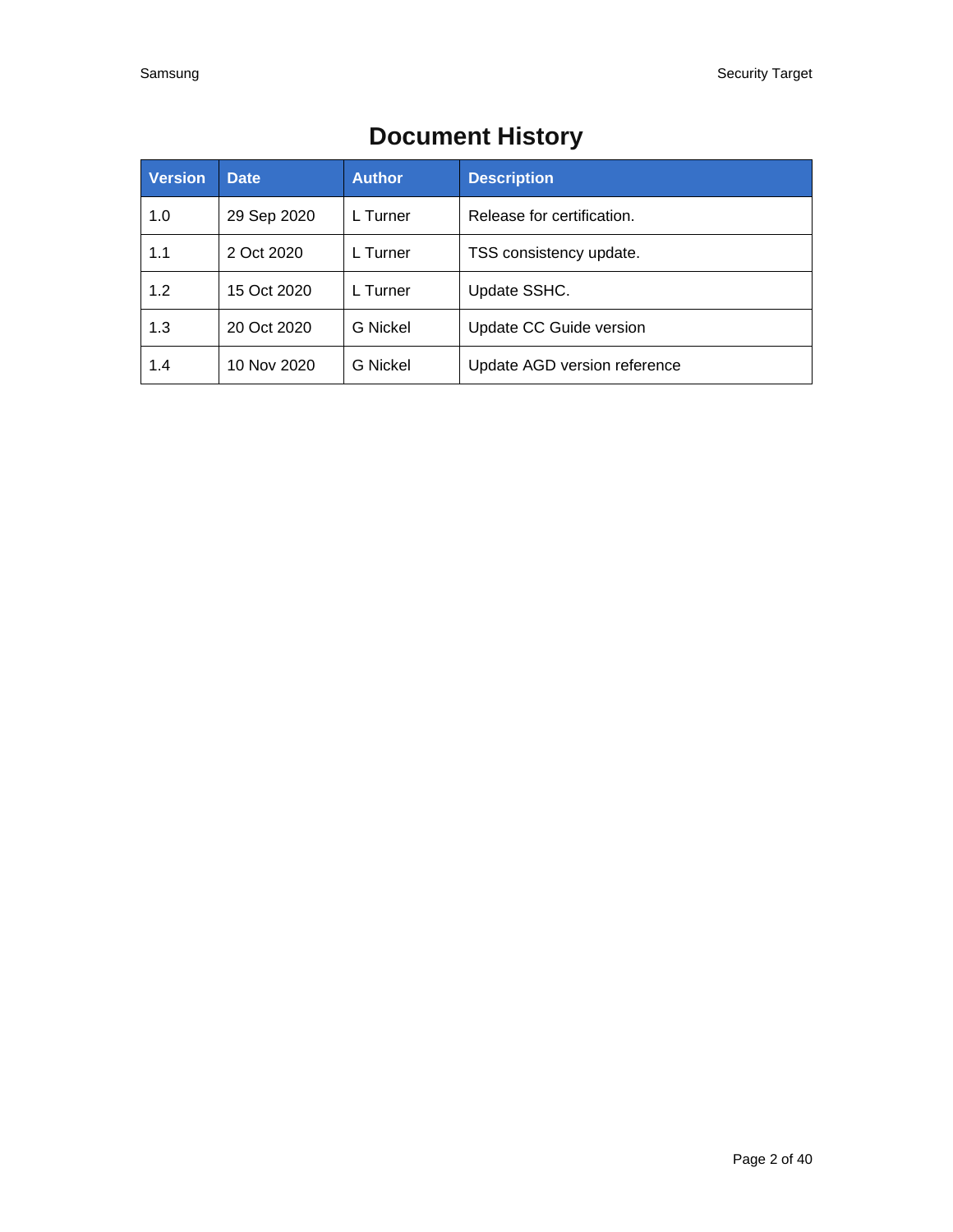# **Table of Contents**

| 1              |                                               |  |  |
|----------------|-----------------------------------------------|--|--|
|                | 1.1<br>1.2<br>1.3<br>1.4                      |  |  |
| $\overline{2}$ |                                               |  |  |
|                | 2.1<br>2.2<br>2.3<br>2.4                      |  |  |
| $\overline{3}$ |                                               |  |  |
|                | 3.1<br>3.2<br>3.3                             |  |  |
| 4              |                                               |  |  |
| 5              |                                               |  |  |
|                | 5.1<br>5.2<br>5.3<br>5.4                      |  |  |
| 6              |                                               |  |  |
|                |                                               |  |  |
|                | 6.1<br>6.2<br>6.3<br>6.4<br>6.5<br>6.6<br>6.7 |  |  |
| $\overline{7}$ |                                               |  |  |
|                | 7.1<br>7.2<br>7.3                             |  |  |

# **List of Tables**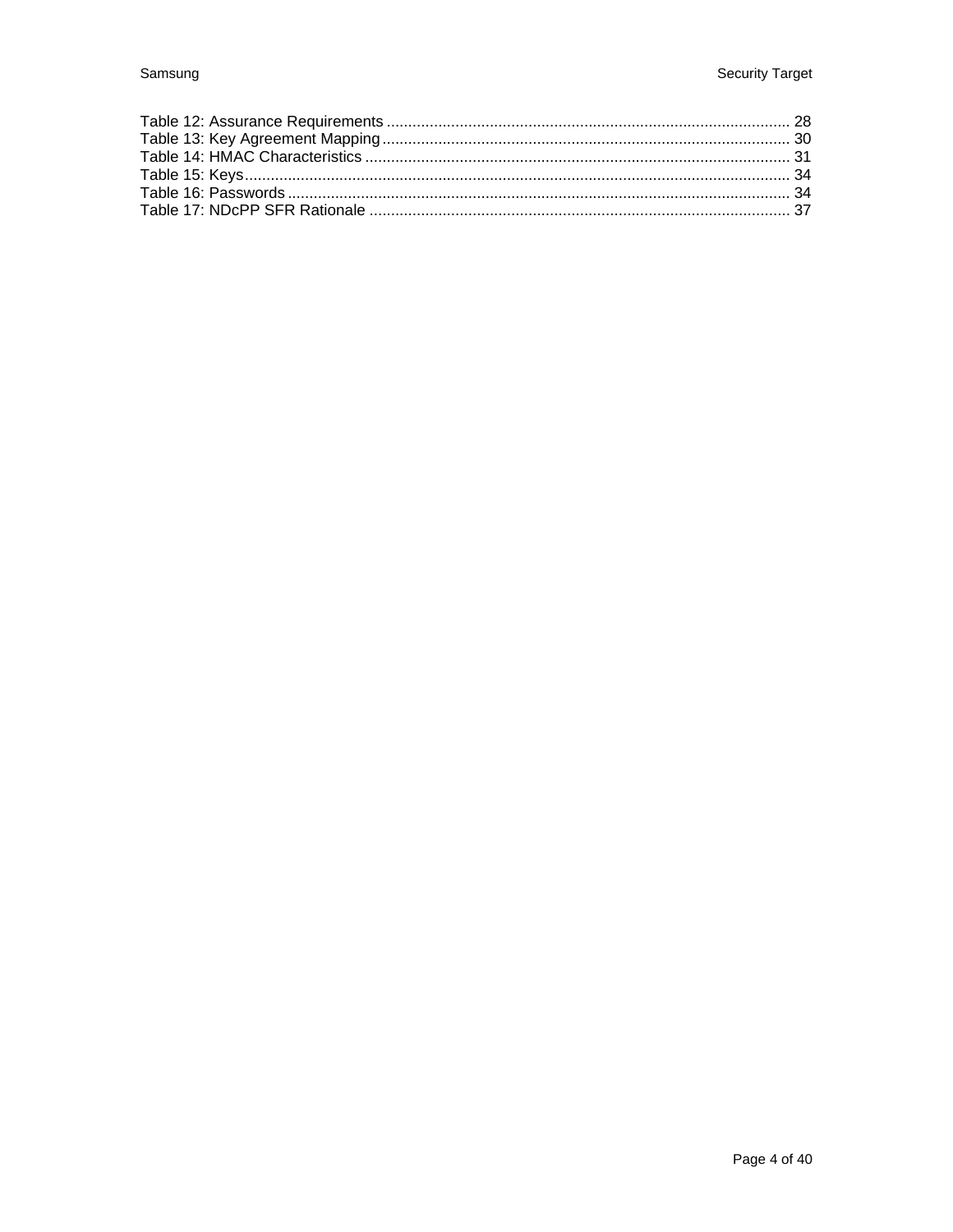# <span id="page-4-0"></span>**1 Introduction**

# <span id="page-4-1"></span>**1.1 Overview**

- 1 This Security Target (ST) defines the Samsung 5G gNB AU, DU v19.A Target of Evaluation (TOE) for the purposes of Common Criteria (CC) evaluation.
- 2 The 5G gNB AU and DU devices are components of Samsung's 5G Next Generation NodeB (gNB) base station that provides various functions such as signal processing and resource management.

# <span id="page-4-4"></span><span id="page-4-2"></span>**1.2 Identification**

#### **Table 1: Evaluation identifiers**

| <b>Target of Evaluation</b> | Samsung 5G gNB AU, DU v19.A                       |  |
|-----------------------------|---------------------------------------------------|--|
|                             | Build: Per Table 5                                |  |
| <b>Security Target</b>      | Samsung 5G gNB AU, DU v19.A Security Target, v1.4 |  |

# <span id="page-4-3"></span>**1.3 Conformance Claims**

3 This ST supports the following conformance claims:

- a) CC version 3.1 revision 5
- b) CC Part 2 extended
- c) CC Part 3 conformant
- d) collaborative Protection Profile for Network Devices, v2.2e
- e) NIAP Technical Decisions per [Table 2](#page-4-5)

#### **Table 2: NIAP Technical Decisions**

<span id="page-4-5"></span>

| TD#    | <b>Name</b>                                                           | Rationale if n/a  |
|--------|-----------------------------------------------------------------------|-------------------|
| TD0527 | Updates to Certificate Revocation Testing<br>(FIA_X509_EXT.1)         | X509 not claimed. |
| TD0528 | NIT Technical Decision for Missing EAs for<br>FCS NTP EXT.1.4         |                   |
| TD0536 | NIT Technical Decision for Update Verification<br>Inconsistency       |                   |
| TD0537 | NIT Technical Decision for Incorrect reference to<br>FCS TLSC EXT.2.3 | TLSC not claimed. |
| TD0538 | NIT Technical Decision for Outdated link to allowed-with<br>list      |                   |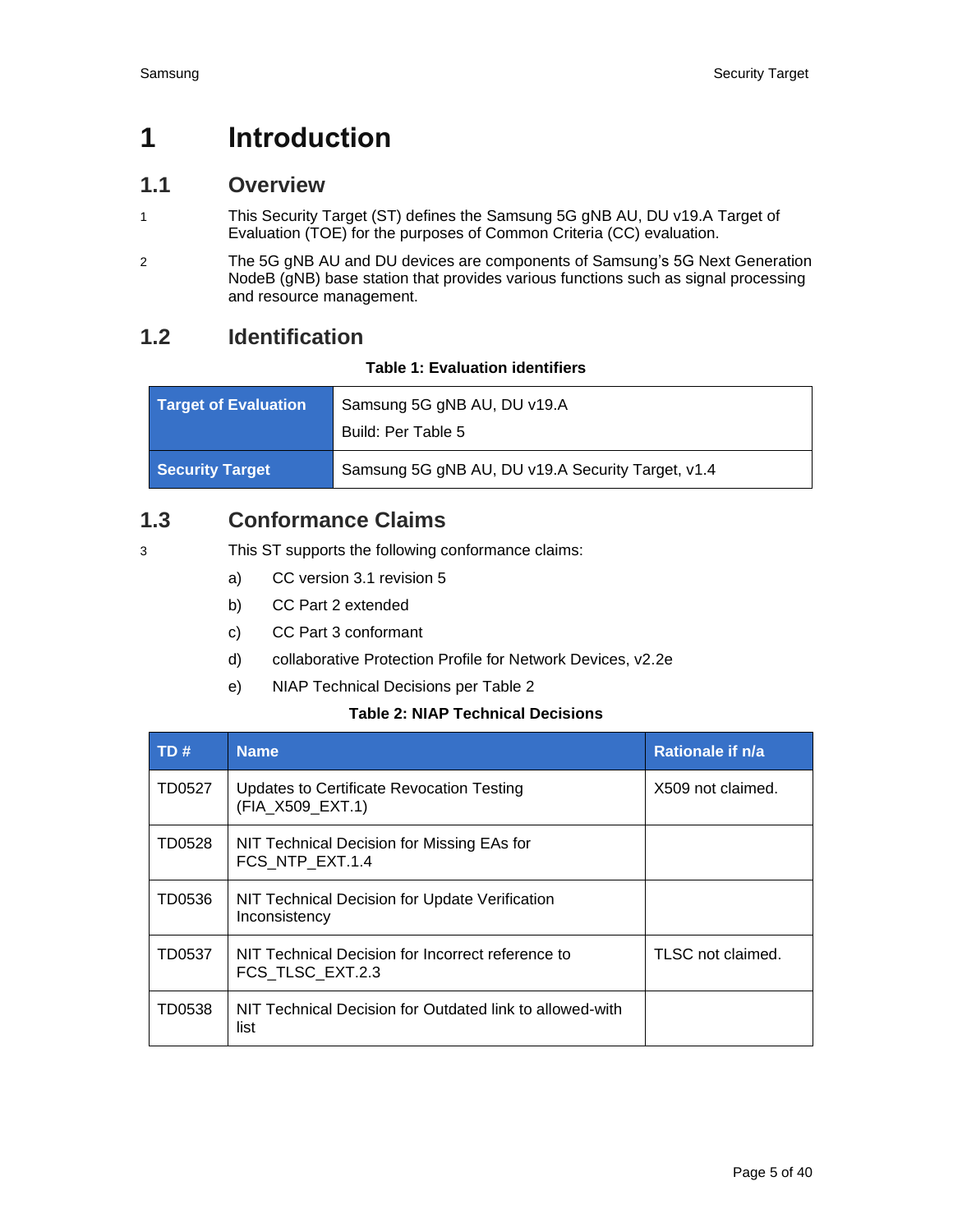# <span id="page-5-1"></span><span id="page-5-0"></span>**1.4 Terminology**

# **Table 3: Terminology**

| <b>Term</b>  | <b>Definition</b>                                                                                                                                       |  |
|--------------|---------------------------------------------------------------------------------------------------------------------------------------------------------|--|
| 5G           | Fifth Generation (mobile network)                                                                                                                       |  |
| <b>AU</b>    | <b>Access Unit</b>                                                                                                                                      |  |
| Cell Site    | A Cellular-enabled mobile device site where antennae and<br>electronic communications equipment are placed.                                             |  |
| CC           | Common Criteria                                                                                                                                         |  |
| CO           | Central Office (i.e. the location where the communication<br>devices are located)                                                                       |  |
| ConfD        | ConfD is an on-device management framework that provides a<br>set of interfaces to manage a device. ConfD implements the<br>full NETCONF specification. |  |
| DU           | <b>Digital Unit</b>                                                                                                                                     |  |
| EAL          | <b>Evaluation Assurance Level</b>                                                                                                                       |  |
| gNB          | Next Generation NodeB (i.e. 5G base station)                                                                                                            |  |
| <b>NDcPP</b> | collaborative Protection Profile for Network Devices                                                                                                    |  |
| Netconf      | Network Configuration Protocol defined by RFC6241.                                                                                                      |  |
| РP           | <b>Protection Profile</b>                                                                                                                               |  |
| RAN          | <b>Radio Access Network</b>                                                                                                                             |  |
| <b>RU</b>    | Radio Unit                                                                                                                                              |  |
| TOE          | <b>Target of Evaluation</b>                                                                                                                             |  |
| <b>TSF</b>   | <b>TOE Security Functionality</b>                                                                                                                       |  |
| <b>USM</b>   | Unified System Manager - provides management functions<br>within a Samsung 5G gNB system.                                                               |  |
| <b>vRAN</b>  | Virtualized Radio Access Network                                                                                                                        |  |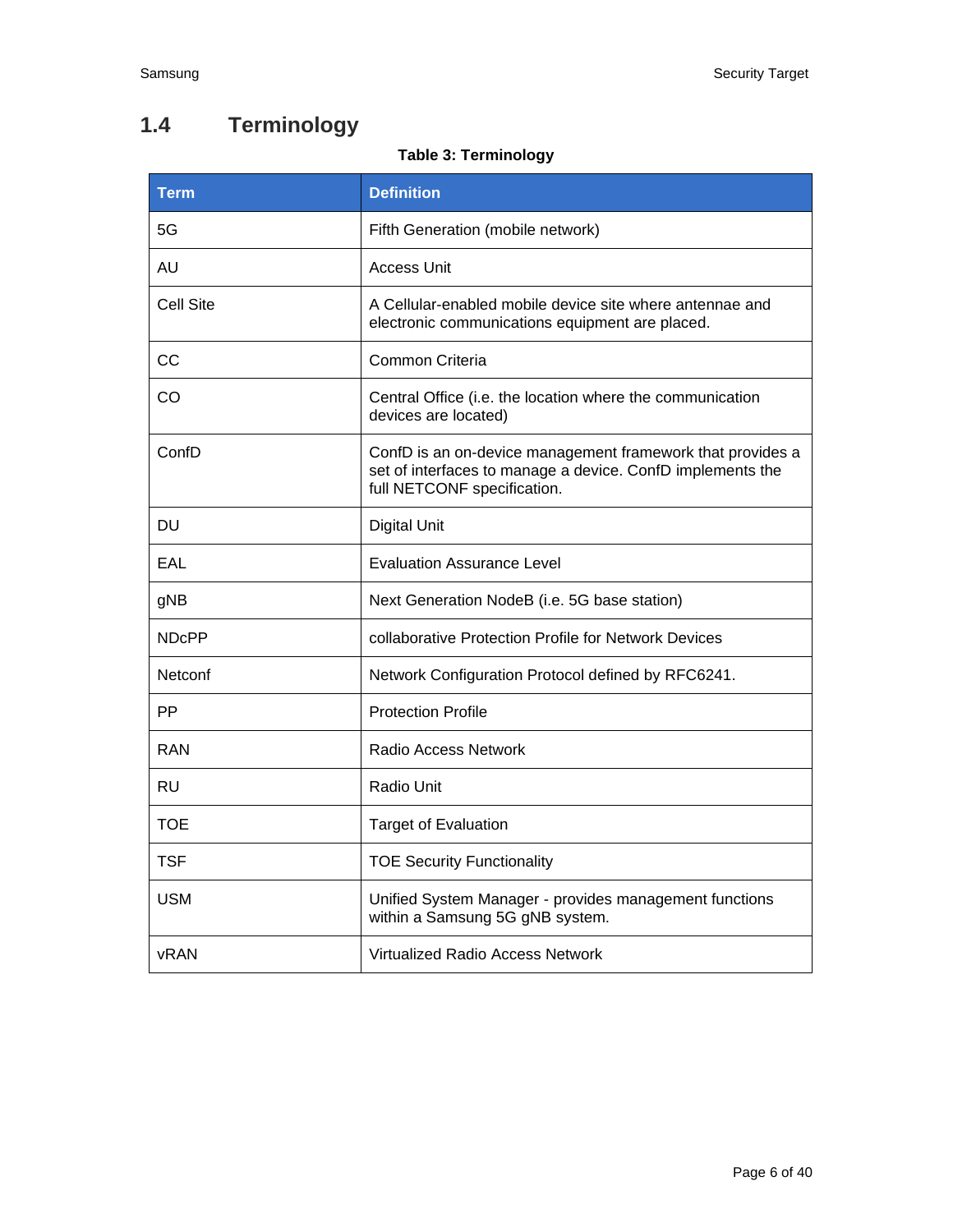# <span id="page-6-0"></span>**2 TOE Description**

# <span id="page-6-1"></span>**2.1 Type**

4 The TOE is a network device performing an infrastructure role at the edge of next generation 5G cellular networks.

# <span id="page-6-2"></span>**2.2 Usage**

# **2.2.1 Deployment**

- 5 The TOE, which may be either a DU device, or an AU device, is deployed within a gNB system at the edge of 5G cellular networks. The AU incorporates a Radio Unit (RU), whilst the DU requires a separate RU.
- 6 The TOE security functionality is focused on the management interfaces of the AU/DU devices, which may be accessed via local console or remotely over an IP network.
- 7 [Figure 1](#page-6-3) depicts an example deployment of the TOE devices (enclosed in red).



<span id="page-6-3"></span>**Figure 1: Example TOE deployment**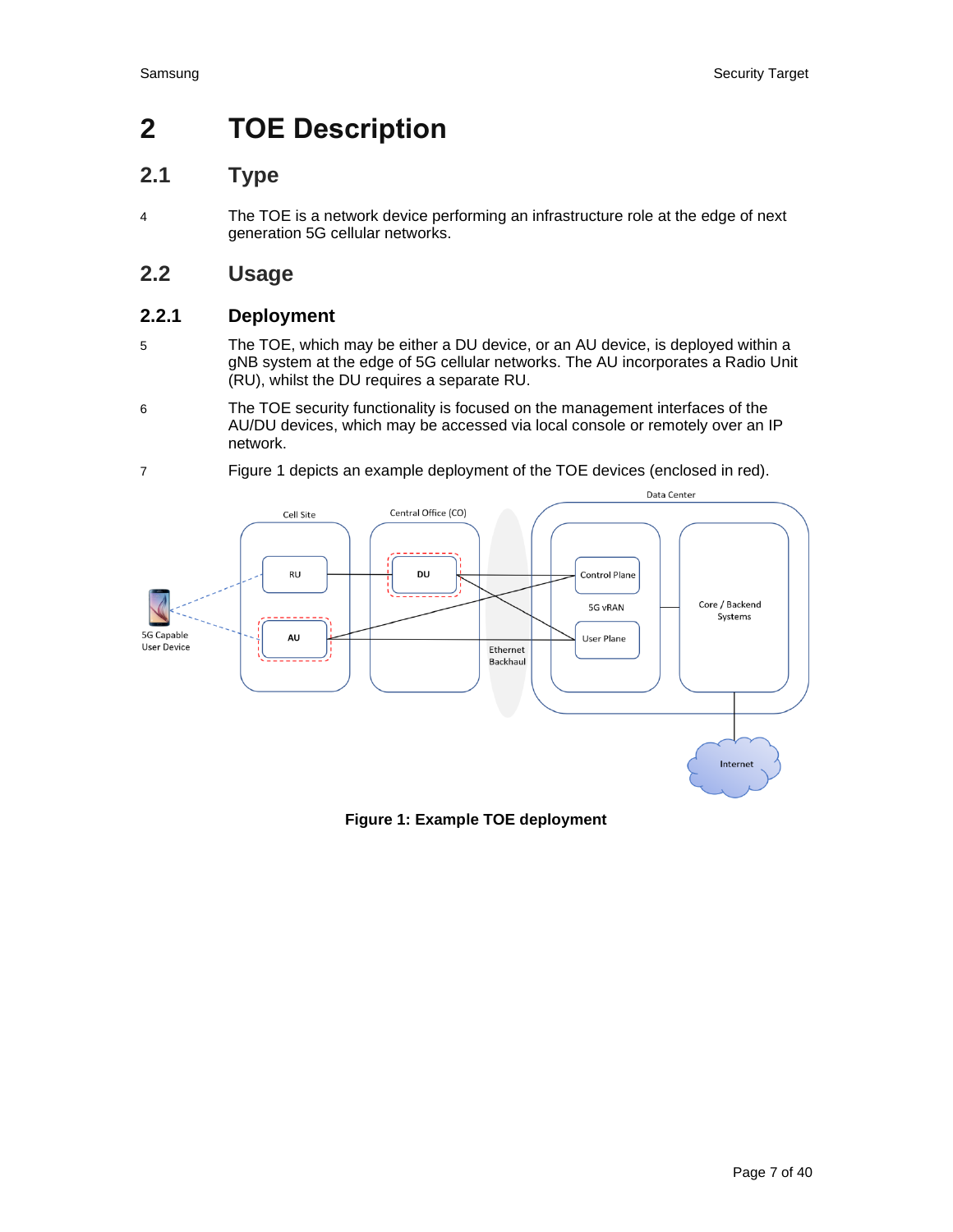### <span id="page-7-2"></span>**2.2.2 Interfaces**

8 The TOE management interfaces are shown in [Figure 2](#page-7-1) (DU is depicted).



#### **Figure 2: TOE interfaces**

- <span id="page-7-1"></span>9 The TOE interfaces are as follows:
	- a) **CLI.** Administrative CLI via direct serial connection.
	- b) **Bash CLI.** Administrative CLI via SSH.
	- c) **NetconfD CLI.** ConfD CLI via SSH.
	- d) **Netconf API.** Administrative API via SSH.
	- e) **Logs.** Forwarding of logs to the Unified System Manager (USM) via SSH (SFTP).
	- f) **NTP.** The TOE synchronizes time via NTP.

# <span id="page-7-0"></span>**2.3 Security Functions / Logical Scope**

10 The TOE provides the following security functions:

- a) **Protected Communications.** The TOE protects the integrity and confidentiality of communications as noted in section [2.2.2](#page-7-2) above.
- b) **Secure Administration.** The TOE enables secure management of its security functions, including:
	- i) Administrator authentication with passwords
	- ii) Configurable password policies
	- iii) Role Based Access Control
	- iv) Access banners
	- v) Management of critical security functions and data
	- vi) Protection of cryptographic keys and passwords
- c) **Trusted Update.** The TOE ensures the authenticity and integrity of software updates through digital signatures.
- d) **System Monitoring.** The TOE generates logs of security relevant events. The TOE stores logs locally and is capable of sending log events to a remote audit server.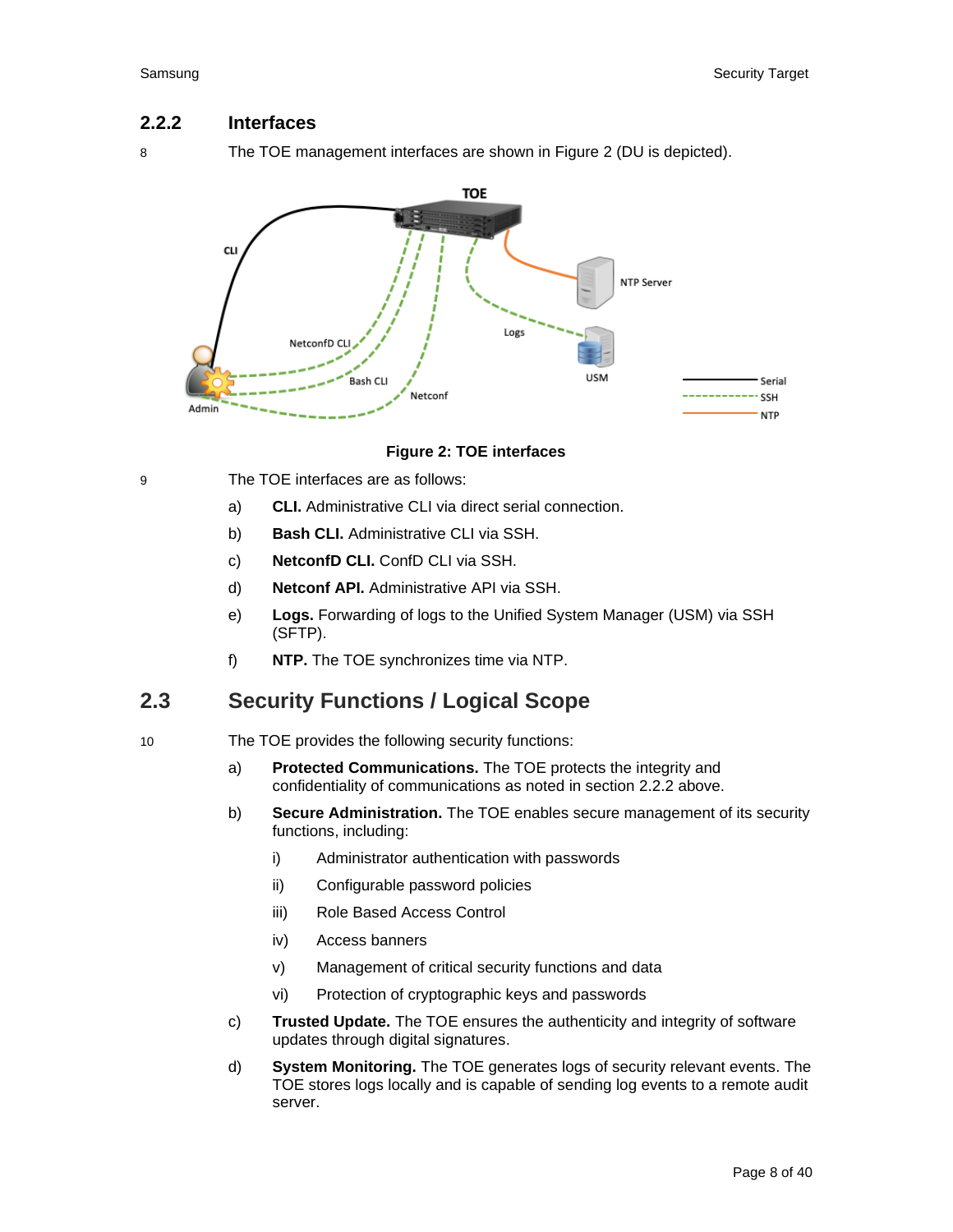- e) **Self-Test.** The TOE performs a suite of self-tests to ensure the correct operation and enforcement of its security functions.
- f) **Cryptographic Operations.** The TOE implements a cryptographic module. Relevant Cryptographic Algorithm Validation Program (CAVP) certificates are shown in [Table 4.](#page-8-1)

<span id="page-8-1"></span>

| <b>Algorithm Capability</b>            | <b>Certificate</b> |
|----------------------------------------|--------------------|
| AES-CTR                                | C <sub>1875</sub>  |
| ECDSA Key Gen (186-4)                  |                    |
| ECDSA Sig Gen (186-4)                  |                    |
| ECDSA Sig Ver (186-4)                  |                    |
| SHA-1, SHA-256, SHA-512                |                    |
| HMAC-SHA-1, HMAC-SHA-256, HMAC-SHA-512 |                    |
| KAS-ECC                                |                    |
| <b>DRBG</b>                            |                    |

#### **Table 4: CAVP Certificates**

# <span id="page-8-0"></span>**2.4 Physical Scope**

11 The physical boundary of the TOE includes all software and hardware shown in [Table 5.](#page-8-2) The TOE is delivered via commercial courier.

#### **Table 5: TOE models**

<span id="page-8-2"></span>

| <b>Type</b> | <b>Model</b>    | <b>CPU</b>    | <b>Software Build</b> | <b>Differences</b>               |
|-------------|-----------------|---------------|-----------------------|----------------------------------|
| <b>DU</b>   | Cabinet DU      | Cavium CN9670 | 19.A.0 r-02           | AU incorporates RU.              |
| AU          | AT1K01-A00 (AC) | Cavium CN8370 | 19.A.0 r-0200         | AU comes with<br>different power |
|             | AT1K01-A10 (DC) | Cavium CN8370 |                       | supply options.                  |

# **2.4.1 Guidance Documents**

12 The TOE includes the following guidance documents (PDF):

- a) Samsung 5G gNB AU, DU v19.A Common Criteria Guide, v1.3
- b) Samsung 5G NR DU Command Reference for SVR 19A, v1.0
- c) Samsung 5G NR AU Command Reference for SVR 19A, v1.0
- d) Samsung CONFD CLI User Guide, v1.1

#### **2.4.2 Non-TOE Components**

13 The TOE operates with the following components in the environment: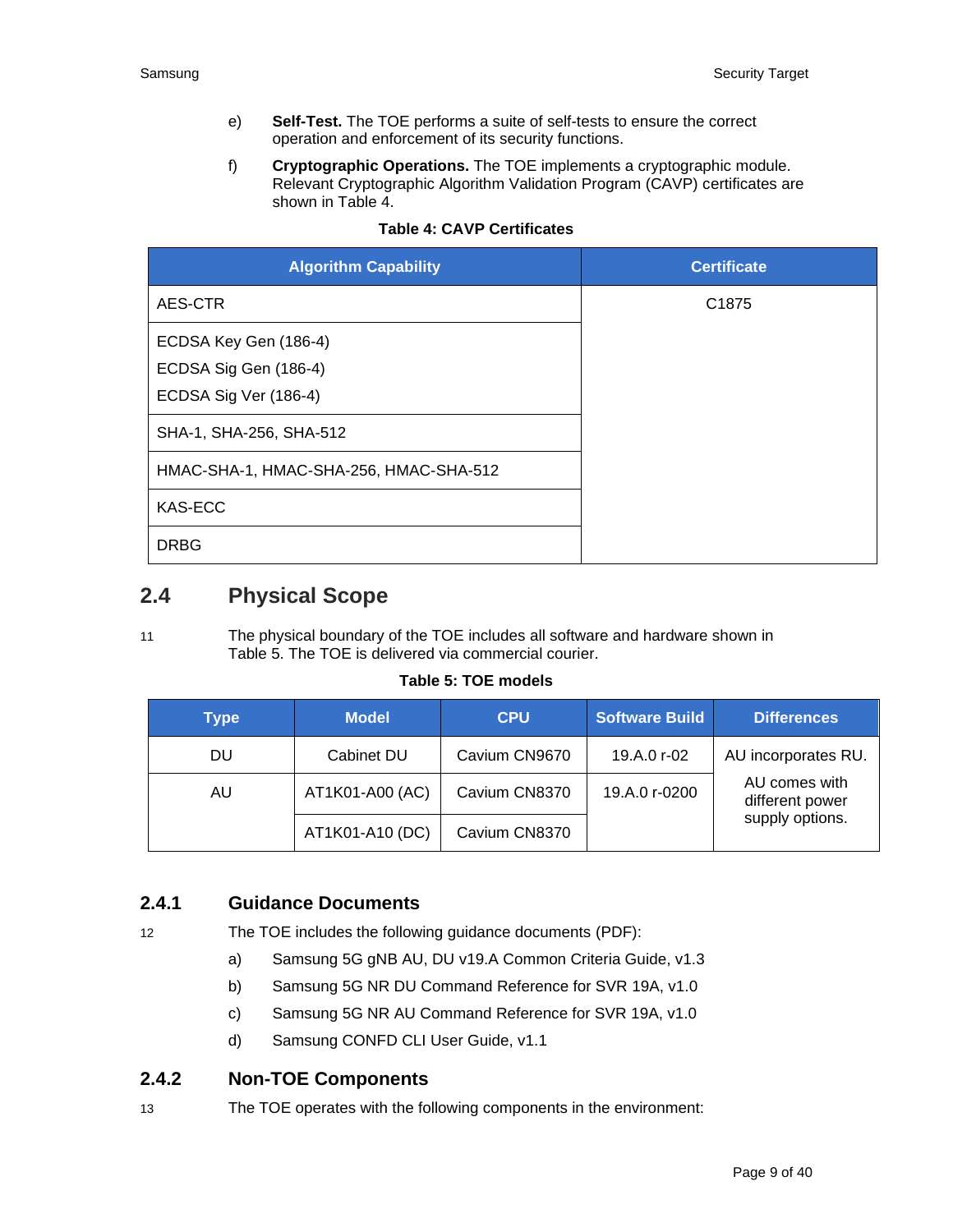- a) **Audit Server (USM).** The TOE periodically sends audit events to the USM.
- b) **NTP Server.** The TOE synchronizes time via NTP.

### **2.4.3 Security Functions not included in the TOE Evaluation**

- 14 The evaluation is limited to those security functions identified in section [2.3.](#page-7-0)
- 15 The 5G related functions are outside of the scope of the security functions of the TOE.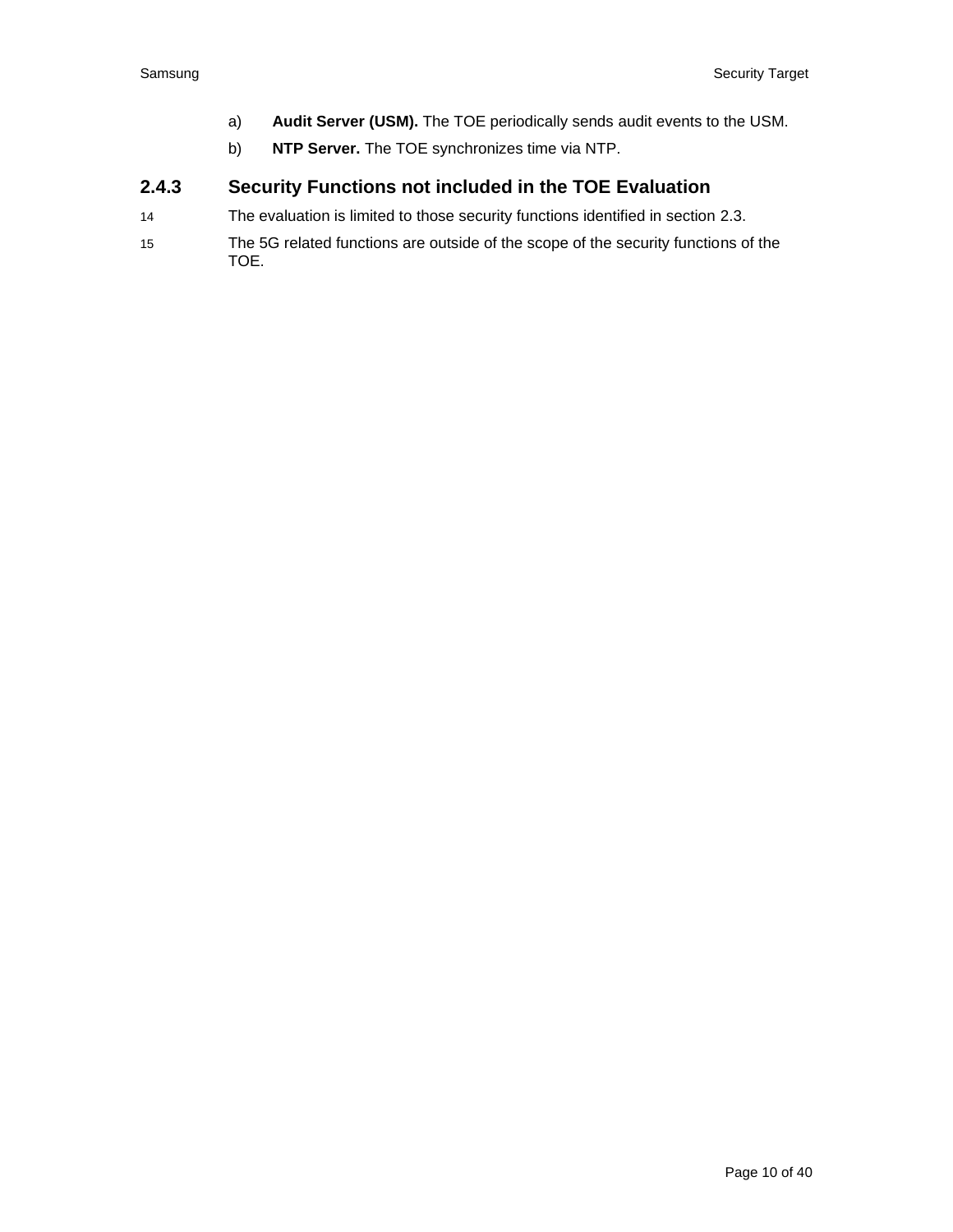# <span id="page-10-0"></span>**3 Security Problem Definition**

16 The Security Problem Definition is reproduced from section 4 of the NDcPP.

# <span id="page-10-1"></span>**3.1 Threats**

#### **Table 6: Threats**

<span id="page-10-2"></span>

| <b>Identifier</b>                                | <b>Description</b>                                                                                                                                                                                                                                                                                                                                                                                                                                                                                                                                                                                                                     |
|--------------------------------------------------|----------------------------------------------------------------------------------------------------------------------------------------------------------------------------------------------------------------------------------------------------------------------------------------------------------------------------------------------------------------------------------------------------------------------------------------------------------------------------------------------------------------------------------------------------------------------------------------------------------------------------------------|
| T.UNAUTHORIZED<br>ADMINISTRATOR<br><b>ACCESS</b> | Threat agents may attempt to gain Administrator access to the<br>Network Device by nefarious means such as masquerading as an<br>Administrator to the device, masquerading as the device to an<br>Administrator, replaying an administrative session (in its entirety, or<br>selected portions), or performing man-in-the-middle attacks, which<br>would provide access to the administrative session, or sessions<br>between Network Devices. Successfully gaining Administrator access<br>allows malicious actions that compromise the security functionality of<br>the device and the network on which it resides.                  |
| T.WEAK<br><b>CRYPTOGRAPHY</b>                    | Threat agents may exploit weak cryptographic algorithms or perform a<br>cryptographic exhaust against the key space. Poorly chosen<br>encryption algorithms, modes, and key sizes will allow<br>attackers to compromise the algorithms, or brute force exhaust the key<br>space and give them unauthorized access allowing them to read,<br>manipulate and/or control the traffic with minimal effort.                                                                                                                                                                                                                                 |
| T.UNTRUSTED_<br>COMMUNICATION<br><b>CHANNELS</b> | Threat agents may attempt to target Network Devices that do not use<br>standardized secure tunnelling protocols to protect the critical network<br>traffic. Attackers may take advantage of poorly designed protocols or<br>poor key management to successfully perform man-in-the-middle<br>attacks, replay attacks, etc. Successful attacks will result in loss of<br>confidentiality and integrity of the critical network traffic, and potentially<br>could lead to a compromise of the Network Device itself.                                                                                                                     |
| T.WEAK<br>AUTHENTICATION<br><b>ENDPOINTS</b>     | Threat agents may take advantage of secure protocols that use weak<br>methods to authenticate the endpoints - e.g. a shared password that<br>is guessable or transported as plaintext. The consequences are the<br>same as a poorly designed protocol, the attacker could masquerade<br>as the Administrator or another device, and the attacker could insert<br>themselves into the network stream and perform a man-in-the-middle<br>attack. The result is the critical network traffic is exposed and there<br>could be a loss of confidentiality and integrity, and potentially the<br>Network Device itself could be compromised. |
| T.UPDATE<br><b>COMPROMISE</b>                    | Threat agents may attempt to provide a compromised update of the<br>software or firmware which undermines the security functionality of the<br>device. Non-validated updates or updates validated using non-secure<br>or weak cryptography leave the update firmware vulnerable to<br>surreptitious alteration.                                                                                                                                                                                                                                                                                                                        |
| T.UNDETECTED_<br><b>ACTIVITY</b>                 | Threat agents may attempt to access, change, and/or modify the<br>security functionality of the Network Device without Administrator<br>awareness. This could result in the attacker finding an avenue (e.g.,<br>misconfiguration, flaw in the product) to compromise the device and                                                                                                                                                                                                                                                                                                                                                   |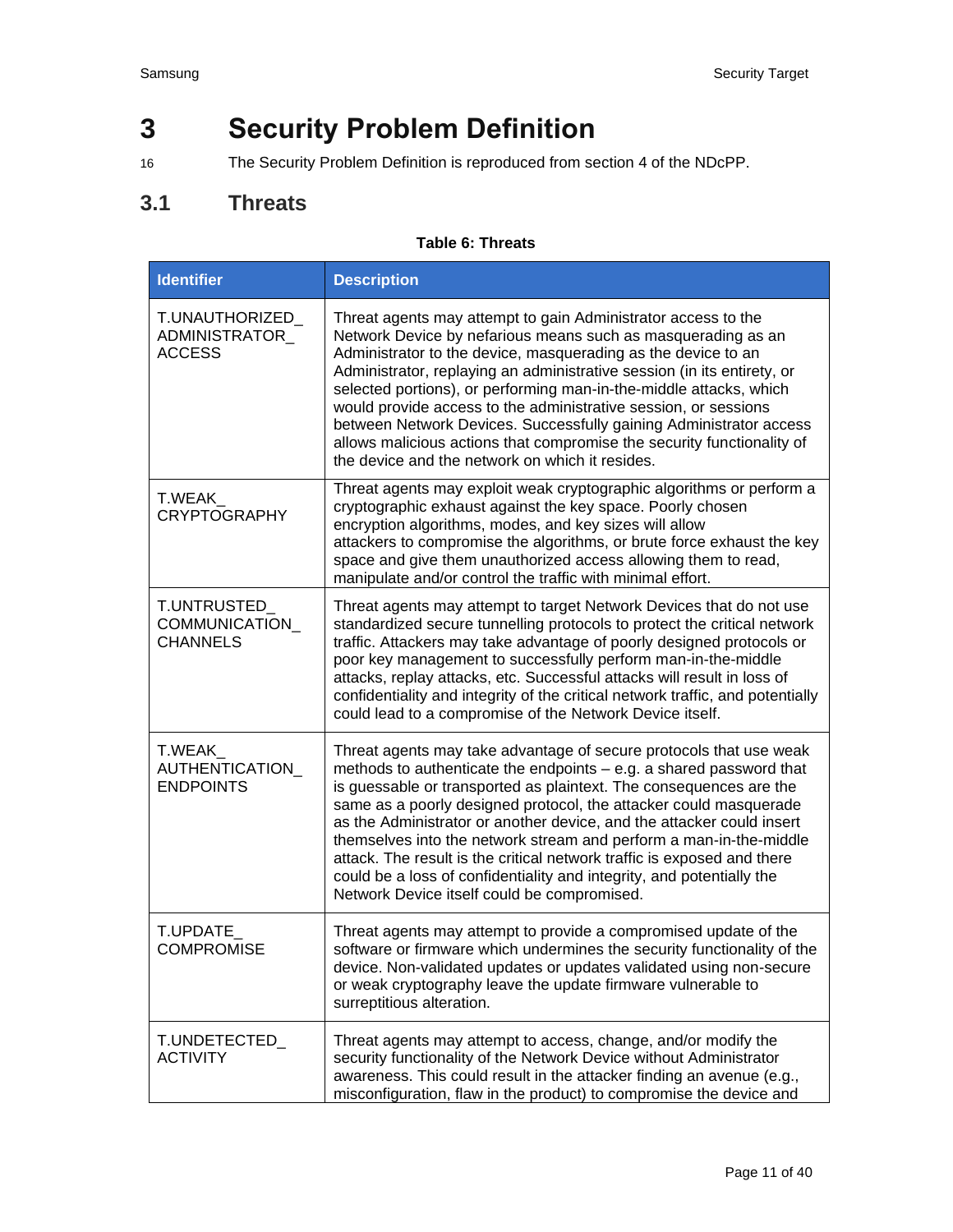| <b>Identifier</b>                                              | <b>Description</b>                                                                                                                                                                                                                                                                                                                                              |
|----------------------------------------------------------------|-----------------------------------------------------------------------------------------------------------------------------------------------------------------------------------------------------------------------------------------------------------------------------------------------------------------------------------------------------------------|
|                                                                | the Administrator would have no knowledge that the device has been<br>compromised.                                                                                                                                                                                                                                                                              |
| <b>T.SECURITY</b><br><b>FUNCTIONALITY</b><br><b>COMPROMISE</b> | Threat agents may compromise credentials and device data enabling<br>continued access to the Network Device and its critical data. The<br>compromise of credentials includes replacing existing credentials with<br>an attacker's credentials, modifying existing credentials, or obtaining<br>the Administrator or device credentials for use by the attacker. |
| T.PASSWORD<br><b>CRACKING</b>                                  | Threat agents may be able to take advantage of weak administrative<br>passwords to gain privileged access to the device. Having privileged<br>access to the device provides the attacker unfettered access to the<br>network traffic, and may allow them to take advantage of any trust<br>relationships with other Network Devices.                            |
| <b>T.SECURITY</b><br><b>FUNCTIONALITY</b><br><b>FAILURE</b>    | An external, unauthorized entity could make use of failed or<br>compromised security functionality and might therefore subsequently<br>use or abuse security functions without prior authentication to access,<br>change or modify device data, critical network traffic or security<br>functionality of the device.                                            |

# <span id="page-11-0"></span>**3.2 Assumptions**

# **Table 7: Assumptions**

<span id="page-11-1"></span>

| <b>Identifier</b>                 | <b>Description</b>                                                                                                                                                                                                                                                                                                                                                                                                                                                                                                                                                                                                                                                                                                                                                               |
|-----------------------------------|----------------------------------------------------------------------------------------------------------------------------------------------------------------------------------------------------------------------------------------------------------------------------------------------------------------------------------------------------------------------------------------------------------------------------------------------------------------------------------------------------------------------------------------------------------------------------------------------------------------------------------------------------------------------------------------------------------------------------------------------------------------------------------|
| A.PHYSICAL<br><b>PROTECTION</b>   | The Network Device is assumed to be physically protected in its<br>operational environment and not subject to physical attacks that<br>compromise the security or interfere with the device's physical<br>interconnections and correct operation. This protection is assumed to<br>be sufficient to protect the device and the data it contains. As a result,<br>the cPP does not include any requirements on physical tamper<br>protection or other physical attack mitigations. The cPP does not<br>expect the product to defend against physical access to the device<br>that allows unauthorized entities to extract data, bypass other controls,<br>or otherwise manipulate the device. For vNDs, this assumption applies<br>to the physical platform on which the VM runs. |
| A.LIMITED<br><b>FUNCTIONALITY</b> | The device is assumed to provide networking functionality as its core<br>function and not provide functionality/services that could be deemed<br>as general purpose computing. For example, the device should not<br>provide a computing platform for general purpose applications<br>(unrelated to networking functionality).                                                                                                                                                                                                                                                                                                                                                                                                                                                   |
|                                   | In the case of vNDs, the VS is considered part of the TOE with only<br>one vND instance for each physical hardware platform. The exception<br>being where components of the distributed TOE run inside more than<br>one virtual machine (VM) on a single VS. There are no other guest<br>VMs on the physical platform providing non-Network Device<br>functionality.                                                                                                                                                                                                                                                                                                                                                                                                             |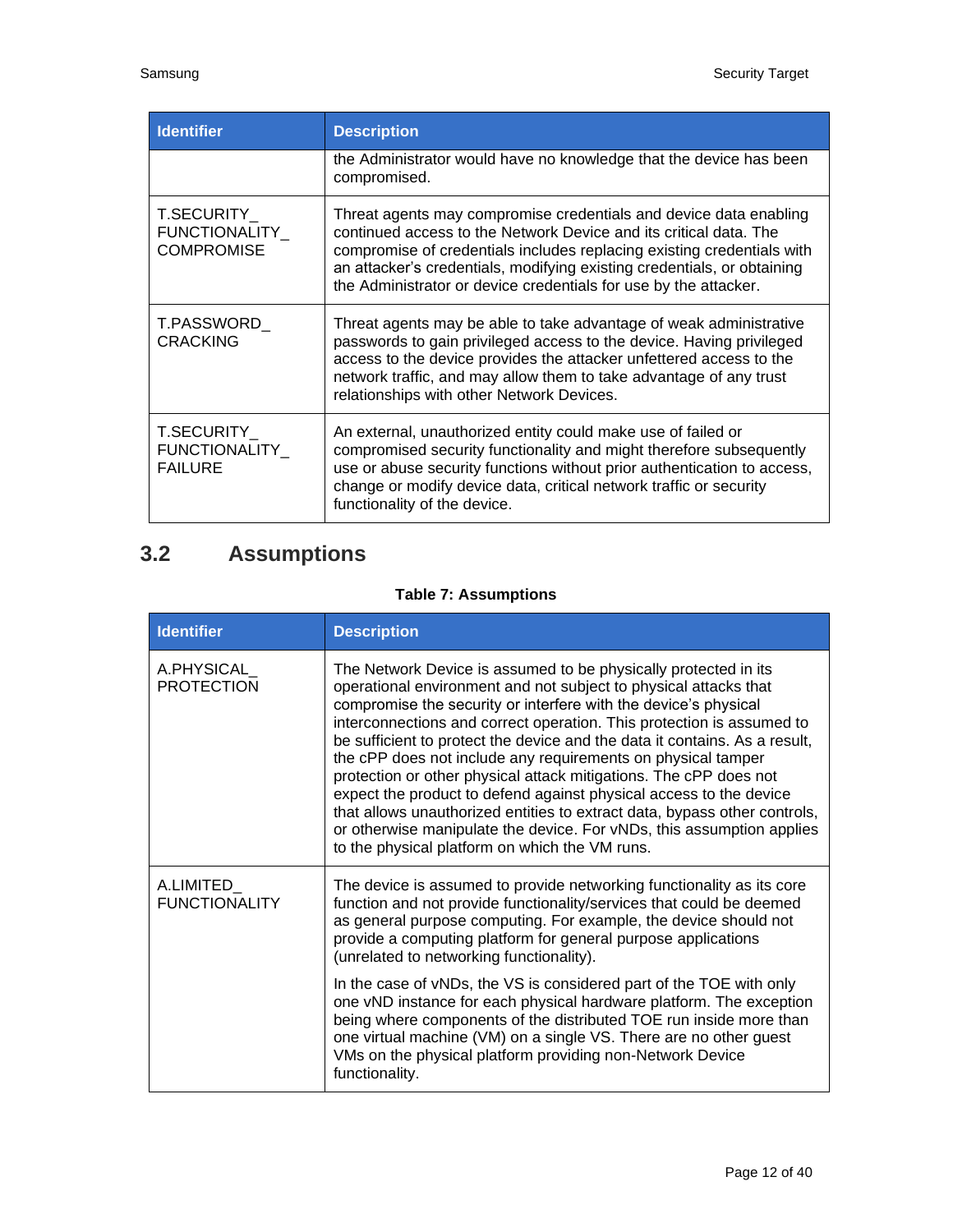| <b>Identifier</b>                          | <b>Description</b>                                                                                                                                                                                                                                                                                                                                                                                                                                                                                                                                                                                          |  |
|--------------------------------------------|-------------------------------------------------------------------------------------------------------------------------------------------------------------------------------------------------------------------------------------------------------------------------------------------------------------------------------------------------------------------------------------------------------------------------------------------------------------------------------------------------------------------------------------------------------------------------------------------------------------|--|
| A.NO_THRU_<br>TRAFFIC<br><b>PROTECTION</b> | A standard/generic Network Device does not provide any assurance<br>regarding the protection of traffic that traverses it. The intent is for the<br>Network Device to protect data that originates on or is destined to the<br>device itself, to include administrative data and audit data. Traffic that<br>is traversing the Network Device, destined for another network entity,<br>is not covered by the NDcPP. It is assumed that this protection will be<br>covered by cPPs and PP-Modules for particular types of Network<br>Devices (e.g., firewall).                                               |  |
| A.TRUSTED_<br><b>ADMINISTRATOR</b>         | The Security Administrator(s) for the Network Device are assumed to<br>be trusted and to act in the best interest of security for the<br>organization. This includes appropriately trained, following policy, and<br>adhering to guidance documentation. Administrators are trusted to<br>ensure passwords/credentials have sufficient strength and entropy and<br>to lack malicious intent when administering the device. The Network<br>Device is not expected to be capable of defending against a malicious<br>Administrator that actively works to bypass or compromise the security<br>of the device. |  |
|                                            | For TOEs supporting X.509v3 certificate-based authentication, the<br>Security Administrator(s) are expected to fully validate (e.g. offline<br>verification) any CA certificate (root CA certificate or intermediate CA<br>certificate) loaded into the TOE's trust store (aka 'root store', ' trusted<br>CA Key Store', or similar) as a trust anchor prior to use (e.g. offline<br>verification).                                                                                                                                                                                                         |  |
| A.REGULAR_<br><b>UPDATES</b>               | The Network Device firmware and software is assumed to be updated<br>by an Administrator on a regular basis in response to the release of<br>product updates due to known vulnerabilities.                                                                                                                                                                                                                                                                                                                                                                                                                  |  |
| A.ADMIN<br>CREDENTIALS<br><b>SECURE</b>    | The Administrator's credentials (private key) used to access the<br>Network Device are protected by the platform on which they reside.                                                                                                                                                                                                                                                                                                                                                                                                                                                                      |  |
| A.RESIDUAL<br><b>INFORMATION</b>           | The Administrator must ensure that there is no unauthorized access<br>possible for sensitive residual information (e.g. cryptographic keys,<br>keying material, PINs, passwords etc.) on networking equipment when<br>the equipment is discarded or removed from its operational<br>environment.                                                                                                                                                                                                                                                                                                            |  |

# <span id="page-12-0"></span>**3.3 Organizational Security Policies**

# **Table 8: Organizational Security Policies**

<span id="page-12-1"></span>

| <b>I</b> Identifier | <b>Description</b>                                                                                                                                                                |
|---------------------|-----------------------------------------------------------------------------------------------------------------------------------------------------------------------------------|
| P.ACCESS BANNER     | The TOE shall display an initial banner describing restrictions of use,<br>legal agreements, or any other appropriate information to which users<br>consent by accessing the TOE. |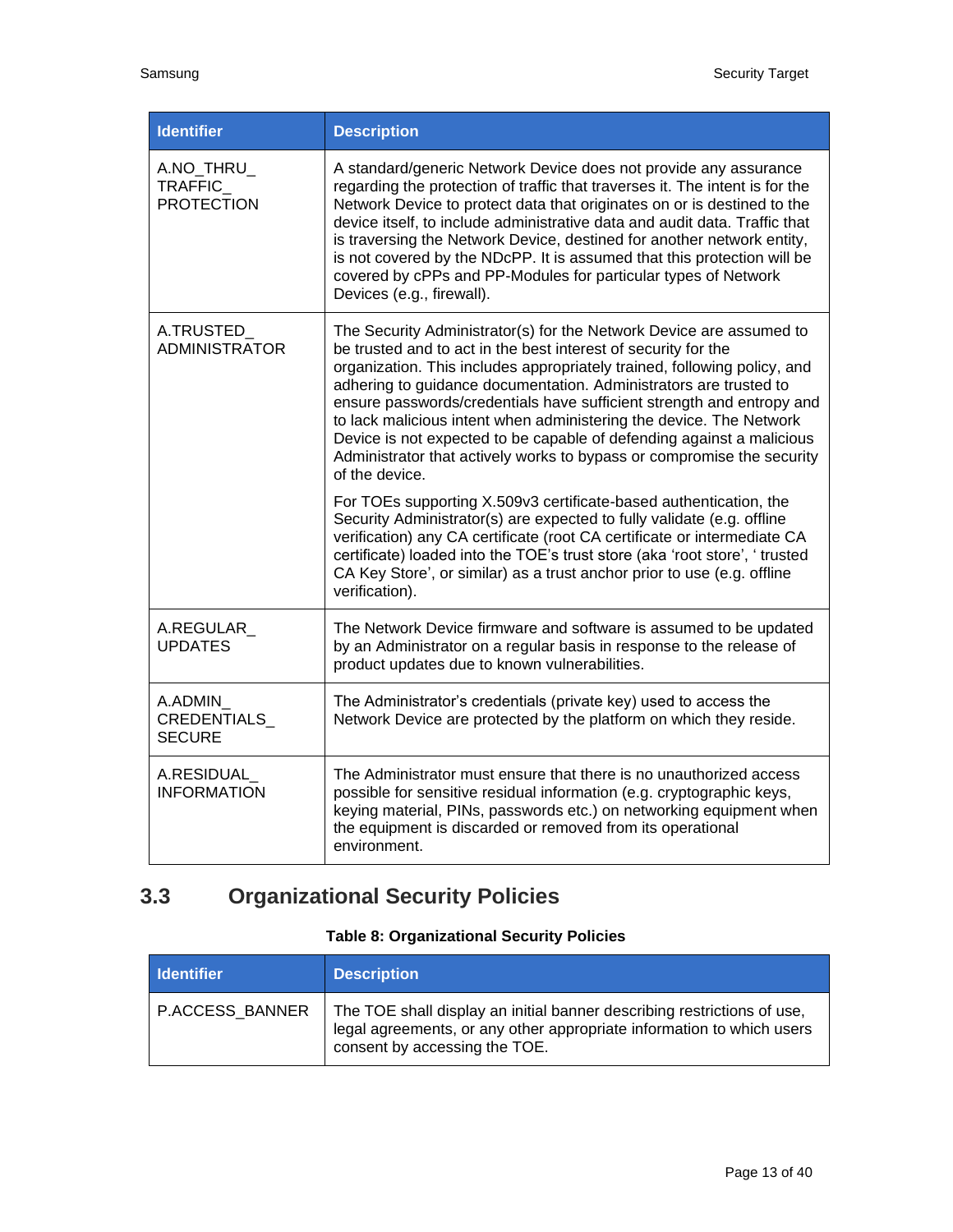# <span id="page-13-0"></span>**4 Security Objectives**

17 The security objectives are reproduced from section 5 of the NDcPP.

#### **Table 9: Security Objectives for the Operational Environment**

| <b>Identifier</b>                          | <b>Description</b>                                                                                                                                                                                                                                                                                            |  |  |  |
|--------------------------------------------|---------------------------------------------------------------------------------------------------------------------------------------------------------------------------------------------------------------------------------------------------------------------------------------------------------------|--|--|--|
| OE PHYSICAL                                | Physical security, commensurate with the value of the TOE and the<br>data it contains, is provided by the environment.                                                                                                                                                                                        |  |  |  |
| OE.NO_GENERAL_<br><b>PURPOSE</b>           | There are no general-purpose computing capabilities (e.g., compilers<br>or user applications) available on the TOE, other than those services<br>necessary for the operation, administration and support of the TOE.                                                                                          |  |  |  |
| OE.NO THRU<br>TRAFFIC<br><b>PROTECTION</b> | The TOE does not provide any protection of traffic that traverses it. It<br>is assumed that protection of this traffic will be covered by other<br>security and assurance measures in the operational environment.                                                                                            |  |  |  |
| OE.TRUSTED ADMIN                           | Security Administrators are trusted to follow and apply all guidance<br>documentation in a trusted manner. For vNDs, this includes the VS<br>Administrator responsible for configuring the VMs that implement ND<br>functionality.                                                                            |  |  |  |
|                                            | For TOEs supporting X.509v3 certificate-based authentication, the<br>Security Administrator(s) are assumed to monitor the revocation status<br>of all certificates in the TOE's trust store and to remove any certificate<br>from the TOE's trust store in case such certificate can no longer be<br>trusted. |  |  |  |
| OE.UPDATES                                 | The TOE firmware and software is updated by an Administrator on a<br>regular basis in response to the release of product updates due to<br>known vulnerabilities.                                                                                                                                             |  |  |  |
| OE.ADMIN<br>CREDENTIALS<br><b>SECURE</b>   | The Administrator's credentials (private key) used to access the TOE<br>must be protected on any other platform on which they reside.                                                                                                                                                                         |  |  |  |
| OE.RESIDUAL<br><b>INFORMATION</b>          | The Security Administrator ensures that there is no unauthorized<br>access possible for sensitive residual information (e.g. cryptographic<br>keys, keying material, PINs, passwords etc.) on networking equipment<br>when the equipment is discarded or removed from its operational<br>environment.         |  |  |  |

<span id="page-13-1"></span>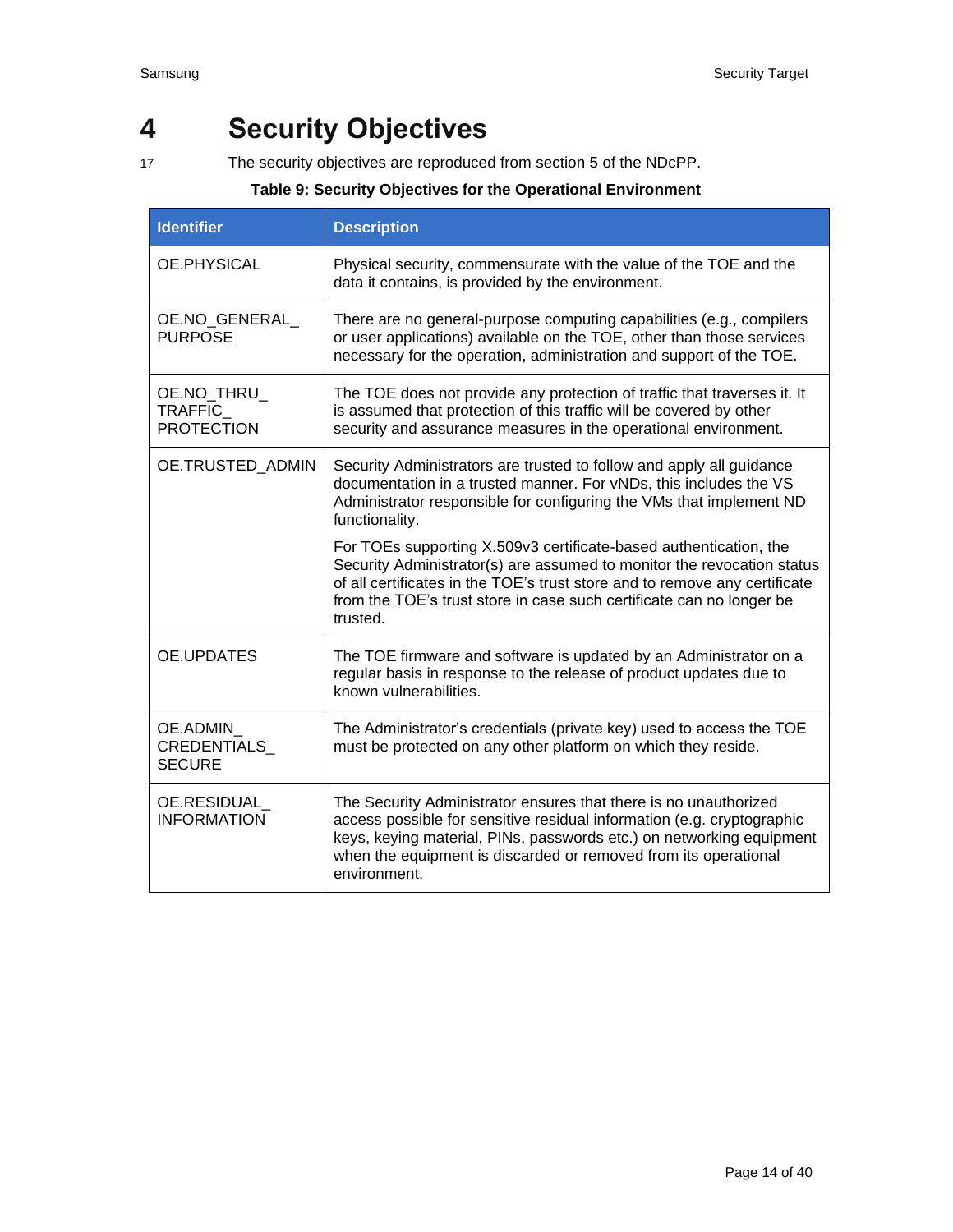# <span id="page-14-0"></span>**5 Security Requirements**

# <span id="page-14-1"></span>**5.1 Conventions**

- 18 This document uses the following font conventions to identify the operations defined by the CC:
	- a) **Assignment.** Indicated with italicized text.
	- b) **Refinement.** Indicated with bold text and strikethroughs.
	- c) **Selection.** Indicated with underlined text.
	- d) **Assignment within a Selection:** Indicated with italicized and underlined text.
	- e) **Iteration.** Indicated by adding a string starting with "/" (e.g. "FCS\_COP.1/Hash").
- 19 **Note:** Operations performed within the Security Target are denoted within brackets []. Operations shown without brackets are reproduced from the NDcPP.

# <span id="page-14-2"></span>**5.2 Extended Components Definition**

20 Refer to [Annex A: Extended Components Definition.](#page-39-0)

# <span id="page-14-3"></span>**5.3 Functional Requirements**

#### **Table 10: Summary of SFRs**

<span id="page-14-4"></span>

| <b>Requirement</b>       | <b>Title</b>                                                    |  |
|--------------------------|-----------------------------------------------------------------|--|
| FAU_GEN.1                | <b>Audit Data Generation</b>                                    |  |
| FAU_GEN.2                | <b>User Identity Association</b>                                |  |
| FAU_STG_EXT.1            | <b>Protected Audit Event Storage</b>                            |  |
| FCS_CKM.1                | Cryptographic Key Generation                                    |  |
| FCS_CKM.2                | Cryptographic Key Establishment                                 |  |
| FCS_CKM.4                | Cryptographic Key Destruction                                   |  |
| FCS_COP.1/DataEncryption | Cryptographic Operation (AES Data Encryption/Decryption)        |  |
| FCS_COP.1/SigGen         | Cryptographic Operation (Signature Generation and Verification) |  |
| FCS_COP.1/Hash           | Cryptographic Operation (Hash Algorithm)                        |  |
| FCS_COP.1/KeyedHash      | Cryptographic Operation (Keyed Hash Algorithm)                  |  |
| FCS_NTP_EXT.1            | <b>NTP Protocol</b>                                             |  |
| FCS_RBG_EXT.1            | Random Bit Generation                                           |  |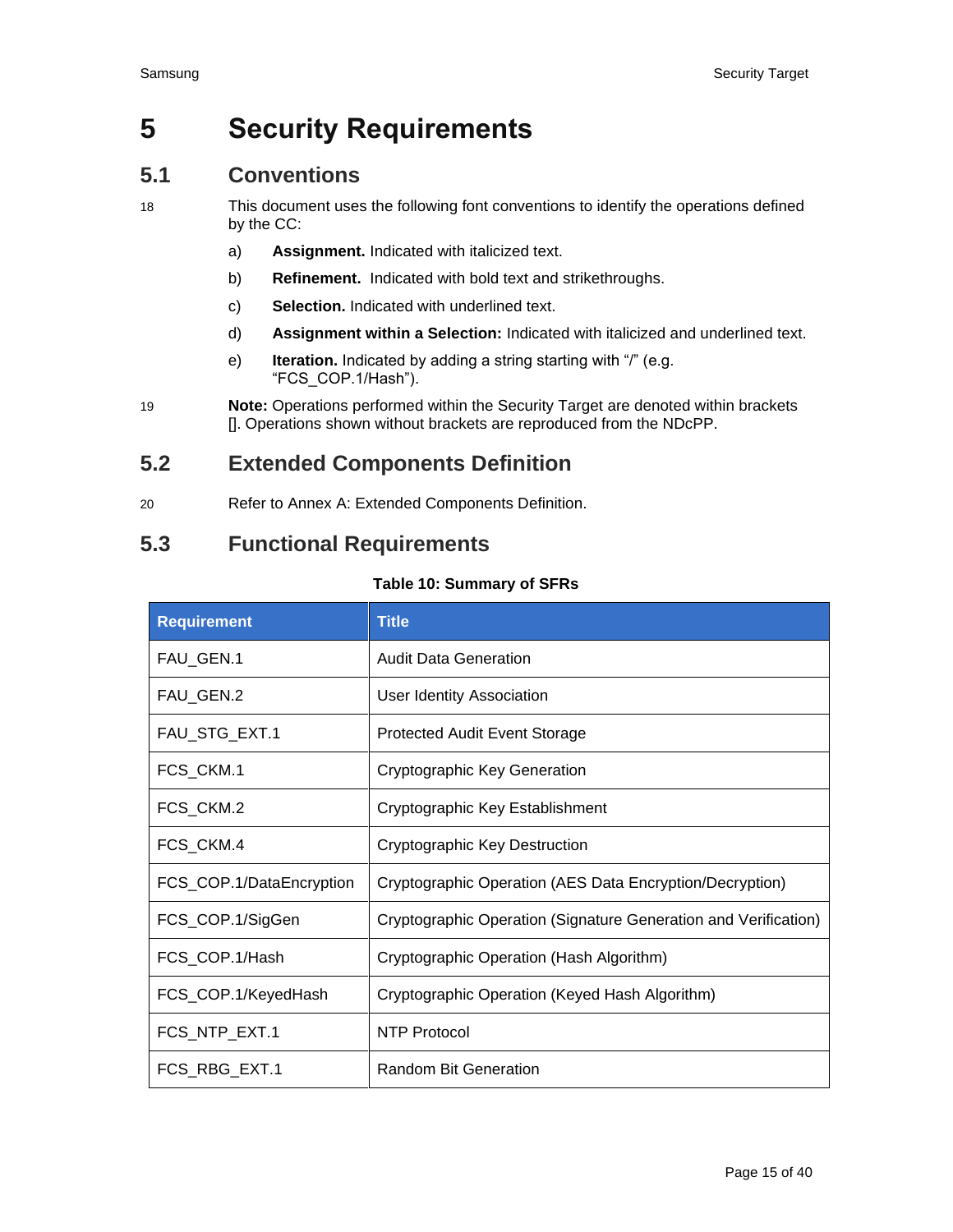| <b>Requirement</b>     | <b>Title</b>                                                                          |  |
|------------------------|---------------------------------------------------------------------------------------|--|
| FCS_SSHC_EXT.1         | <b>SSH Client Protocol</b>                                                            |  |
| FCS_SSHS_EXT.1         | <b>SSH Server Protocol</b>                                                            |  |
| FIA AFL.1              | <b>Authentication Failure Management</b>                                              |  |
| FIA_PMG_EXT.1          | Password Management                                                                   |  |
| FIA_UIA_EXT.1          | User Identification and Authentication                                                |  |
| FIA_UAU_EXT.2          | Password-based Authentication Mechanism                                               |  |
| FIA_UAU.7              | <b>Protected Authentication Feedback</b>                                              |  |
| FMT_MOF.1/ManualUpdate | <b>Management of Security Functions Behaviour</b>                                     |  |
| FMT_MTD.1/CoreData     | Management of TSF Data                                                                |  |
| FMT_MTD.1/CryptoKeys   | Management of TSF Data                                                                |  |
| FMT_SMF.1              | Specification of Management Functions                                                 |  |
| FMT_SMR.2              | <b>Restrictions on Security Roles</b>                                                 |  |
| FPT_SKP_EXT.1          | Protection of TSF Data (for reading of all pre-shared, symmetric<br>and private keys) |  |
| FPT_APW_EXT.1          | Protection of Administrator Passwords                                                 |  |
| FPT_TST_EXT.1          | <b>TSF Testing</b>                                                                    |  |
| FPT_TUD_EXT.1          | <b>Trusted Update</b>                                                                 |  |
| FPT STM EXT.1          | <b>Reliable Time Stamps</b>                                                           |  |
| FTA_SSL_EXT.1          | <b>TSF-initiated Session Locking</b>                                                  |  |
| FTA_SSL.3              | <b>TSF-initiated Termination</b>                                                      |  |
| FTA_SSL.4              | <b>User-initiated Termination</b>                                                     |  |
| FTA_TAB.1              | <b>Default TOE Access Banners</b>                                                     |  |
| FTP_ITC.1              | Inter-TSF trusted channel                                                             |  |
| FTP_TRP.1/Admin        | <b>Trusted Path</b>                                                                   |  |

# **5.3.1 Security Audit (FAU)**

**FAU\_GEN.1 Audit Data Generation**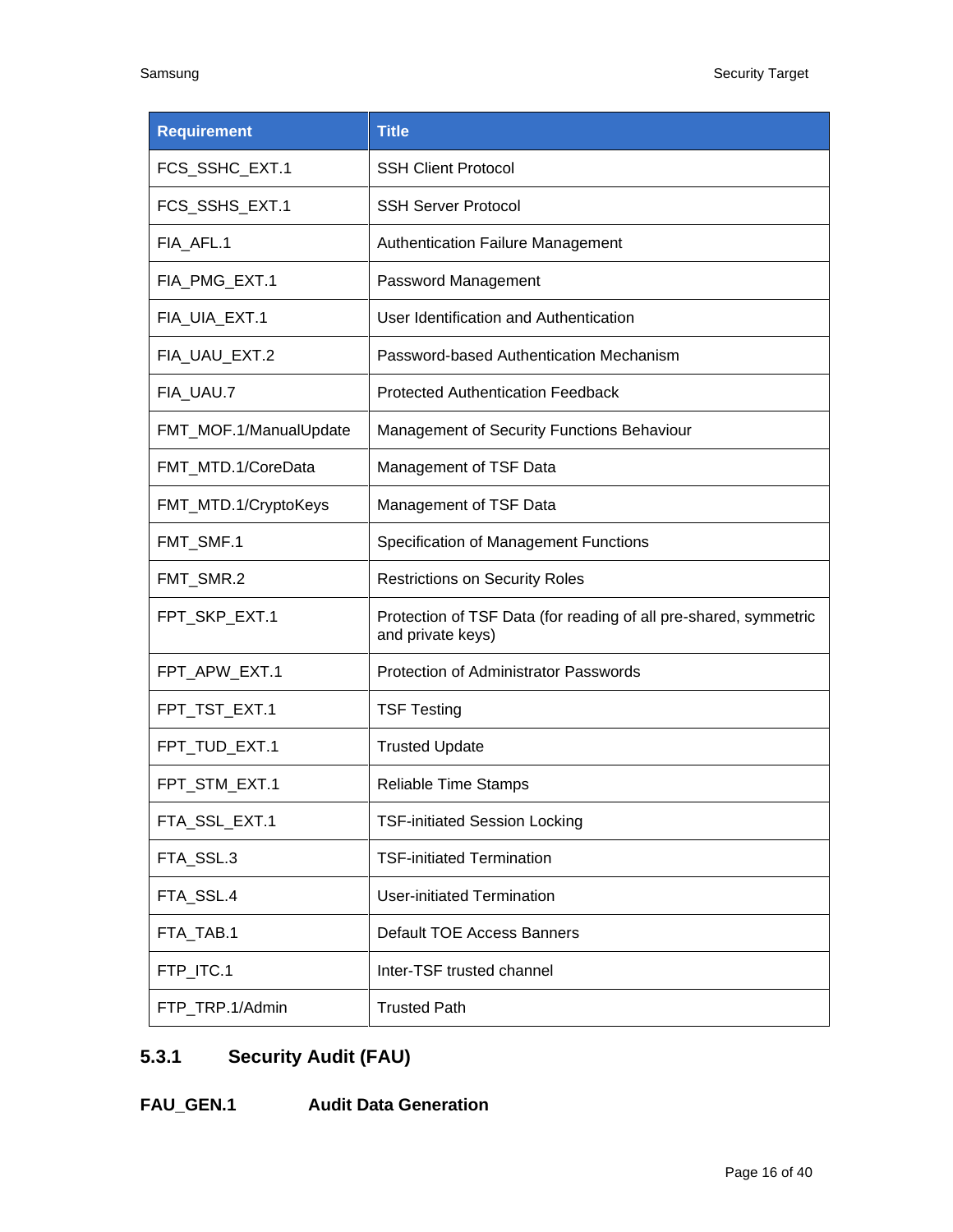- FAU\_GEN.1.1 The TSF shall be able to generate an audit record of the following auditable events:
	- a) Start-up and shutdown of the audit functions;
	- b) All auditable events for the not specified level of audit;
	- *c) All administrative actions comprising:*
		- o *Administrative login and logout (name of user account shall be logged if individual user accounts are required for Administrators).*
		- o *Changes to TSF data related to configuration changes (in addition to the information that a change occurred it shall be logged what has been changed).*
		- o *Generating/import of, changing, or deleting of cryptographic keys (in addition to the action itself a unique key name or key reference shall be logged).*
		- o *Resetting passwords (name of related user account shall be logged).*
		- o *[no other actions];*
	- d) *Specifically defined auditable events listed in Table 2 [Table 11](#page-16-0).*

#### **Table 11: Audit Events**

<span id="page-16-0"></span>

| <b>Requirement</b>       | <b>Auditable Events</b>                                                       | <b>Additional Audit Record</b><br><b>Contents</b> |
|--------------------------|-------------------------------------------------------------------------------|---------------------------------------------------|
| FAU_GEN.1                | None.                                                                         | None.                                             |
| FAU_GEN.2                | None.                                                                         | None.                                             |
| FAU_STG_EXT.1            | None.                                                                         | None.                                             |
| FCS_CKM.1                | None.                                                                         | None.                                             |
| FCS_CKM.2                | None.                                                                         | None.                                             |
| FCS_CKM.4                | None.                                                                         | None.                                             |
| FCS_COP.1/DataEncryption | None.                                                                         | None.                                             |
| FCS_COP.1/SigGen         | None.                                                                         | None.                                             |
| FCS_COP.1/Hash           | None.                                                                         | None.                                             |
| FCS_COP.1/KeyedHash      | None.                                                                         | None.                                             |
| FCS_NTP_EXT.1            | Configuration of a new time<br>server<br>Removal of configured time<br>server | Identity if new/removed time<br>server            |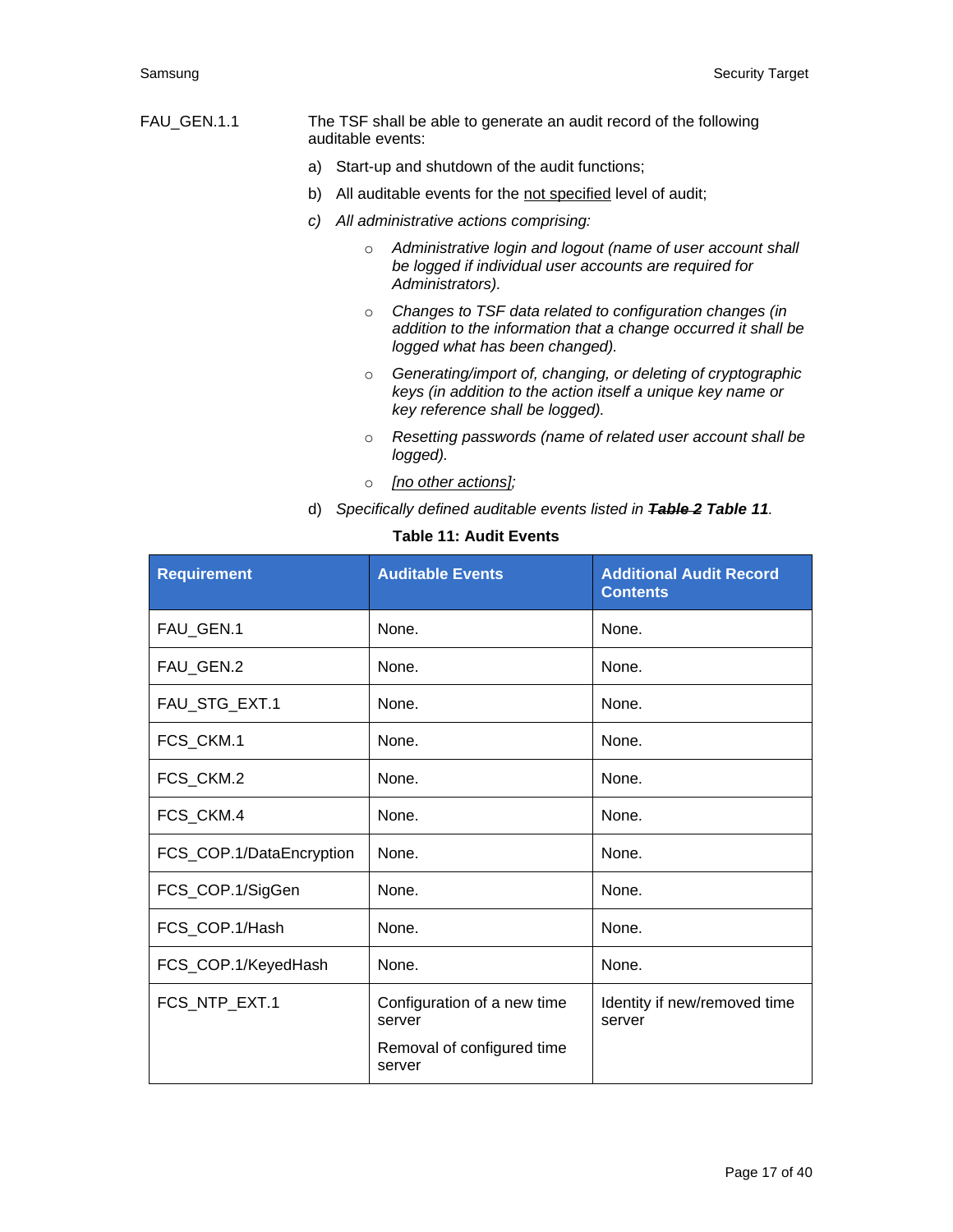| <b>Requirement</b>     | <b>Auditable Events</b>                                                                                                                                                       | <b>Additional Audit Record</b><br><b>Contents</b>                                                                                                                       |  |
|------------------------|-------------------------------------------------------------------------------------------------------------------------------------------------------------------------------|-------------------------------------------------------------------------------------------------------------------------------------------------------------------------|--|
| FCS_RBG_EXT.1          | None.                                                                                                                                                                         | None.                                                                                                                                                                   |  |
| FCS_SSHC_EXT.1         | Failure to establish an SSH<br>session                                                                                                                                        | Reason for failure                                                                                                                                                      |  |
| FCS_SSHS_EXT.1         | Failure to establish an SSH<br>session                                                                                                                                        | Reason for failure                                                                                                                                                      |  |
| FIA_AFL.1              | Unsuccessful login attempts<br>limit is met or exceeded.                                                                                                                      | Origin of the attempt (e.g., IP<br>address).                                                                                                                            |  |
| FIA_PMG_EXT.1          | None.                                                                                                                                                                         | None.                                                                                                                                                                   |  |
| FIA UIA EXT.1          | All use of identification and<br>authentication mechanism.                                                                                                                    | Provided user identity, origin<br>of the attempt (e.g., IP<br>address).                                                                                                 |  |
| FIA_UAU_EXT.2          | All use of identification and<br>authentication mechanism.                                                                                                                    | Origin of the attempt (e.g., IP<br>address).                                                                                                                            |  |
| FIA UAU.7              | None.                                                                                                                                                                         | None.                                                                                                                                                                   |  |
| FMT_MOF.1/ManualUpdate | Any attempt to initiate a<br>None.<br>manual update                                                                                                                           |                                                                                                                                                                         |  |
| FMT_MTD.1/CoreData     | None.<br>None.                                                                                                                                                                |                                                                                                                                                                         |  |
| FMT_MTD.1/CryptoKeys   | None.<br>None.                                                                                                                                                                |                                                                                                                                                                         |  |
| FMT_SMF.1              | All management activities of<br>TSF data.                                                                                                                                     | None.                                                                                                                                                                   |  |
| FMT_SMR.2              | None.                                                                                                                                                                         | None.                                                                                                                                                                   |  |
| FPT_SKP_EXT.1          | None.<br>None.                                                                                                                                                                |                                                                                                                                                                         |  |
| FPT_APW_EXT.1          | None.                                                                                                                                                                         | None.                                                                                                                                                                   |  |
| FPT_TST_EXT.1          | None.                                                                                                                                                                         | None.                                                                                                                                                                   |  |
| FPT_TUD_EXT.1          | None.<br>Initiation of update; result of<br>the update attempt (success<br>or failure)                                                                                        |                                                                                                                                                                         |  |
| FPT_STM_EXT.1          | Discontinuous changes to<br>time - either Administrator<br>actuated or changed via an<br>automated process. (Note<br>that no continuous changes<br>to time need to be logged. | For discontinuous changes<br>to time: The old and new<br>values for the time. Origin of<br>the attempt to change time<br>for success and failure (e.g.,<br>IP address). |  |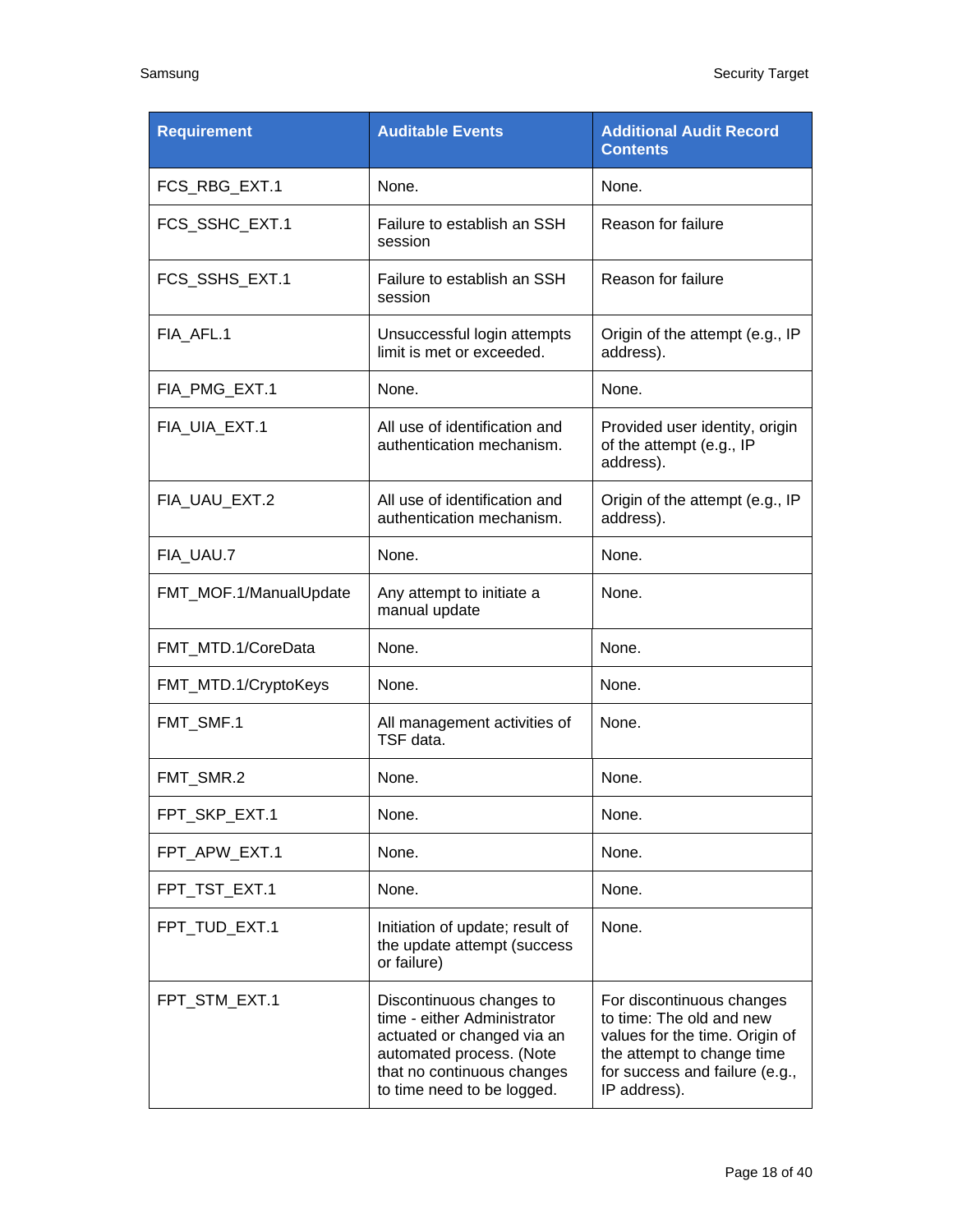| <b>Requirement</b>                                           |                                                                                                                                                                                 | <b>Auditable Events</b>                                                                                                                                                                                                                                                                                                                                                                     | <b>Additional Audit Record</b><br><b>Contents</b>                                                     |  |
|--------------------------------------------------------------|---------------------------------------------------------------------------------------------------------------------------------------------------------------------------------|---------------------------------------------------------------------------------------------------------------------------------------------------------------------------------------------------------------------------------------------------------------------------------------------------------------------------------------------------------------------------------------------|-------------------------------------------------------------------------------------------------------|--|
|                                                              |                                                                                                                                                                                 | See also application note on<br>FPT_STM_EXT.1)                                                                                                                                                                                                                                                                                                                                              |                                                                                                       |  |
| FTA_SSL_EXT.1 (if<br>"terminate the session" is<br>selected) |                                                                                                                                                                                 | The termination of a local<br>session by the session<br>locking mechanism.                                                                                                                                                                                                                                                                                                                  | None.                                                                                                 |  |
| FTA_SSL.3                                                    |                                                                                                                                                                                 | The termination of a remote<br>session by the session<br>locking mechanism.                                                                                                                                                                                                                                                                                                                 | None.                                                                                                 |  |
| FTA_SSL.4                                                    |                                                                                                                                                                                 | The termination of an<br>interactive session.                                                                                                                                                                                                                                                                                                                                               | None.                                                                                                 |  |
| FTA TAB.1                                                    |                                                                                                                                                                                 | None.                                                                                                                                                                                                                                                                                                                                                                                       | None.                                                                                                 |  |
| FTP_ITC.1                                                    |                                                                                                                                                                                 | Initiation of the trusted<br>channel.<br>Termination of the trusted<br>channel.<br>Failure of the trusted channel<br>functions.                                                                                                                                                                                                                                                             | Identification of the initiator<br>and target of failed trusted<br>channels establishment<br>attempt. |  |
| FTP_TRP.1/Admin                                              |                                                                                                                                                                                 | Initiation of the trusted path.<br>Termination of the trusted<br>path.<br>Failure of the trusted path<br>functions.                                                                                                                                                                                                                                                                         | None.                                                                                                 |  |
| FAU_GEN.1.2                                                  | information:<br>a)<br>b)                                                                                                                                                        | The TSF shall record within each audit record at least the following<br>Date and time of the event, type of event, subject identity, and the<br>outcome (success or failure) of the event; and<br>For each audit event type, based on the auditable event definitions of<br>the functional components included in the cPP/ST, information<br>specified in column three of Table 2 Table 11. |                                                                                                       |  |
| <b>FAU_GEN.2</b>                                             | <b>User Identity Association</b>                                                                                                                                                |                                                                                                                                                                                                                                                                                                                                                                                             |                                                                                                       |  |
| FAU_GEN.2.1                                                  | For audit events resulting from actions of identified users, the TSF shall<br>be able to associate each auditable event with the identity of the user<br>that caused the event. |                                                                                                                                                                                                                                                                                                                                                                                             |                                                                                                       |  |
| <b>FAU_STG_EXT.1</b>                                         |                                                                                                                                                                                 | <b>Protected Audit Event Storage</b>                                                                                                                                                                                                                                                                                                                                                        |                                                                                                       |  |
| FAU_STG_EXT.1.1                                              | The TSF shall be able to transmit the generated audit data to an external<br>IT entity using a trusted channel according to FTP_ITC.1.                                          |                                                                                                                                                                                                                                                                                                                                                                                             |                                                                                                       |  |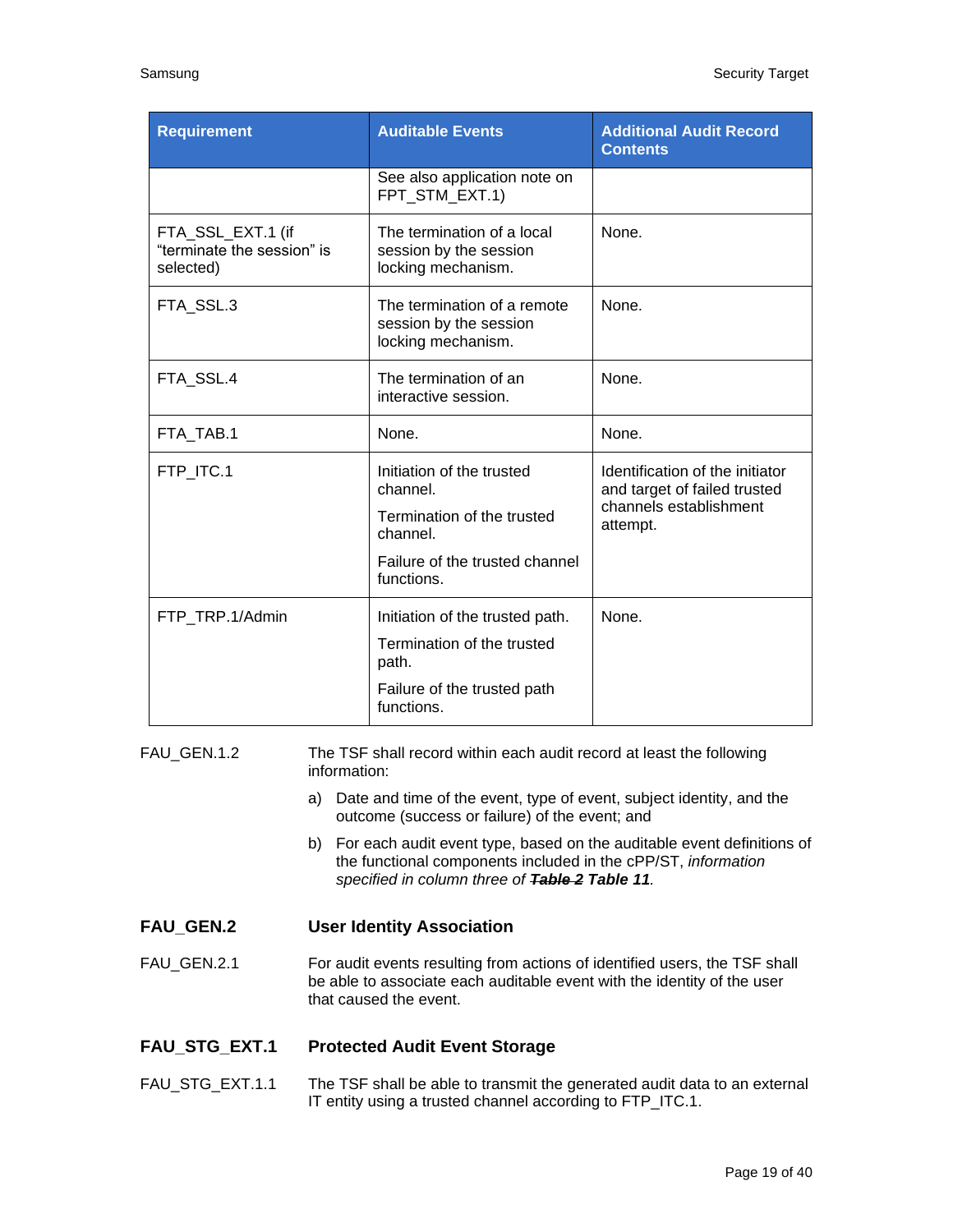- FAU\_STG\_EXT.1.2 The TSF shall be able to store generated audit data on the TOE itself. In addition [
	- The TOE shall consist of a single standalone component that stores audit data locally]
- FAU\_STG\_EXT.1.3 The TSF shall [overwrite previous audit records according to the following rule: [*overwrite oldest record first*], [*no other action*]] when the local storage space for audit data is full.

### **5.3.2 Cryptographic Support (FCS)**

#### **FCS\_CKM.1 Cryptographic Key Generation**

- FCS\_CKM.1.1 The TSF shall generate **asymmetric** cryptographic keys in accordance with a specified cryptographic key generation algorithm: [
	- ECC schemes using "NIST curves" [P-256, P-384, P-521] that meet the following: FIPS PUB 186-4, "Digital Signature Standard (DSS)", Appendix B.4;
	- FFC Schemes using 'safe-prime' groups that meet the following: "NIST Special Publication 800-56A Revision 3, Recommendation for Pair-Wise Key Establishment Schemes Using Discrete Logarithm Cryptography" and [RFC 3526]

]and specified cryptographic key sizes [assignment: cryptographic key sizes] that meet the following: [assignment: list of standards].

#### **FCS\_CKM.2 Cryptographic Key Establishment**

- FCS\_CKM.2.1 The TSF shall **perform** cryptographic **key establishment** in accordance with a specified cryptographic key **establishment** method: [
	- Elliptic curve-based key establishment schemes that meet the following: NIST Special Publication 800-56A Revision 2, "Recommendation for Pair-Wise Key Establishment Schemes Using Discrete Logarithm Cryptography";
	- FFC Schemes using "safe-prime" groups that meet the following: 'NIST Special Publication 800-56A Revision 3, "Recommendation for Pair-Wise Key Establishment Schemes Using Discrete Logarithm Cryptography" and [RFC 3526];

] that meets the following: [assignment: list of standards].

#### **FCS\_CKM.4 Cryptographic Key Destruction**

FCS\_CKM.4.1 The TSF shall destroy cryptographic keys in accordance with a specified cryptographic key destruction method [

> • *For plaintext keys in volatile storage, the destruction shall be executed by a [single overwrite consisting of [zeroes]];*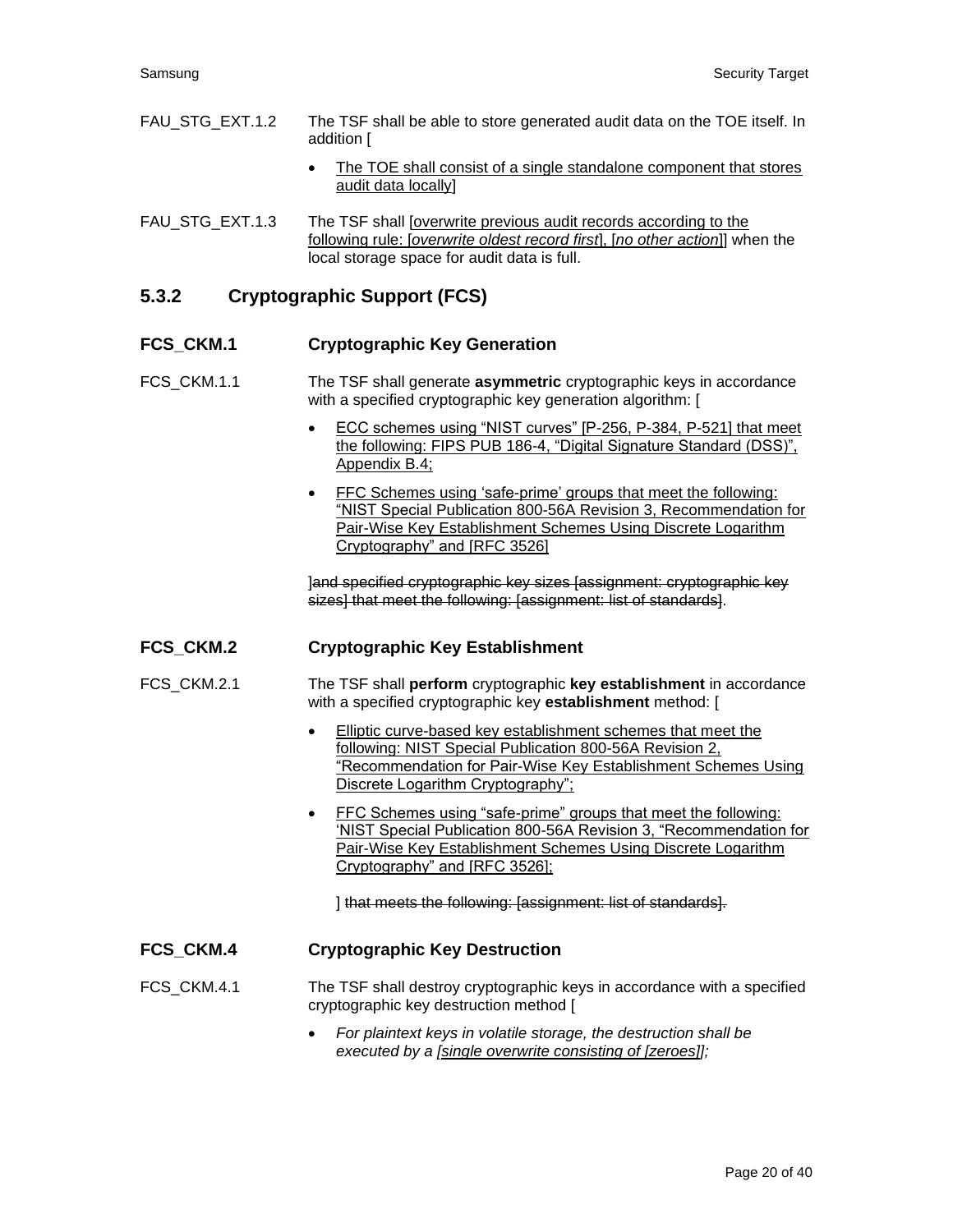- *For plaintext keys in non-volatile storage, the destruction shall be executed by the invocation of an interface provided by a part of the TSF that [*
	- o *instructs a part of the TSF to destroy the abstraction that represents the key*

] that meets the following: *No Standard*.

#### **FCS\_COP.1/DataEncryption Cryptographic Operation (AES Data Encryption/Decryption)**

FCS COP.1.1/DataEncryption The TSF shall perform encryption/decryption in accordance with a specified cryptographic algorithm AES used in [CTR] mode and cryptographic key sizes [128 bits, 256 bits] that meet the following: AES as specified in ISO 18033-3, [CTR as specified in ISO 10116].

#### **FCS\_COP.1/SigGen Cryptographic Operation (Signature Generation and Verification)**

FCS\_COP.1.1/SigGen The TSF shall perform *cryptographic signature services (generation and verification)* in accordance with a specified cryptographic algorithm [

> **Elliptic Curve Digital Signature Algorithm and cryptographic key sizes** [*256 bits or greater*],

] that meet the following: [

- For ECDSA schemes: FIPS PUB 186-4, "Digital Signature Standard (DSS)", Section 6 and Appendix D, Implementing "NIST curves" [P-256, P-384, P-521]; ISO/IEC 14888-3, Section 6.4]
- **FCS\_COP.1/Hash Cryptographic Operation (Hash Algorithm)**

FCS\_COP.1.1/Hash The TSF shall perform *cryptographic hashing services* in accordance with a specified cryptographic algorithm [SHA-1, SHA-256, SHA-512] and cryptographic key sizes [assignment: cryptographic key sizes] and **message digest sizes [160, 256, 512] bits** that meet the following: *ISO/IEC 10118-3:2004*.

#### **FCS\_COP.1/KeyedHash Cryptographic Operation (Keyed Hash Algorithm)**

FCS\_COP.1.1/KeyedHash The TSF shall perform *keyed-hash message authentication* in accordance with a specified cryptographic algorithm [HMAC-SHA-1, HMAC-SHA-256, HMAC-SHA-512] and cryptographic key sizes *[160, 256, 512]* **and message digest sizes [160, 256, 512] bits** that meet the following: *ISO/IEC 9797-2:2011, Section 7 "MAC Algorithm 2"*.

#### **FCS\_NTP\_EXT.1 NTP Protocol**

- FCS\_NTP\_EXT.1.1 The TSF shall use only the following NTP version(s) [NTP v4 (RFC 5905)].
- FCS NTP EXT.1.2 The TSF shall update its system time using [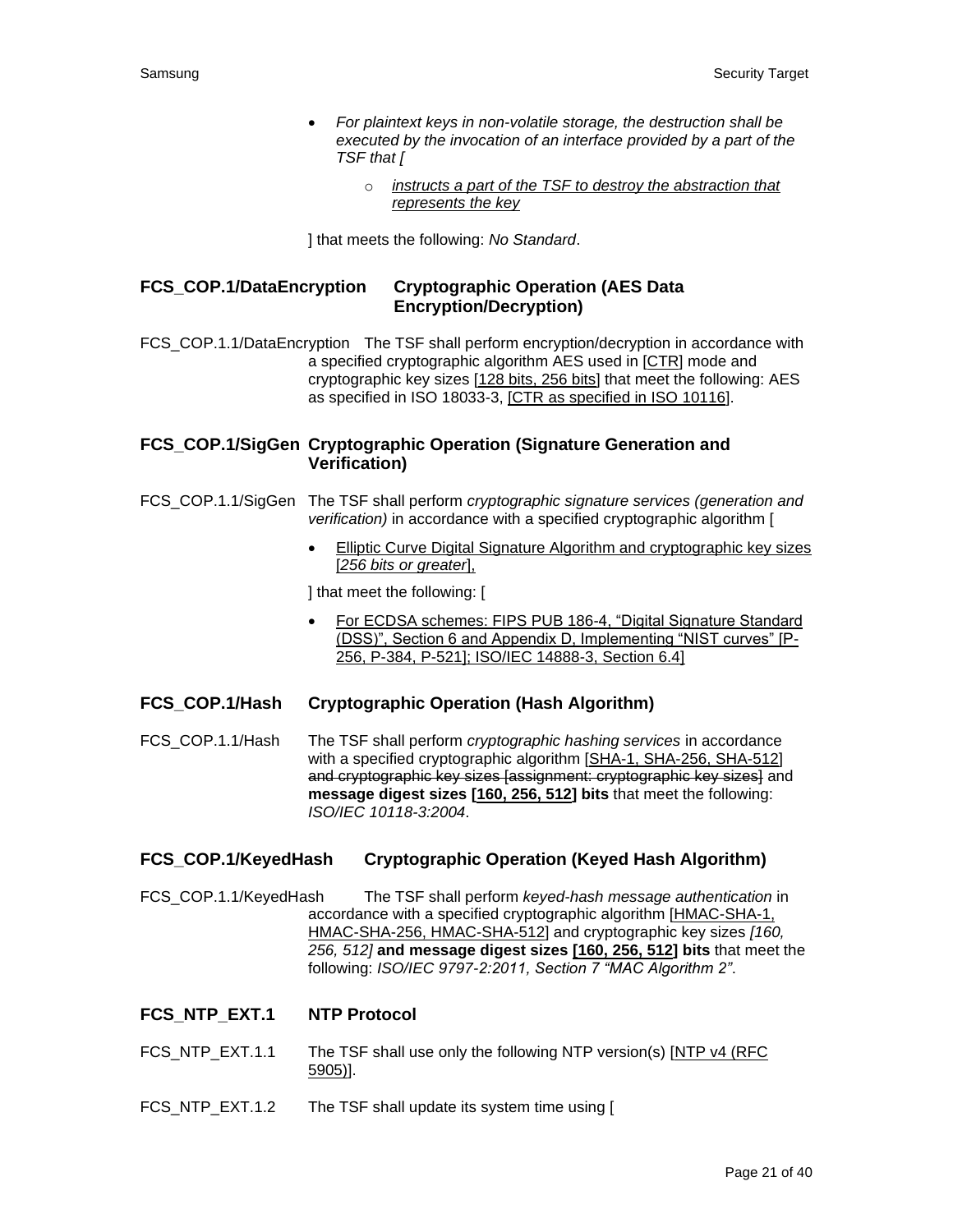- Authentication using [SHA1] as the message digest algorithm(s)]
- FCS NTP EXT.1.3 The TSF shall not update NTP timestamp from broadcast and/or multicast addresses.
- FCS\_NTP\_EXT.1.4 The TSF shall support configuration of at least three (3) NTP time sources.

#### **FCS\_RBG\_EXT.1 Random Bit Generation**

- FCS\_RBG\_EXT.1.1 The TSF shall perform all deterministic random bit generation services in accordance with ISO/IEC 18031:2011 using [CTR\_DRBG (AES)].
- FCS\_RBG\_EXT.1.2 The deterministic RBG shall be seeded by at least one entropy source that accumulates entropy from [[*one*] platform-based noise source] with a minimum of [256 bits] of entropy at least equal to the greatest security strength, according to ISO/IEC 18031:2011 Table C.1 "Security Strength Table for Hash Functions", of the keys and hashes that it will generate.

#### **FCS\_SSHC\_EXT.1 SSH Client Protocol**

- FCS SSHC EXT.1.1 The TSF shall implement the SSH protocol that complies with: RFC(s) 4251, 4252, 4253, 4254, [4344, 5656, 6668, 8268, 8308 section 3.1, 8332].
- FCS\_SSHC\_EXT.1.2 The TSF shall ensure that the SSH protocol implementation supports the following authentication methods as described in RFC 4252: public keybased, [password-based].
- FCS SSHC EXT.1.3 The TSF shall ensure that, as described in RFC 4253, packets greater than [*256 kilo*]bytes in an SSH transport connection are dropped.
- FCS SSHC EXT.1.4 The TSF shall ensure that the SSH transport implementation uses the following encryption algorithms and rejects all other encryption algorithms: [aes128-ctr, aes256-ctr].
- FCS SSHC EXT.1.5 The TSF shall ensure that the SSH public-key based authentication implementation uses [ecdsa-sha2-nistp256, ecdsa-sha2-nistp384, ecdsa-sha2-nistp521] as its public key algorithm(s) and rejects all other public key algorithms.
- FCS SSHC EXT.1.6 The TSF shall ensure that the SSH transport implementation uses [hmac-sha1, hmac-sha2-256, hmac-sha2-512] as its data integrity MAC algorithm(s) and rejects all other MAC algorithm(s).
- FCS\_SSHC\_EXT.1.7 The TSF shall ensure that [diffie-hellman-group14-sha1, ecdh-sha2 nistp256] and [diffie-hellman-group14-sha256, diffie-hellman-group16 sha512, diffie-hellman-group18-sha512, ecdh-sha2-nistp384, ecdh-sha2 nistp521] are the only allowed key exchange methods used for the SSH protocol.
- FCS SSHC EXT.1.8 The TSF shall ensure that within SSH connections, the same session keys are used for a threshold of no longer than one hour, and each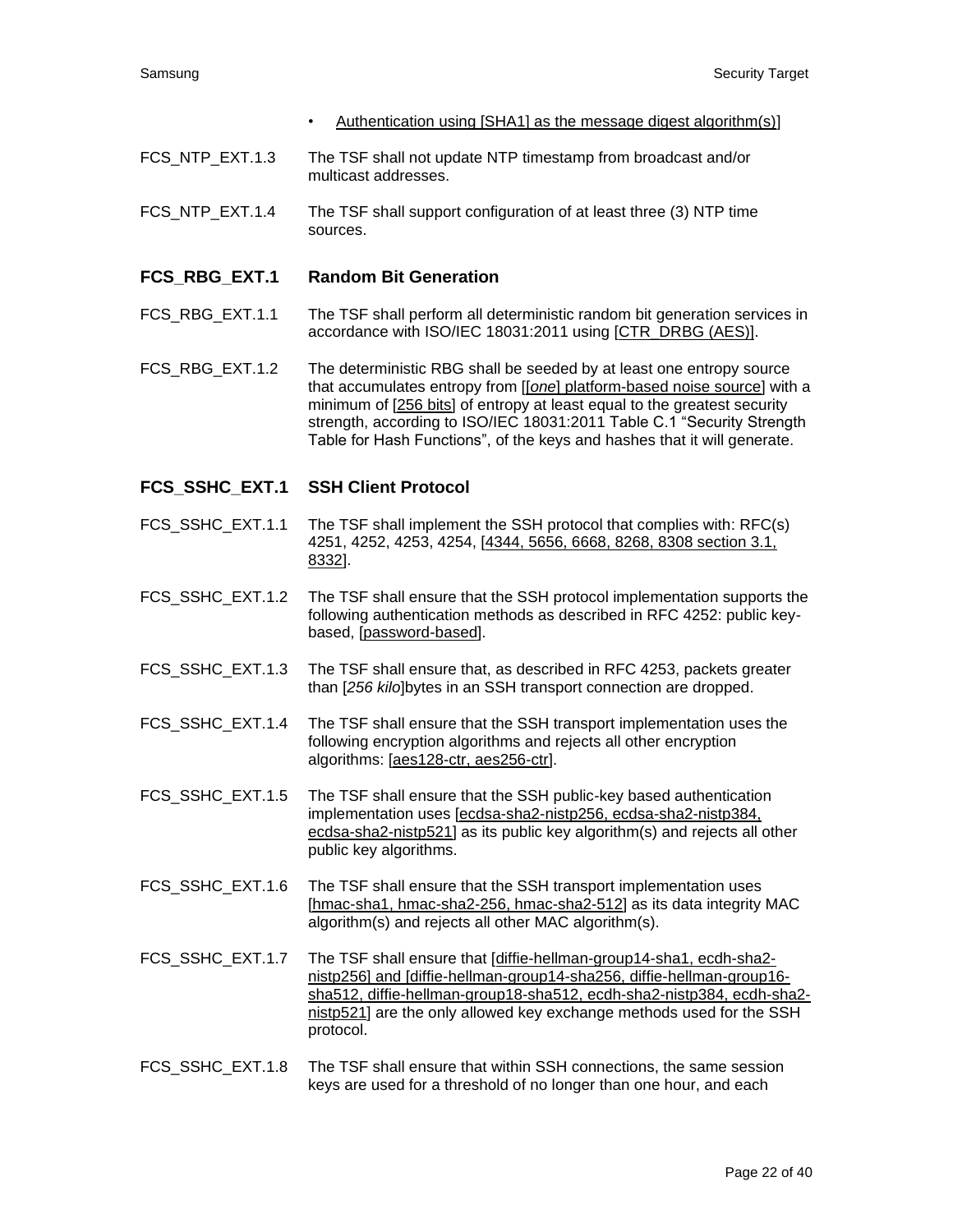encryption key is used to protect no more than one gigabyte of data. After any of the thresholds are reached, a rekey needs to be performed.

FCS SSHC EXT.1.9 The TSF shall ensure that the SSH client authenticates the identity of the SSH server using a local database associating each host name with its corresponding public key and [no other methods] as described in RFC 4251 section 4.1.

#### **FCS\_SSHS\_EXT.1 SSH Server Protocol**

- FCS\_SSHS\_EXT.1.1 The TSF shall implement the SSH protocol that complies with: RFC(s) 4251, 4252, 4253, 4254, [4344, 5656, 6668, 8268, 8308 section 3.1, 8332].
- FCS\_SSHS\_EXT.1.2 The TSF shall ensure that the SSH protocol implementation supports the following authentication methods as described in RFC 4252: public keybased, [password based].
- FCS\_SSHS\_EXT.1.3 The TSF shall ensure that, as described in RFC 4253, packets greater than [*256 kilo*]bytes in an SSH transport connection are dropped.
- FCS SSHS EXT.1.4 The TSF shall ensure that the SSH transport implementation uses the following encryption algorithms and rejects all other encryption algorithms: [aes128-ctr, aes256-ctr].
- FCS SSHS EXT.1.5 The TSF shall ensure that the SSH public-key based authentication implementation uses [ecdsa-sha2-nistp256, ecdsa-sha2-nistp384, ecdsa-sha2-nistp521] as its public key algorithm(s) and rejects all other public key algorithms.
- FCS\_SSHS\_EXT.1.6 The TSF shall ensure that the SSH transport implementation uses [hmac-sha1, hmac-sha2-256, hmac-sha2-512] as its MAC algorithm(s) and rejects all other MAC algorithm(s).
- FCS SSHS EXT.1.7 The TSF shall ensure that [diffie-hellman-group14-sha1, ecdh-sha2nistp256] and [diffie-hellman-group14-sha256, diffie-hellman-group16 sha512, diffie-hellman-group18-sha512, ecdh-sha2-nistp384, ecdh-sha2 nistp521] are the only allowed key exchange methods used for the SSH protocol.
- FCS\_SSHS\_EXT.1.8 The TSF shall ensure that within SSH connections, the same session keys are used for a threshold of no longer than one hour, and each encryption key is used to protect no more than one gigabyte of data. After any of the thresholds are reached, a rekey needs to be performed.

#### **5.3.3 Identification and Authentication (FIA)**

#### **FIA\_AFL.1 Authentication Failure Management**

FIA\_AFL.1.1 The TSF shall detect when an Administrator configurable positive integer within [*1-1000*] unsuccessful authentication attempts occur related to *Administrators attempting to authenticate remotely using a password*.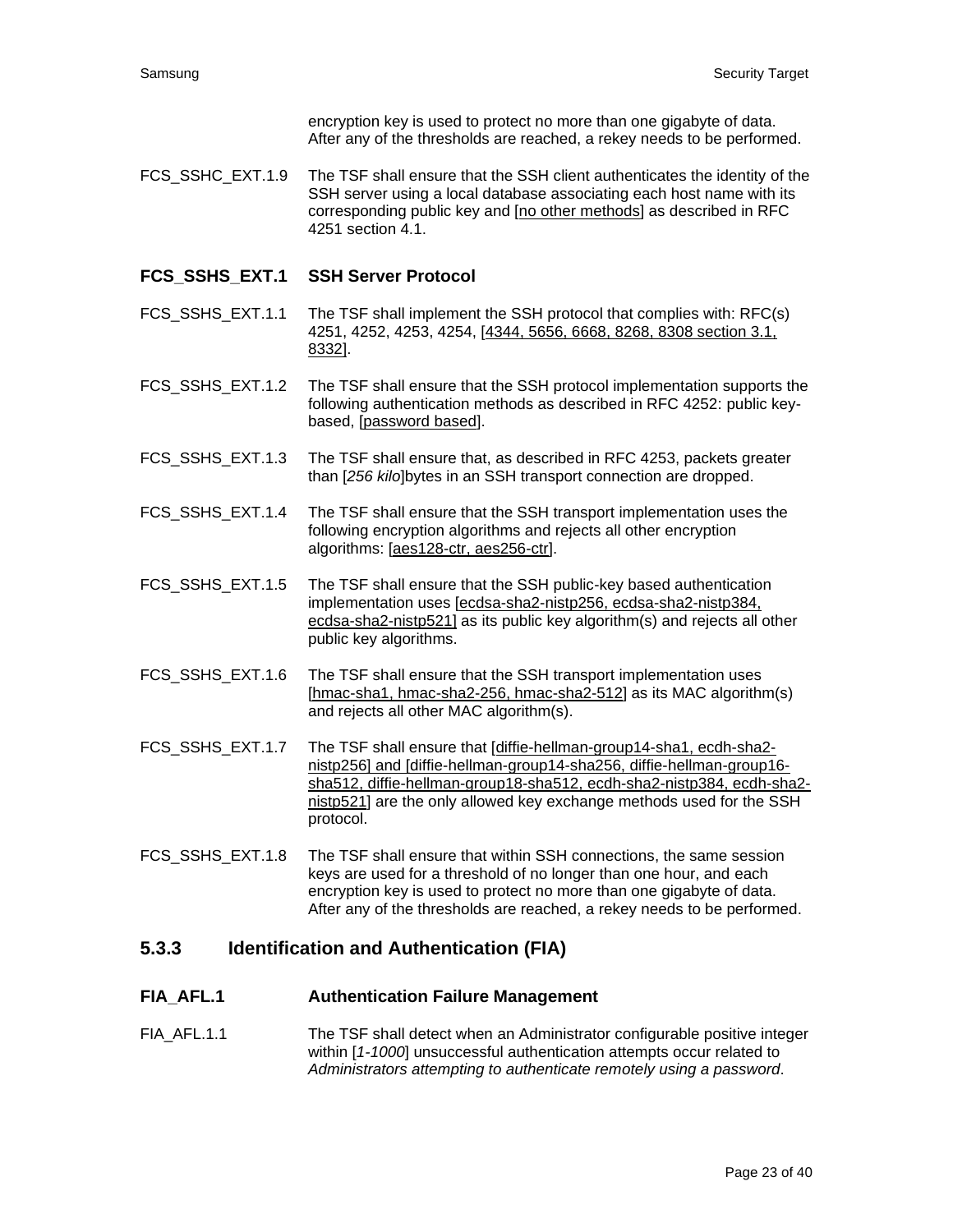| FIA AFL.1.2 | When the defined number of unsuccessful authentication attempts has |
|-------------|---------------------------------------------------------------------|
|             | been met, the TSF shall (prevent the offending Administrator from   |
|             | successfully establishing a remote session using any authentication |
|             | method that involves a password until an Administrator defined time |
|             | period has elapsed].                                                |

#### **FIA\_PMG\_EXT.1 Password Management**

- FIA PMG EXT.1.1 The TSF shall provide the following password management capabilities for administrative passwords:
	- a) Passwords shall be able to be composed of any combination of upper and lower case letters, numbers, and the following special characters: ["!", "@", "#", "\$", "%", "^", "&", "\*", "(", ")"];
	- b) Minimum password length shall be configurable to between [*9*] and [*15] characters.*

#### **FIA\_UIA\_EXT.1 User Identification and Authentication**

- FIA\_UIA\_EXT.1.1 The TSF shall allow the following actions prior to requiring the non-TOE entity to initiate the identification and authentication process:
	- Display the warning banner in accordance with FTA\_TAB.1;
	- [[no other actions]]
- FIA\_UIA\_EXT.1.2 The TSF shall require each administrative user to be successfully identified and authenticated before allowing any other TSF-mediated actions on behalf of that administrative user.

#### **FIA\_UAU\_EXT.2 Password-based Authentication Mechanism**

- FIA\_UAU\_EXT.2.1 The TSF shall provide a local [password-based, SSH public key-based] authentication mechanism to perform local administrative user authentication.
- **FIA\_UAU.7 Protected Authentication Feedback**
- FIA\_UAU.7.1 The TSF shall provide only *obscured feedback* to the administrative user while the authentication is in progress **at the local console**.

#### **5.3.4 Security Management (FMT)**

#### **FMT\_MOF.1/ManualUpdate Management of security functions behaviour**

FMT\_MOF.1.1/ManualUpdate The TSF shall restrict the ability to enable the functions *to perform manual updates* to *Security Administrators*.

#### **FMT\_MTD.1/CoreData Management of TSF Data**

FMT\_MTD.1.1/CoreData The TSF shall restrict the ability to *manage* the *TSF data* to *Security Administrators*.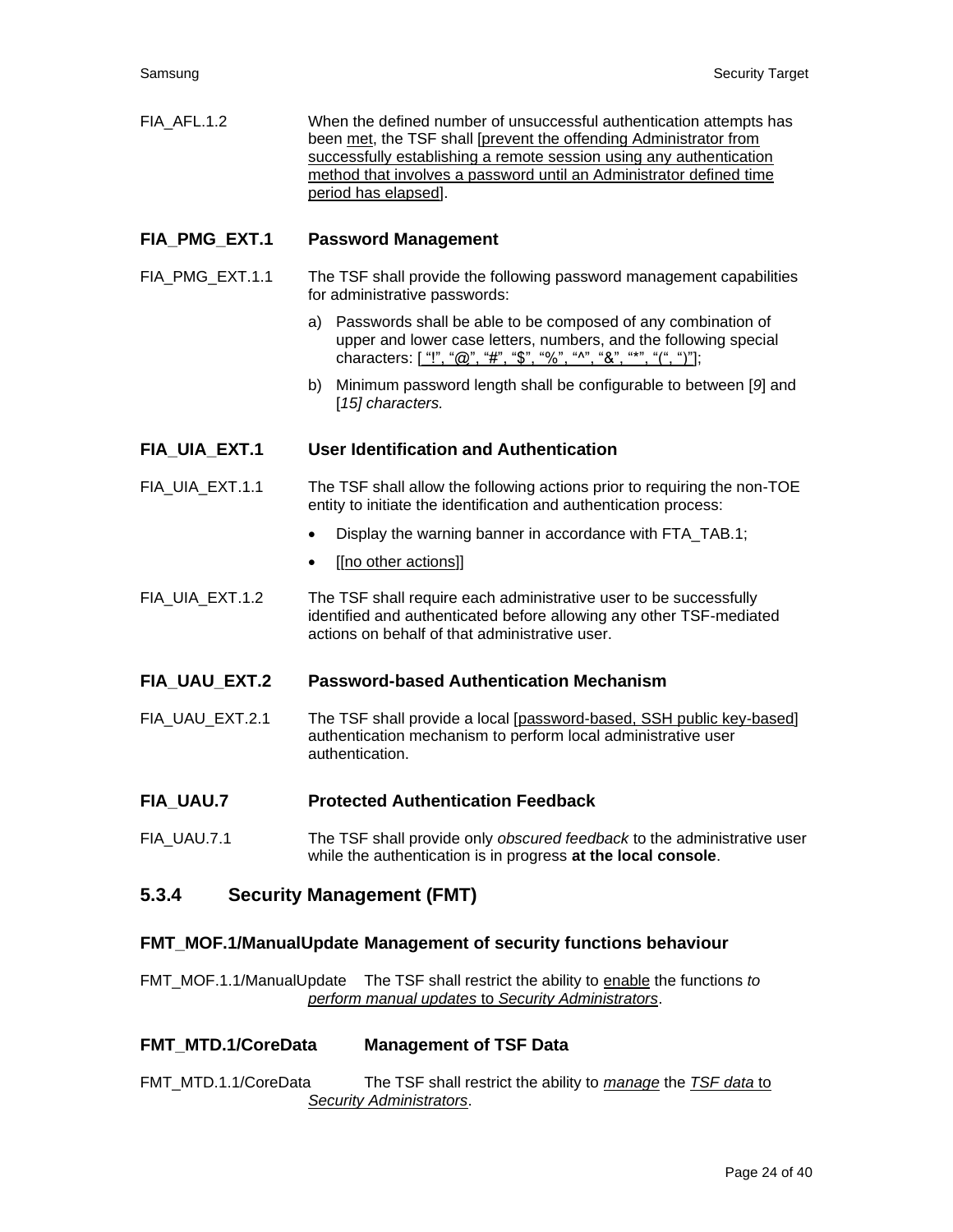#### **FMT\_MTD.1/CryptoKeys Management of TSF data**

FMT\_MTD.1.1/CryptoKeys The TSF shall restrict the ability to *manage* the *cryptographic keys to Security Administrators*.

#### **FMT** SMF.1 Specification of Management Functions

- FMT\_SMF.1.1 The TSF shall be capable of performing the following management functions:
	- *Ability to administer the TOE locally and remotely;*
	- *Ability to configure the access banner;*
	- *Ability to configure the session inactivity time before session termination or locking;*
	- *Ability to update the TOE, and to verify the updates using [digital signature] capability prior to installing those updates;*
	- *Ability to configure the authentication failure parameters for FIA\_AFL.1;*
	- [
- o Ability to manage the cryptographic keys;
- o Ability to configure the cryptographic functionality;
- o Ability to configure NTP;

#### **FMT\_SMR.2 Restrictions on Security Roles**

- FMT\_SMR.2.1 The TSF shall maintain the roles:
	- *Security Administrator*.
- FMT\_SMR.2.2 The TSF shall be able to associate users with roles.
- FMT\_SMR.2.3 The TSF shall ensure that the conditions
	- *The Security Administrator role shall be able to administer the TOE locally;*
	- *The Security Administrator role shall be able to administer the TOE remotely*

are satisfied.

#### **5.3.5 Protection of the TSF (FPT)**

- **FPT\_SKP\_EXT.1 Protection of TSF Data (for reading of all pre-shared, symmetric and private keys)**
- FPT\_SKP\_EXT.1.1 The TSF shall prevent reading of all pre-shared keys, symmetric keys, and private keys.

#### **FPT\_APW\_EXT.1 Protection of Administrator Passwords**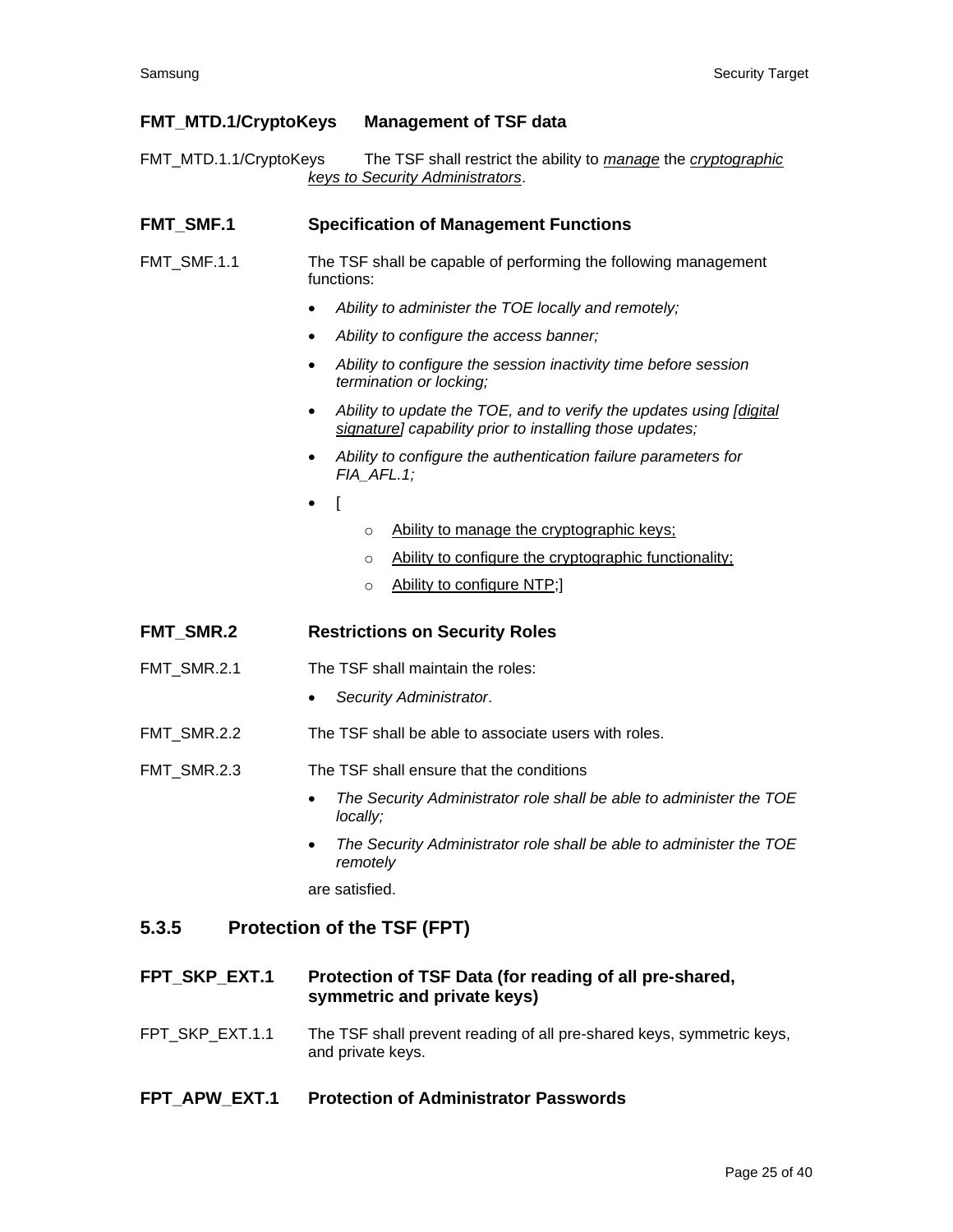FPT\_APW\_EXT.1.1 The TSF shall store administrative passwords in non-plaintext form.

#### **FPT\_APW\_EXT.1.2 The TSF shall prevent the reading of plaintext administrative passwords.FPT\_TST\_EXT.1 TSF testing**

- FPT TST EXT.1.1 The TSF shall run a suite of the following self-tests [during initial start-up (on power on)] to demonstrate the correct operation of the TSF: [
	- *BIOS tests*
	- *Boot loader image verification*
	- *Cryptographic module tests*].
- **FPT\_TUD\_EXT.1 Trusted update**
- FPT\_TUD\_EXT.1.1 The TSF shall provide *Security Administrators* the ability to query the currently executing version of the TOE firmware/software and [no other TOE firmware/software version].
- FPT\_TUD\_EXT.1.2 The TSF shall provide *Security Administrators* the ability to manually initiate updates to TOE firmware/software and [no other update mechanism].
- FPT\_TUD\_EXT.1.3 The TSF shall provide means to authenticate firmware/software updates to the TOE using a [digital signature] prior to installing those updates.
- **FPT\_STM\_EXT.1 Reliable Time Stamps**
- FPT\_STM\_EXT.1.1 The TSF shall be able to provide reliable time stamps for its own use.
- FPT\_STM\_EXT.1.2 The TSF shall [synchronize time with an NTP server].

#### **5.3.6 TOE Access (FTA)**

- **FTA\_SSL\_EXT.1 TSF-initiated Session Locking**
- FTA\_SSL\_EXT.1.1 The TSF shall, for local interactive sessions, [
	- terminate the session]

after a Security Administrator-specified time period of inactivity.

- **FTA\_SSL.3 TSF-initiated Termination**
- FTA\_SSL.3.1 The TSF shall terminate **a remote** interactive session after a *Security Administrator-configurable time interval of session inactivity*.
- **FTA\_SSL.4 User-initiated Termination**
- FTA\_SSL.4.1 Refinement: The TSF shall allow **Administrator**-initiated termination of the **Administrator's** own interactive session.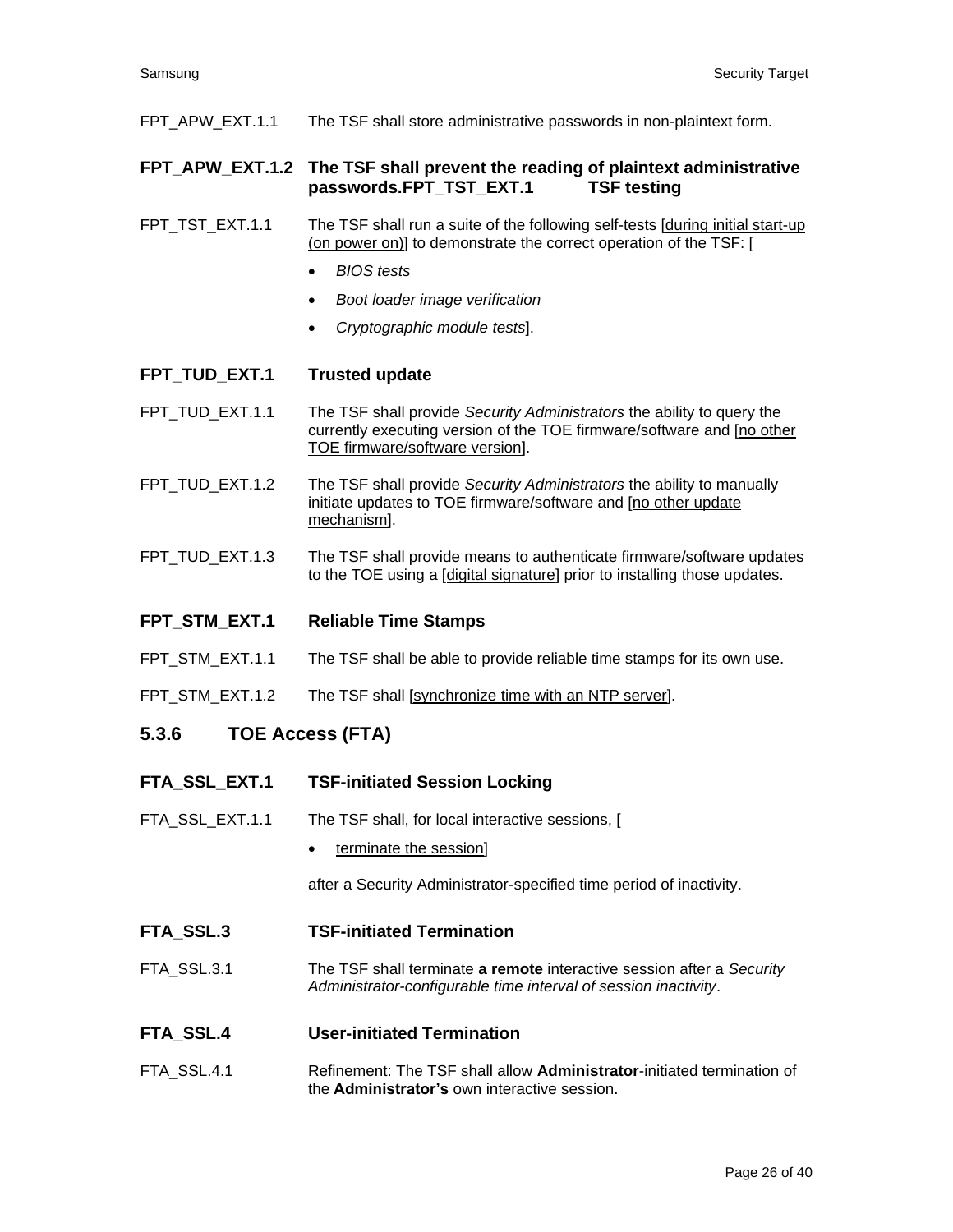### **FTA\_TAB.1 Default TOE Access Banners**

FTA\_TAB.1.1 Before establishing **an administrative user** session the TSF shall display **a Security Administrator-specified** advisory **notice and consent** warning message regarding use of the TOE.

# **5.3.7 Trusted path/channels (FTP)**

#### **FTP\_ITC.1 Inter-TSF trusted channel**

- FTP\_ITC.1.1 The TSF shall **be capable of using [SSH] to provide** a trusted communication channel between itself and **authorized IT entities supporting the following capabilities: audit server, [no other capabilities]** that is logically distinct from other communication channels and provides assured identification of its end points and protection of the channel data from **disclosure and detection of modification of the channel data**.
- FTP\_ITC.1.2 The TSF shall permit **the TSF or the authorized IT entities** to initiate communication via the trusted channel.
- FTP\_ITC.1.3 The TSF shall initiate communication via the trusted channel for [*audit server*].

#### **FTP\_TRP.1 /Admin Trusted Path**

FTP\_TRP.1.1/Admin The TSF shall **be capable of using [SSH] to** provide a communication path between itself and **authorized** remote **Administrators** that is logically distinct from other communication paths and provides assured identification of its end points and protection of the communicated data from **disclosure and provides detection of modification of the channel data**.

- FTP\_TRP.1.2 /Admin The TSF shall permit remote **Administrators** to initiate communication via the trusted path.
- FTP\_TRP.1.3 /Admin The TSF shall require the use of the trusted path for initial *Administrator authentication and all remote administration actions*.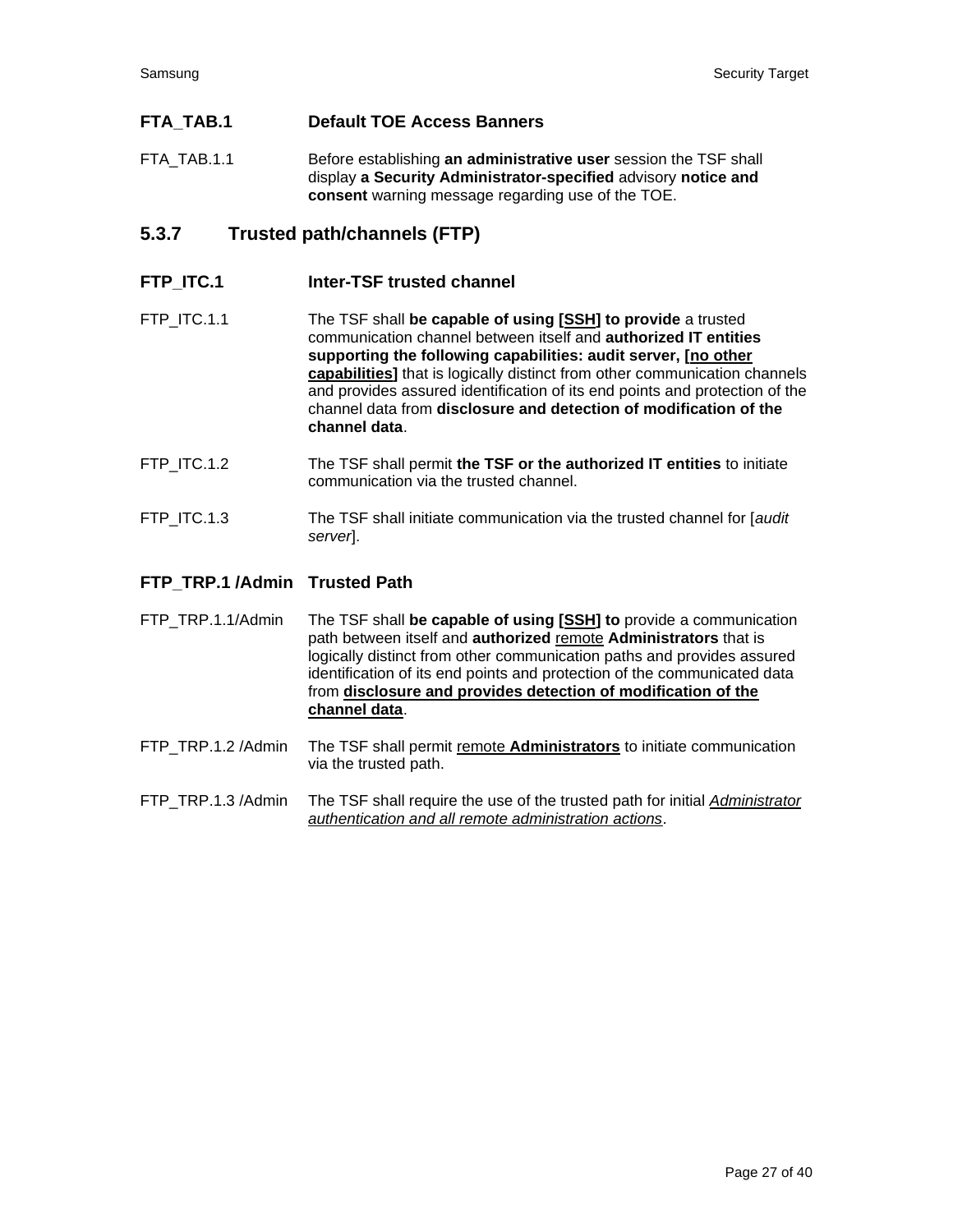# <span id="page-27-0"></span>**5.4 Assurance Requirements**

<span id="page-27-1"></span>

21 The TOE security assurance requirements are summarized in [Table 12.](#page-27-1)

#### **Table 12: Assurance Requirements**

| <b>Assurance Class</b>               | <b>Components</b> | <b>Description</b>                                  |  |
|--------------------------------------|-------------------|-----------------------------------------------------|--|
| <b>Security Target</b><br>Evaluation | ASE_CCL.1         | <b>Conformance Claims</b>                           |  |
|                                      | ASE ECD.1         | <b>Extended Components Definition</b>               |  |
|                                      | ASE INT.1         | <b>ST</b> Introduction                              |  |
|                                      | ASE_OBJ.1         | Security Objectives for the operational environment |  |
|                                      | ASE REQ.1         | <b>Stated Security Requirements</b>                 |  |
|                                      | ASE SPD.1         | <b>Security Problem Definition</b>                  |  |
|                                      | ASE TSS.1         | <b>TOE Summary Specification</b>                    |  |
| Development                          | ADV_FSP.1         | <b>Basic Functional Specification</b>               |  |
| <b>Guidance Documents</b>            | AGD OPE.1         | <b>Operational User Guidance</b>                    |  |
|                                      | AGD_PRE.1         | Preparative User Guidance                           |  |
| Life Cycle Support                   | ALC CMC.1         | Labelling of the TOE                                |  |
|                                      | ALC_CMS.1         | <b>TOE CM Coverage</b>                              |  |
| Tests                                | ATE IND.1         | Independent Testing - conformance                   |  |
| <b>Vulnerability Assessment</b>      | AVA_VAN.1         | <b>Vulnerability Analysis</b>                       |  |

22 In accordance with section 7.1 of the NDcPP, the following refinement is made to ASE:

> a) **ASE\_TSS.1.1C Refinement:** The TOE summary specification shall describe how the TOE meets each SFR. **In the case of entropy analysis, the TSS is used in conjunction with required supplementary information on Entropy.**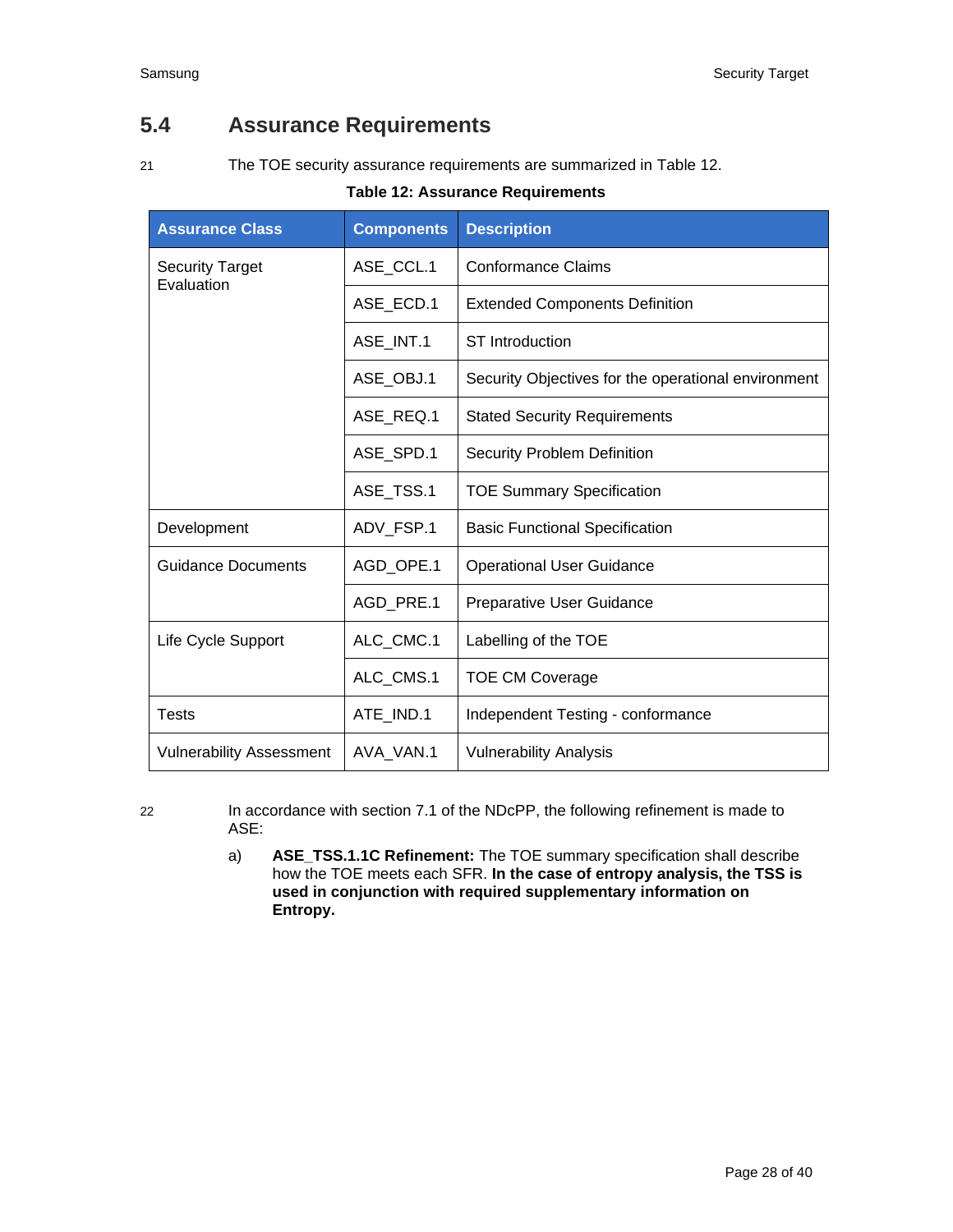# <span id="page-28-0"></span>**6 TOE Summary Specification**

23 The following describes how the TOE fulfils each SFR included in section [5.3.](#page-14-3)

# <span id="page-28-1"></span>**6.1 Security Audit**

# **6.1.1 FAU\_GEN.1**

- 24 The TOE generates the audit records specified at FAU\_GEN.1 containing fields that include the timestamp, IP address (if applicable), action, user (if applicable) and a contextual message indicating success or failure of the action.
- 25 The following information is logged as a result of the Security Administrator generating/importing or deleting cryptographic keys:
	- a) **Generate SSH key-pair**. Action and key reference.

# **6.1.2 FAU\_GEN.2**

26 The TOE includes the user identity in audit events resulting from actions of identified users.

# **6.1.3 FAU\_STG\_EXT.1**

- 27 Log files are transferred via SFTP (see FCS\_SSHC\_EXT.1) to the USM periodically at 30 minutes after the hour, every hour.
- 28 Logs are stored locally in rotating log files as follows (oldest records are overwritten first):
	- a) **/var/log log files.** Up to 1MB of data is kept in each of the log files before they are rotated. Up to one previous log file is kept of each log file and one live log.
	- b) **auditd log file.** up to 8MB of log data is kept until they are rotated. A total of 5 previous logs are kept (plus the live log).
- 29 Only authorized administrators may view audit records and no capability to modify the audit records is provided.

# <span id="page-28-2"></span>**6.2 Cryptographic Support**

# **6.2.1 FCS\_CKM.1**

- 30 The TOE supports key generation for the following asymmetric schemes:
	- a) **ECC P-256/P-384/P-521.** Used in SSH authentication and key exchange.
	- b) **FFC Safe Primes.** Used in SSH key exchange.

# **6.2.2 FCS\_CKM.2**

- 31 The TOE supports the following key establishment schemes:
	- a) **ECC schemes.** Used in SSH key exchange. TOE is both sender and receiver.
	- b) **FFC schemes using safe primes.** Used in SSH key exchange. TOE is both sender and receiver. The following Diffie Helman groups are supported:
		- i) Group 14 per RFC 3526 section 3
		- ii) Group 16 per RFC 3526 section 5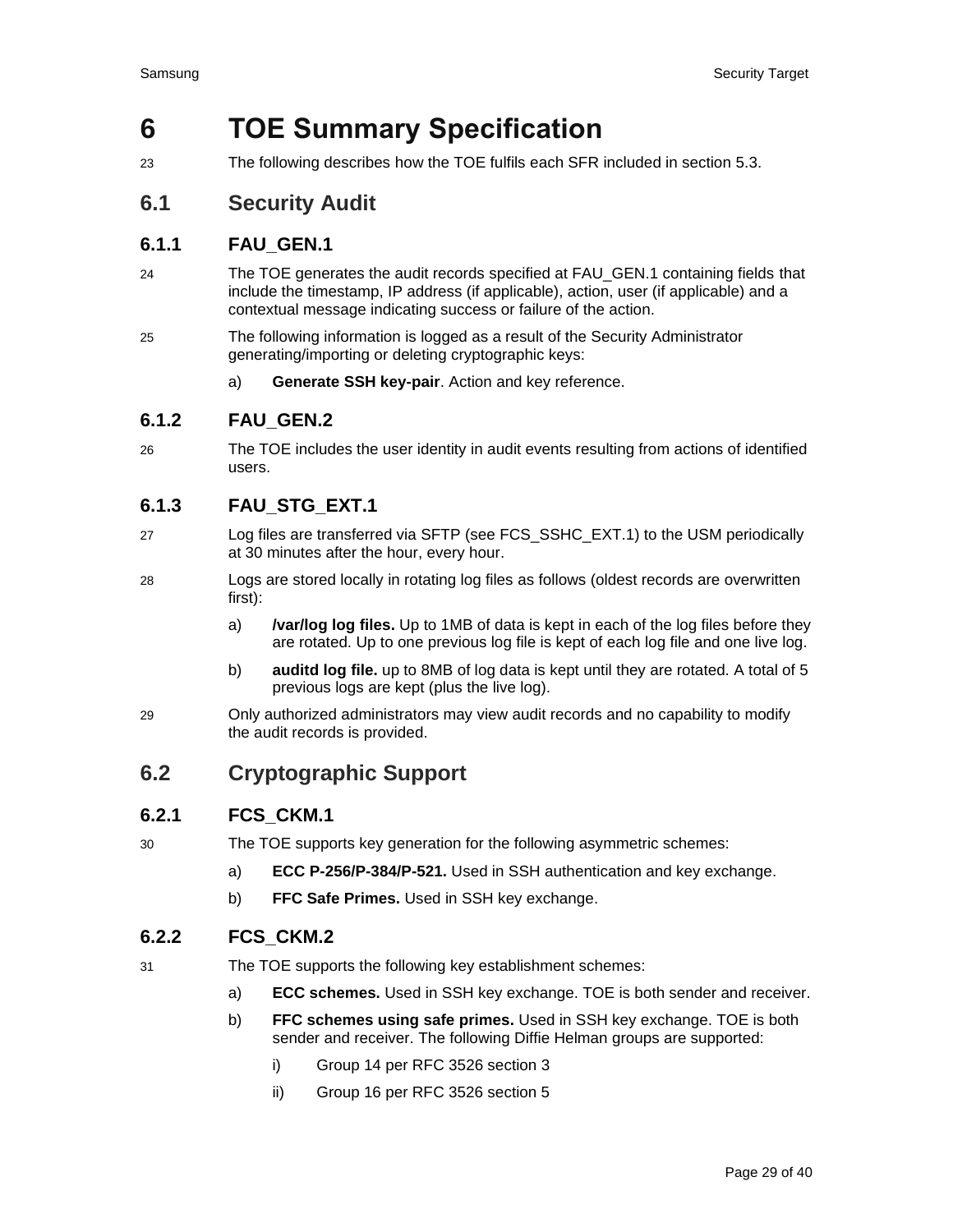#### iii) Group 18 per RFC 3526 section 7

<span id="page-29-0"></span>32 [Table 13](#page-29-0) below identifies the scheme being used by each service.

#### **Table 13: Key Agreement Mapping**

| <b>Scheme</b>          | <b>SFR</b><br><b>Service</b>     |                     |
|------------------------|----------------------------------|---------------------|
| <b>ECC</b>             | FCS_SSHS_EXT.1                   | Administration      |
|                        | FCS SSHC EXT.1                   | <b>Audit Server</b> |
| <b>FFC Safe Primes</b> | FCS SSHS EXT.1<br>Administration |                     |
|                        | FCS SSHC EXT.1                   | <b>Audit Server</b> |

#### **6.2.3 FCS\_CKM.4**

33 [Table 15](#page-33-1) shows the origin, storage location and destruction details for cryptographic keys. Unless otherwise stated, the keys are generated by the TOE.

#### **6.2.4 FCS\_COP.1/DataEncryption**

- 34 The TOE provides symmetric encryption and decryption capabilities using 128 and 256 bit AES in CTR mode. AES is implemented in SSH.
- 35 The relevant NIST CAVP certificate numbers are listed [Table 4.](#page-8-1)

### **6.2.5 FCS\_COP.1/SigGen**

- 36 The TOE provides cryptographic signature generation and verification services using:
	- a) Elliptic Curve Digital Signature Algorithm with NIST curves P-256, P-384 and P-521
- 37 The ECDSA signature verification services are used in for the SSH protocol and TOE firmware integrity checks.
- 38 The relevant NIST CAVP certificate numbers are listed in [Table 4.](#page-8-1)

#### **6.2.6 FCS\_COP.1/Hash**

- 39 The TOE provides cryptographic hashing services using SHA-1, SHA-256, and SHA-512.
- 40 SHA is implemented in the following parts of the TSF:
	- a) SSH;
	- b) NTP;
	- c) Digital signature verification as part of trusted update validation; and
	- d) Hashing of passwords in non-volatile storage.
- 41 The relevant NIST CAVP certificate numbers are listed in [Table 4.](#page-8-1)

#### **6.2.7 FCS\_COP.1/KeyedHash**

42 The TOE provides keyed-hashing message authentication services using HMAC-SHA-1, HMAC-SHA-256, and HMAC-SHA-512.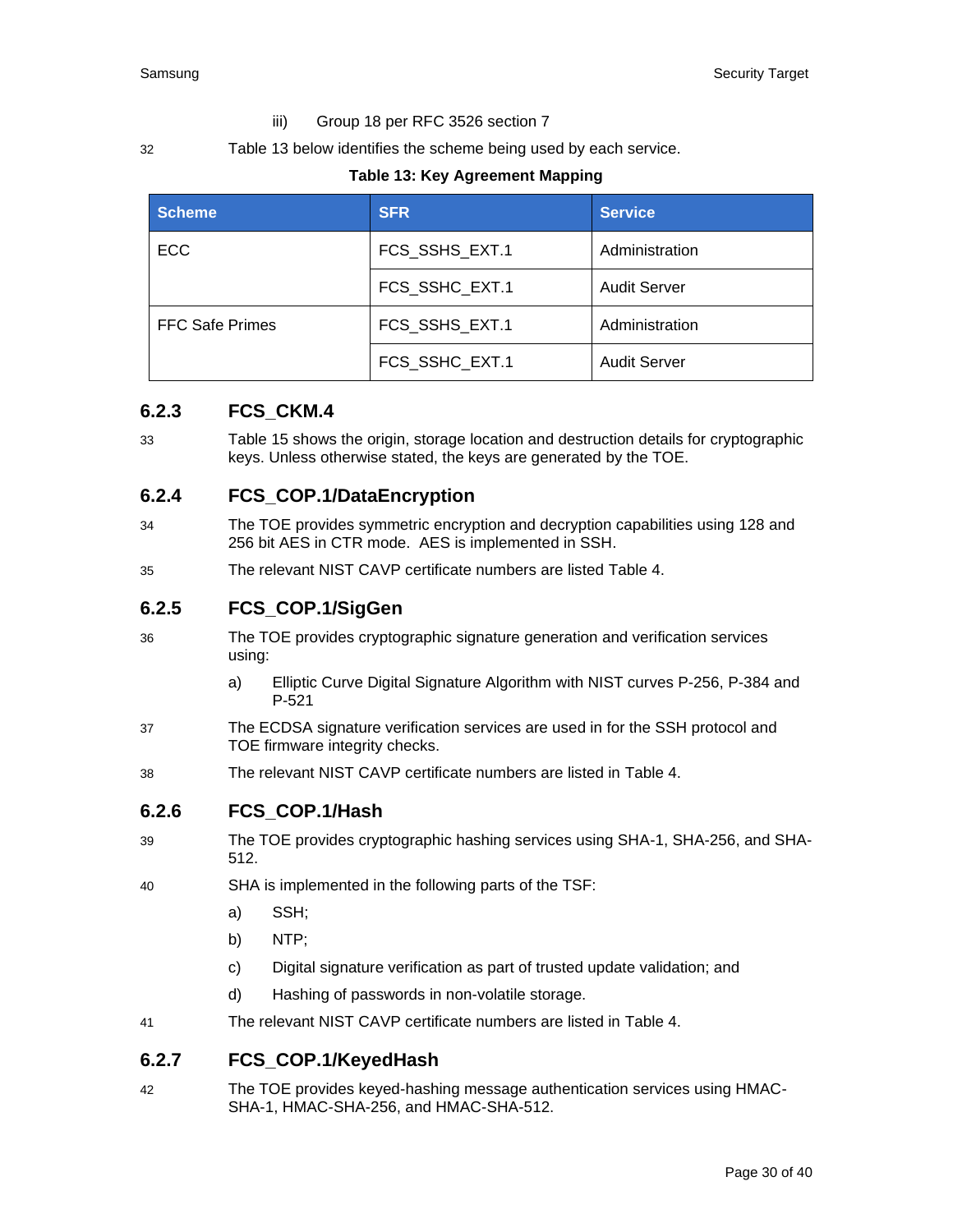#### 43 HMAC is implemented in SSH.

<span id="page-30-0"></span>

44 The characteristics of the HMACs used in the TOE are given in [Table 14.](#page-30-0)

**Table 14: HMAC Characteristics**

| <b>Algorithm</b> | <b>Block Size</b> | <b>Key Size</b> | <b>Digest Size</b> |
|------------------|-------------------|-----------------|--------------------|
| HMAC-SHA-1       | 512 bits          | 160 bits        | 160 bits           |
| HMAC-SHA-256     | 512 bits          | 256 bits        | 256 bits           |
| HMAC-SHA-512     | 1024 bits         | 512 bits        | 512 bits           |

45 The relevant NIST CAVP certificate numbers are listed in [Table 4.](#page-8-1)

# **6.2.8 FCS\_NTP\_EXT.1**

46 The TOE supports NTPv4 using SHA-1 authentication. The TOE allows configuration of up to 3 NTP servers.

# **6.2.9 FCS\_RBG\_EXT.1**

- 47 The TOE contains a CTR\_DRBG that is seeded from a CPU provided entropy source. Entropy from the noise is conditioned and used to seed the DRBG with 256 bits of full entropy.
- 48 Additional detail is provided the proprietary Entropy Description.

# **6.2.10 FCS\_SSHC\_EXT.1**

- 49 The TOE implements an SSH client for SFTP transmission of audit logs to the USM.
- 50 The TOE implements SSH in compliance with RFCs 4251, 4252, 4253, 4254, 4344, 5656, 6668, 8268, 8308 section 3.1, and 8332.
- 51 The TOE SSH client supports passwords and public key authentication using ecdsasha2-nistp256, ecdsa-sha2-nistp384, ecdsa-sha2-nistp521.
- 52 The TOE examines the size of each received SSH packet. If the packet is greater than 256KB, it is automatically dropped.
- 53 The TOE utilizes AES-CTR-128 and AES-CTR-256 for SSH encryption.
- 54 The TOE provides data integrity for SSH connections via hmac-sha1, hmac-sha2- 256, hmac-sha2-512.
- 55 The TOE supports diffie-hellman-group14-sha1, ecdh-sha2-nistp256, diffie-hellmangroup14-sha256, diffie-hellman-group16-sha512, diffie-hellman-group18-sha512, ecdh-sha2-nistp384, ecdh-sha2-nistp52 for SSH key exchanges.
- 56 The TOE will re-key SSH connections after 1 hour or after an aggregate of 1 gig of data has been exchanged (whichever occurs first).
- 57 The TOE authenticates the identity of the SSH server using a local database associating each host name with its corresponding public key.

# **6.2.11 FCS\_SSHS\_EXT.1**

58 The TOE implements SSH in compliance with RFCs 4251, 4252, 4253, 4254, 4344, 5656, 6668, 8268, 8308 section 3.1 and 8332.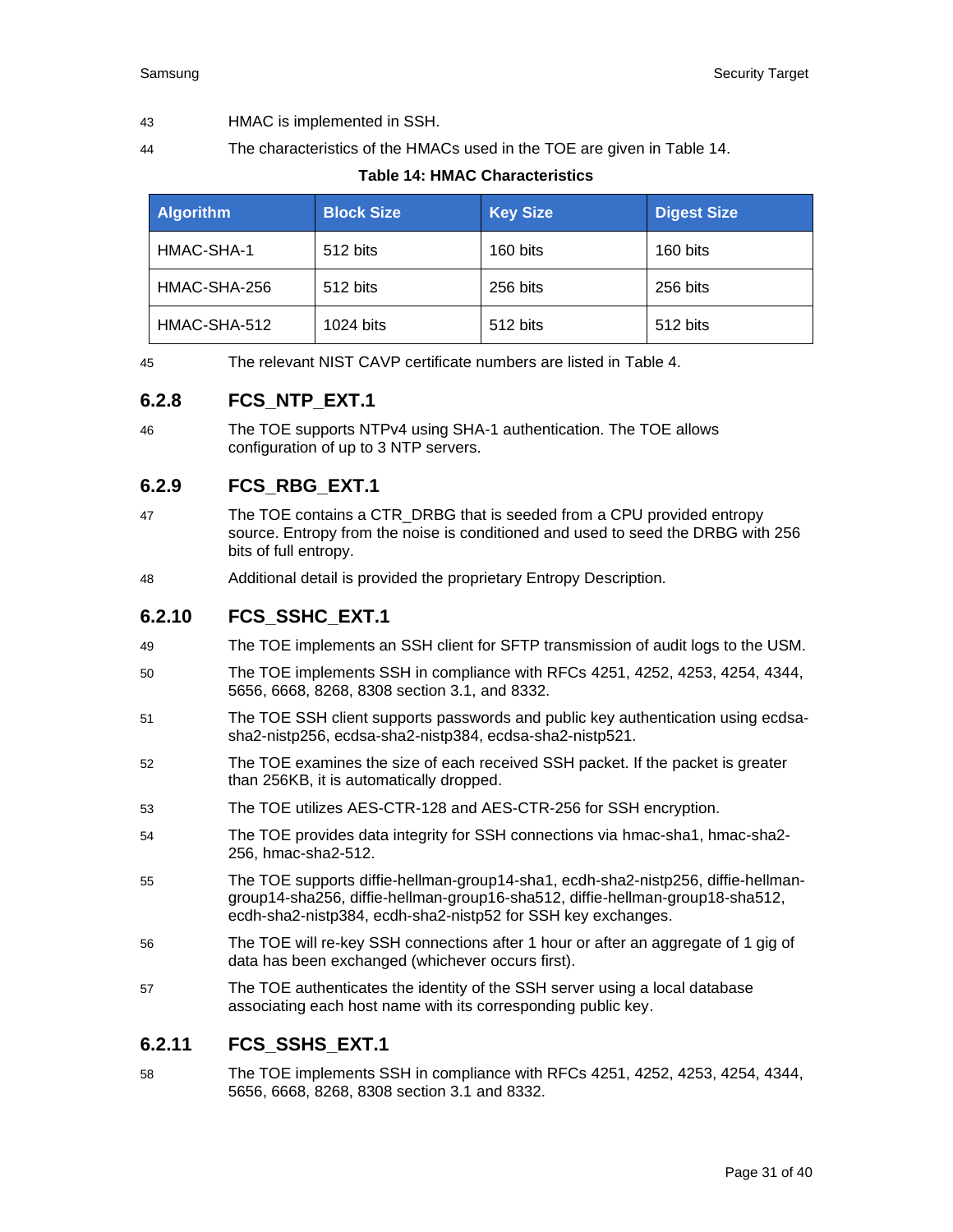- 59 The TOE supports password-based or public key authentication (ecdsa-sha2 nistp256, ecdsa-sha2-nistp384, ecdsa-sha2-nistp521). In the case of public keys, the TOE authenticates the identity of the SSH client using a local database associating authorized hosts with its corresponding public key.
- 60 The TOE examines the size of each received SSH packet. If the packet is greater than 256 KB, it is automatically dropped.
- 61 The TOE utilises AES-CTR-128 and AES-CTR-256 for SSH encryption.
- 62 The TOE provides data integrity for SSH connections via HMAC-SHA1, HMAC-SHA2-256 and HMAC-SHA2-512.
- 63 The TOE supports diffie-hellman-group14-sha1, ecdh-sha2-nistp256, diffie-hellmangroup14-sha256, diffie-hellman-group16-sha512, diffie-hellman-group18-sha512, ecdh-sha2-nistp384 and ecdh-sha2-nistp52 for SSH key exchanges.
- 64 The TOE will re-key SSH connections after 1 hour of after an aggregate of 1 gig of data has been exchanged (whichever occurs first).

# <span id="page-31-0"></span>**6.3 Identification and Authentication**

### **6.3.1 FIA\_PMG\_EXT.1**

- 65 The TOE supports the local definition of users with corresponding passwords. The passwords can be composed of any combination of upper and lower case letters, numbers, and special characters "!", " $@$ ", "#", "\$", "%", "^", "&", "\*", "(", ")".
- 66 The minimum password length is settable by the Administrator and can range from 9 to 15 characters.

# **6.3.2 FIA\_UIA\_EXT.1**

- 67 The TOE requires all users to be successfully identified and authenticated. The TOE warning banner is displayed prior to authentication. No other actions may be performed on behalf of the administrative user prior to authentication.
- 68 Administrative access to the TOE is facilitated through several interfaces:
	- a) **CLI.** Administrative CLI via direct serial connection.
	- b) **Bash CLI.** Administrative CLI via SSH.
	- c) **NetconfD CLI.** ConfD CLI via SSH.
	- d) **Netconf API.** Administrative API via SSH.

#### **6.3.3 FIA\_UAU\_EXT.2**

- 69 Regardless of the interface at which the administrator interacts, the TOE prompts the user for a credential. Only after the administrative user presents the correct authentication credentials will they be granted access to the TOE administrative functionality. No TOE administrative access is permitted until an administrator is successfully identified and authenticated.
- 70 The TOE provides a local password-based authentication mechanism and also supports SSH public key authentication.
- 71 The process for authentication is the same for administrative access whether administration is occurring via direct connection or remotely. At initial login, the administrative user is prompted to provide a username. After the user provides the username, the user is prompted to provide the administrative credential associated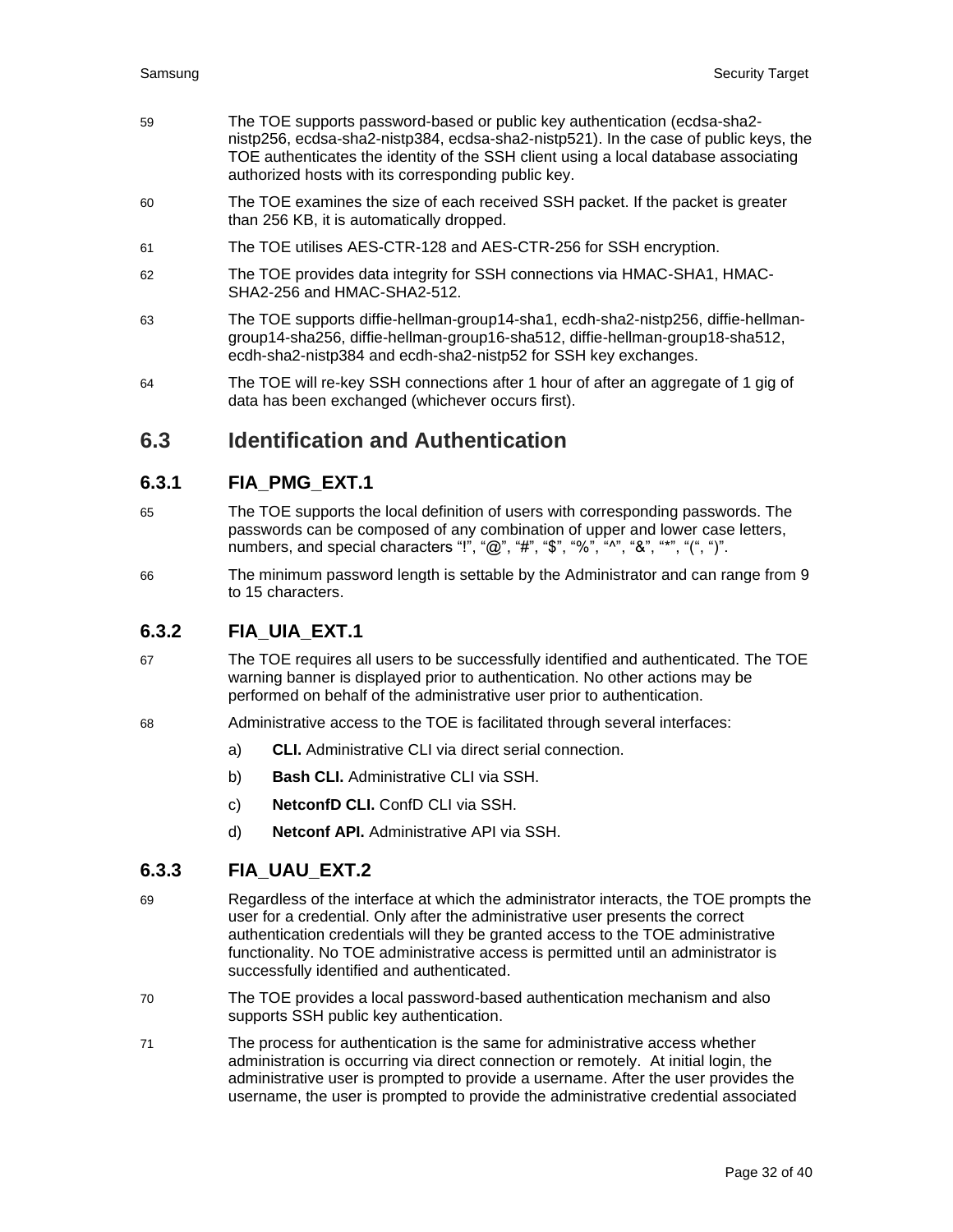with the user account (e.g. password or SSH public/private key response). The TOE then either grants administrative access (if the combination of username and credential is correct) or indicates that the login was unsuccessful. The TOE does not provide a reason for failure in the cases of a login failure.

# **6.3.4 FIA\_UAU.7**

72 For all authentication at the local CLI the TOE provides no feedback when the administrative password is entered so that the password is obscured.

# **6.3.5 FIA\_AFL.1**

- 73 The TOE is capable of tracking authentication failures of remote administrators.
- 74 When a user account has sequentially failed authentication the configured number of times the account will be locked for a Security Administrator defined time period.
- 75 The local console does not implement the lockout mechanism.

<span id="page-32-0"></span>**6.4 Security Management**

### **6.4.1 FMT\_MOF.1/ManualUpdate**

76 The TOE restricts the ability to perform software updates to Security Administrators.

#### **6.4.2 FMT\_MTD.1/CoreData**

77 Users are required to login before being provided with access to any administrative functions.

# **6.4.3 FMT\_SMR.2**

- 78 The following user accounts are available, which are all Security Administrators:
	- a) **lteuser.** This account is used to access the CLI and Bash CLI.
	- b) **nrcliuser.** This account is used to access the NetconfD CLI and Nedtconf API.
- 79 Management of TSF data is restricted to Security Administrators.

#### **6.4.4 FMT\_MTD.1/CryptoKeys**

80 The TOE restricts the ability to generate and delete SSH keys to Security Administrators.

# **6.4.5 FMT\_SMF.1**

- 81 The TOE provides the following management capabilities:
	- a) Ability to administer the TOE locally (serial) and remotely (SSH)
	- b) Ability to configure the access banner via CLI or Bash CLI
	- c) Ability to configure the session inactivity time before session termination
		- i) The CLI / Bash CLI timeout value is set via the CLI or Bash CLI
		- ii) The NetconfD CLI / Netconf API timeout value is via the NetconfD CLI or Netconf API
	- d) Ability to update the TOE and to verify the updates via CLI or Bash CLI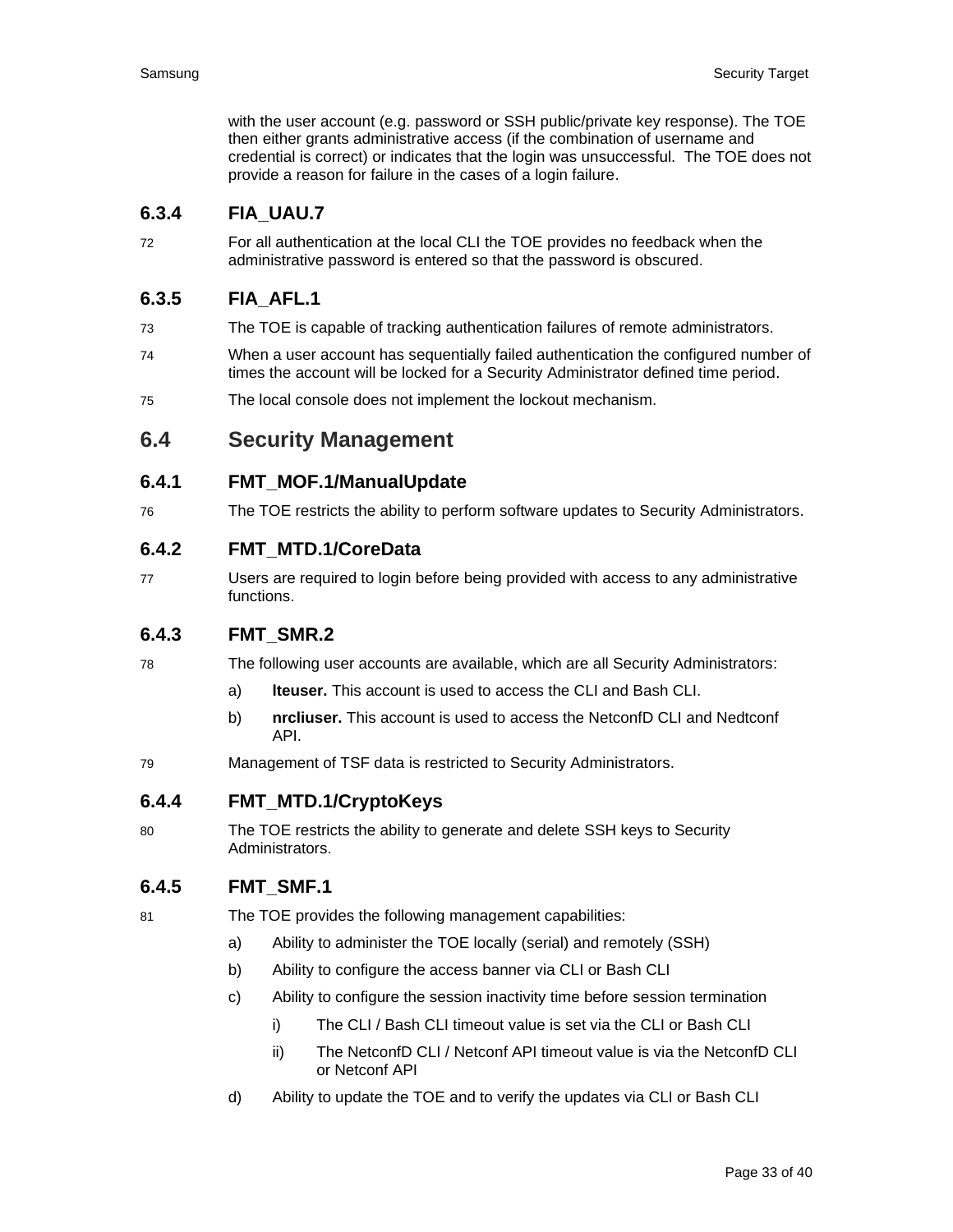- e) Ability to configure the authentication failure parameters via CLI or Bash CLI
- f) Ability to manage the cryptographic keys (SSH keys) via CLI or Bash CLI
- g) Ability to configure the cryptographic functionality (SSH configuration) via CLI or Bash CLI
- h) Ability to configure NTP via the NetconfD CLI or Netconf API

# <span id="page-33-0"></span>**6.5 Protection of the TSF**

### **6.5.1 FPT\_SKP\_EXT.1**

82 Keys are protected as described in [Table 15.](#page-33-1) Plaintext keys stored in flash (nonvolatile memory) are protected via Unix permissions and cannot be viewed by TOE users.

<span id="page-33-1"></span>

| <b>Key</b>                                            | <b>Algorithm</b>       | <b>Storage</b>       | <b>Zeroization</b>                                                                                                                                                   |
|-------------------------------------------------------|------------------------|----------------------|----------------------------------------------------------------------------------------------------------------------------------------------------------------------|
| <b>SSH Private</b><br>Keys                            | <b>ECDSA</b>           | Flash -<br>plaintext | Keys are destroyed when generating new<br>keys by deleting the previous file and<br>creating a new file. Initiated via CLI<br>command by the Security Administrator. |
| <b>SSH Ephemeral</b><br>Keys                          | AES/DH/<br><b>ECDH</b> | $RAM -$<br>plaintext | OpenSSL ensures that keys (including re-<br>keyed keys) are overwritten with zeroes<br>when no longer required.                                                      |
| NTP Key<br>(User inputted<br>40 digit<br>hexadecimal) | n/a                    | Flash -<br>plaintext | Keys are destroyed when generating new<br>keys by deleting the previous file and<br>creating a new file. Initiated via CLI<br>command by the Security Administrator. |

#### **Table 15: Keys**

# **6.5.2 FPT\_APW\_EXT.1**

<span id="page-33-2"></span>83 Passwords are protected as describe in [Table 16.](#page-33-2)

#### **Table 16: Passwords**

| <b>Key/Password</b>                       | <b>Generation/ Algorithm</b> | <b>Storage</b>       |
|-------------------------------------------|------------------------------|----------------------|
| Locally stored administrator<br>passwords | User generated               | Flash - SHA-512 hash |

# **6.5.3 FPT\_TST\_EXT.1**

84 At startup, the TOE undergoes the following tests:

a) Central Processing Unit (CPU) and Memory Basic Input/Output System (BIOS) self-tests – CPU and memory are initialized by exercising a set of known answer tests and the BIOS is compared against a known checksum of the image. The memory is zeroized and then a random pattern is written to and read from the memory.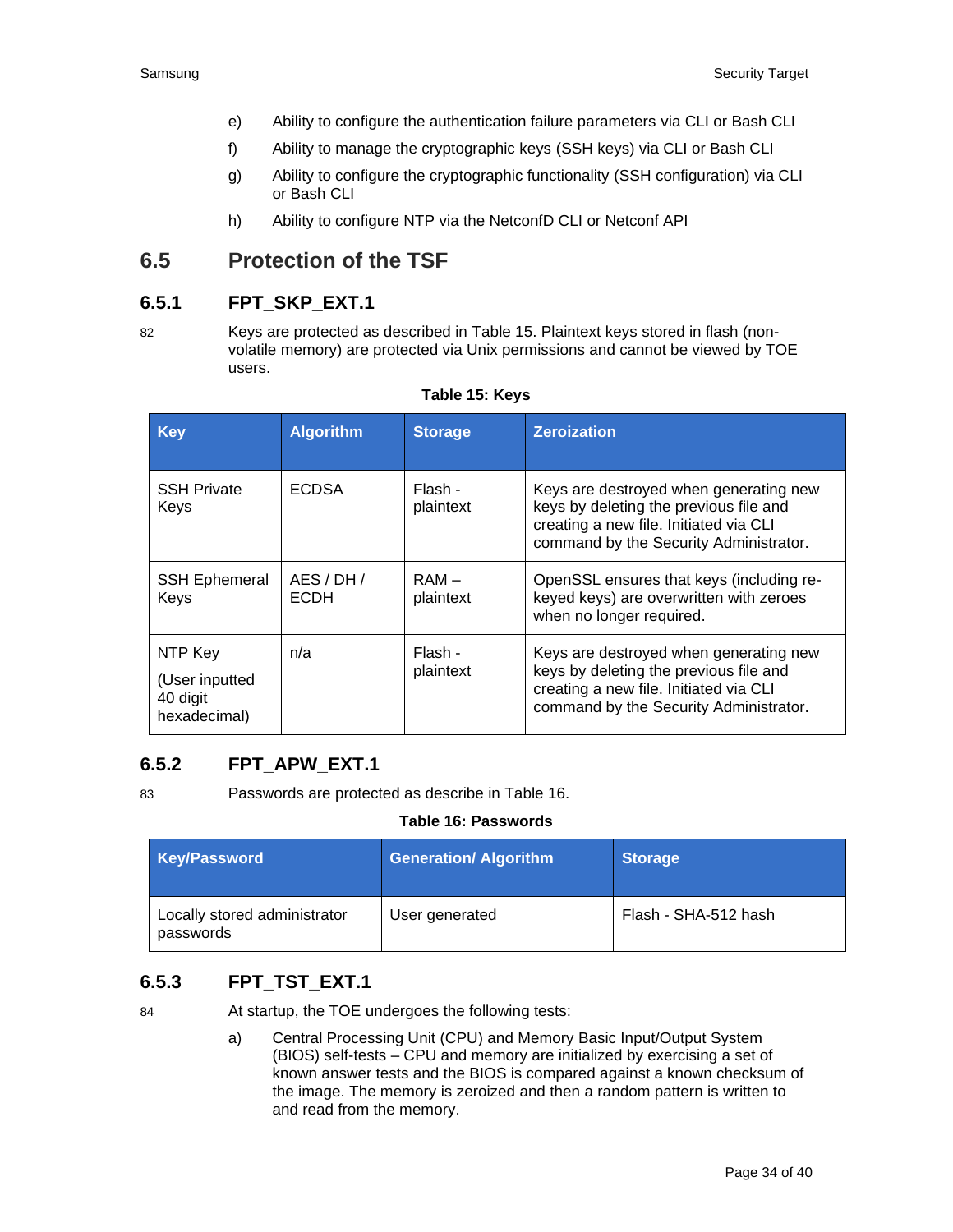- b) Boot loader image verification the boot loader compares the image of the TOE to a known checksum of the image prior to booting.
- c) OpenSSL cryptographic module self-tests
- 85 These tests ensure the correct operation of the cryptographic functionality of the TOE, the CPU and BIOS and verify that the correct TOE image is being used. The cryptographic functionality will not be available if the tests fail, and any operation of the TOE supported by this functionality will not be available. If the CPU, or BIOS tests fail, the device will not complete the boot up operation. If the boot loader image verification fails, the boot up operation will fail. When the device completes the boot up operation, this is evidence that the self-tests have passed, and that the TOE, and the cryptographic functions are operating correctly.

# **6.5.4 FPT\_TUD\_EXT.1**

- 86 The current firmware version may be queried using any administrative interface.
- 87 The Security Administrator manually initiates TOE updates from the Bash CLI. TOE update files must first be copied to the TOE via SCP.
- 88 TOE update files are digitally signed (ECDSA) and the signature is verified using a hardcoded public key prior to installation of the update. If verification fails, the update is aborted, and an error message is displayed.

# **6.5.5 FPT\_STM\_EXT.1**

- 89 The TOE makes use of NTP to maintain date and time.
- 90 The TOE makes use of time for the following:
	- a) Audit record timestamps
	- b) Session timeouts (lockout enforcement)

# <span id="page-34-0"></span>**6.6 TOE Access**

# **6.6.1 FTA\_SSL\_EXT.1**

91 The Security Administrator may configure the TOE to terminate an inactive local interactive session following a specified period of time. This is applicable to the local CLI.

# **6.6.2 FTA\_SSL.3**

92 The Security Administrator may configure the TOE to terminate an inactive remote interactive session following a specified period of time. This is applicable to the Bash CLI, NetcongfD CLI and Netconf API.

# **6.6.3 FTA\_SSL.4**

93 Administrative users may terminate their own sessions at any time by issuing the exit command at any CLI or a close-session message at the NetConf API.

# **6.6.4 FTA\_TAB.1**

94 The TOE displays an administrator configurable message to users prior to login at the CLI, Bash CLI, NetcongfD CLI and Netconf API.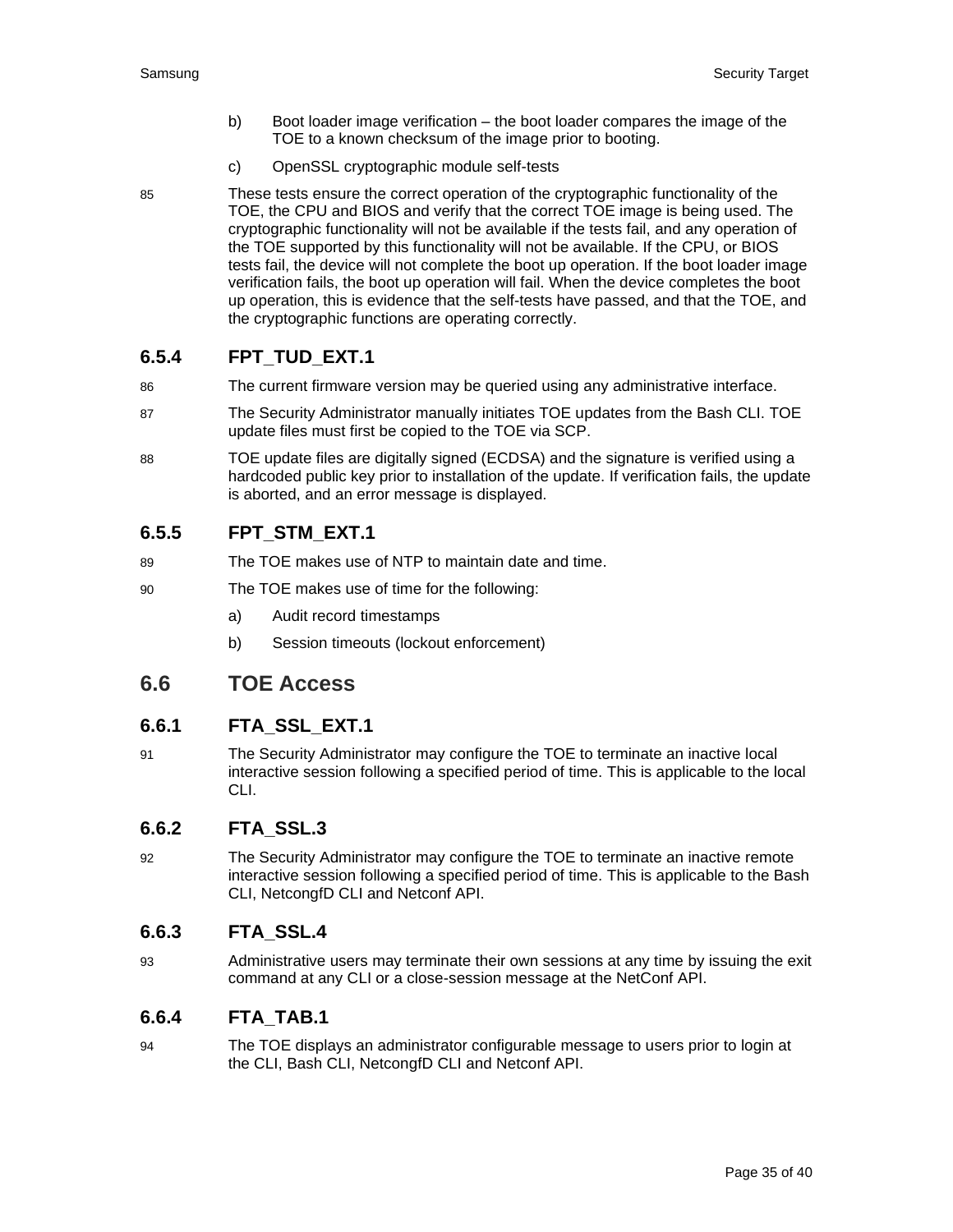# <span id="page-35-0"></span>**6.7 Trusted Path/Channels**

# **6.7.1 FTP\_ITC.1**

95 The TOE supports secure communication with the following IT entities:

a) Audit server per FCS\_SSHC\_EXT.1

# **6.7.2 FTP\_TRP.1/Admin**

96 The TOE provides the following trusted paths for remote administration:

- a) **Bash CLI.** Administrative CLI via SSH per FCS\_SSHS\_EXT.1.
- b) **NetconfD CLI.** ConfD CLI via SSH per FCS\_SSHS\_EXT.1.
- c) **Netconf API.** Administrative API via SSH per FCS\_SSHS\_EXT.1.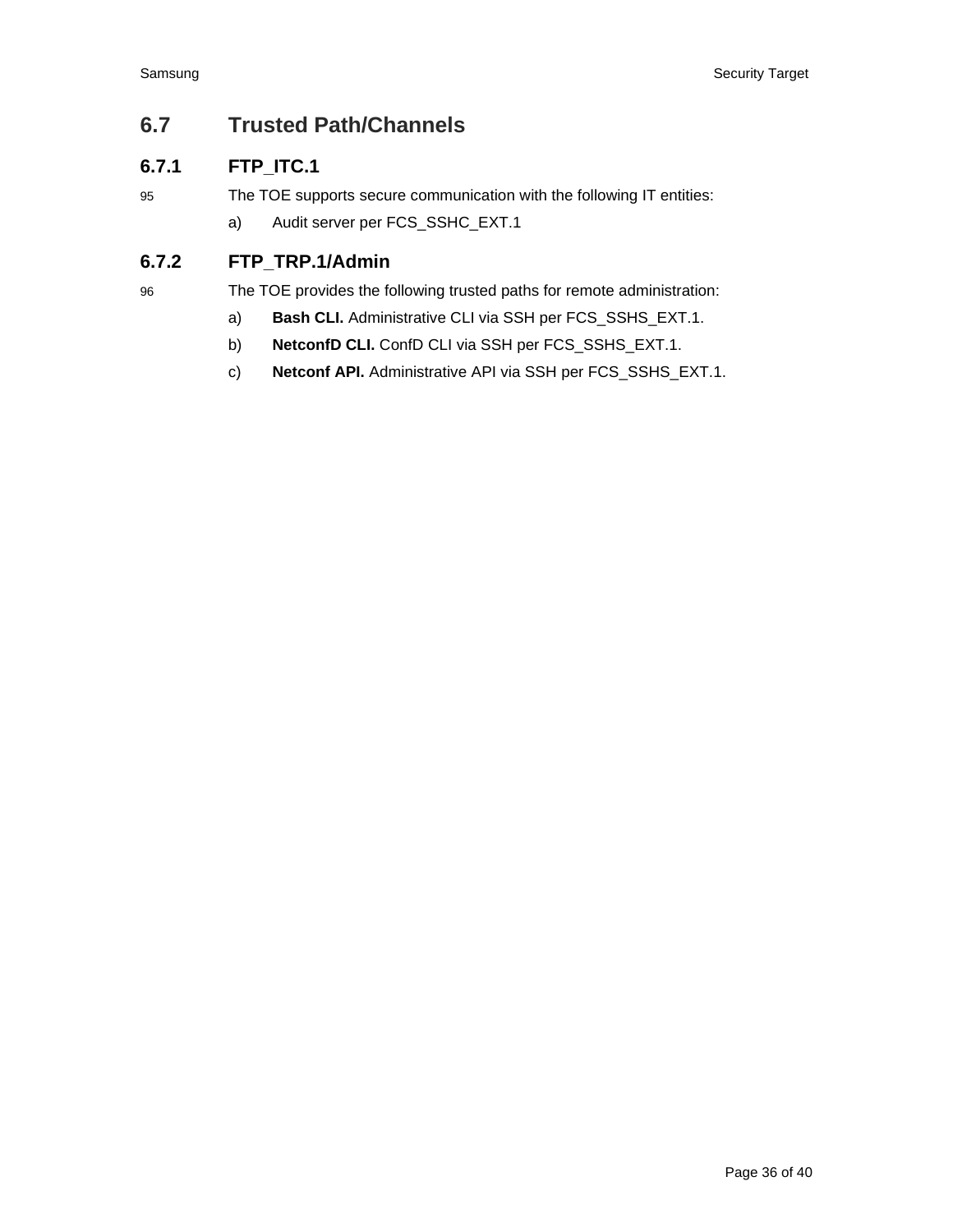# <span id="page-36-0"></span>**7 Rationale**

# <span id="page-36-1"></span>**7.1 Conformance Claim Rationale**

- 97 The following rationale is presented with regard to the PP conformance claims:
	- a) **TOE type.** As identified in section [2.1,](#page-6-1) the TOE is network device, consistent with the NDcPP.
	- b) **Security problem definition.** As shown in section [3,](#page-10-0) the threats, OSPs and assumptions are reproduced directly from the NDcPP.
	- c) **Security objectives.** As shown in section [4,](#page-13-0) the security objectives are reproduced directly from the NDcPP.
	- d) **Security requirements.** As shown in section [5,](#page-14-0) the security requirements are reproduced directly from the NDcPP. No additional requirements have been specified.

# <span id="page-36-2"></span>**7.2 Security Objectives Rationale**

98 All security objectives are drawn directly from the NDcPP.

# <span id="page-36-3"></span>**7.3 Security Requirements Rationale**

99 All security requirements are drawn directly from the NDcPP. [Table 17](#page-36-4) presents a mapping between threats and SFRs as presented in the NDcPP.

#### **Table 17: NDcPP SFR Rationale**

<span id="page-36-4"></span>

| <b>Identifier</b>                          | <b>SFR Rationale</b>                                                                                                                                                                                                                         |
|--------------------------------------------|----------------------------------------------------------------------------------------------------------------------------------------------------------------------------------------------------------------------------------------------|
| T.UNAUTHORIZED_ADMINIS  •<br>TRATOR_ACCESS | The Administrator role is defined in FMT_SMR.2 and the<br>relevant administration capabilities are defined in<br>FMT_SMF.1 and FMT_MTD.1/CoreData, with optional<br>additional capabilities in FMT_MOF.1/Services and<br>FMT MOF.1/Functions |
|                                            | The actions allowed before authentication of an<br>$\bullet$<br>Administrator are constrained by FIA_UIA_EXT.1, and<br>include the advisory notice and consent warning message<br>displayed according to FTA_TAB.1                           |
|                                            | The requirement for the Administrator authentication<br>٠<br>process is described in FIA UAU EXT.2                                                                                                                                           |
|                                            | Locking of Administrator sessions is ensured by<br>٠<br>FTA_SSL_EXT.1 (for local sessions), FTA_SSL.3 (for<br>remote sessions), and FTA_SSL.4 (for all interactive<br>sessions)                                                              |
|                                            | The secure channel used for remote Administrator<br>connections is specified in FTP_TRP.1/Admin                                                                                                                                              |
|                                            | (Malicious actions carried out from an Administrator session<br>are separately addressed by T.UNDETECTED_ACTIVITY)                                                                                                                           |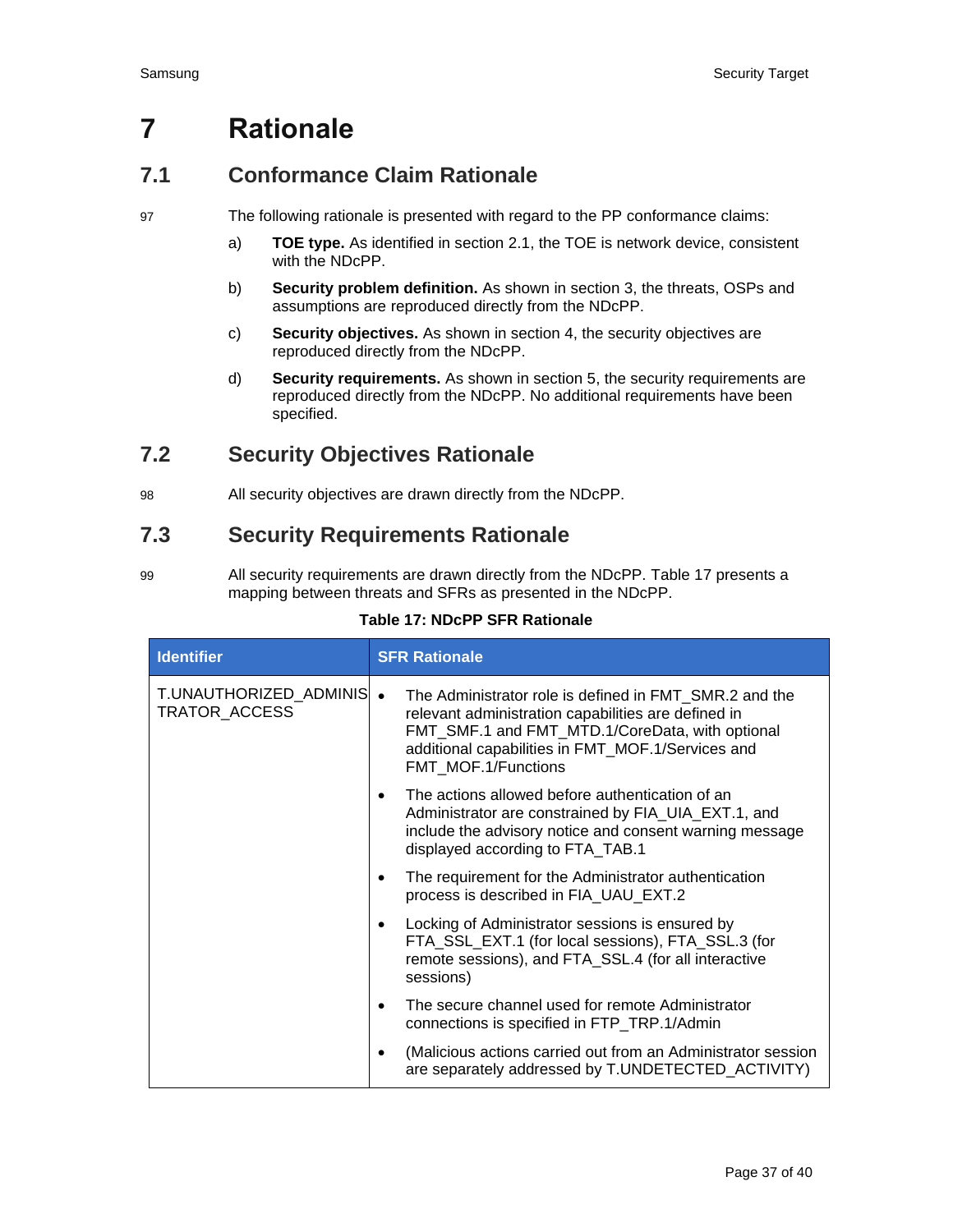| <b>Identifier</b>                      | <b>SFR Rationale</b>                                                                                                                                                                                                                                                                                                                                                                                                                                                                                                                                               |
|----------------------------------------|--------------------------------------------------------------------------------------------------------------------------------------------------------------------------------------------------------------------------------------------------------------------------------------------------------------------------------------------------------------------------------------------------------------------------------------------------------------------------------------------------------------------------------------------------------------------|
|                                        | (Protection of the Administrator credentials is separately<br>$\bullet$<br>addressed by T.PASSWORD_CRACKING).                                                                                                                                                                                                                                                                                                                                                                                                                                                      |
| T.WEAK_CRYPTOGRAPHY                    | Requirements for key generation and key distribution are<br>$\bullet$<br>set in FCS_CKM.1 and FCS_CKM.2 respectively<br>Requirements for use of cryptographic schemes are set in<br>$\bullet$<br>FCS_COP.1/DataEncryption, FCS_COP.1/SigGen,<br>FCS_COP.1/Hash, and FCS_COP.1/KeyedHash<br>Requirements for random bit generation to support key<br>$\bullet$<br>generation and secure protocols (see SFRs resulting from<br>T.UNTRUSTED_COMMUNICATION_CHANNELS) are set<br>in FCS_RBG_EXT.1<br>Management of cryptographic functions is specified in<br>FMT_SMF.1 |
| T.UNTRUSTED_COMMUNI<br>CATION_CHANNELS | The general use of secure protocols for identified<br>$\bullet$<br>communication channels is described at the top level in<br>FTP_ITC.1 and FTP_TRP.1/Admin; for distributed TOEs the<br>requirements for inter-component communications are<br>addressed by the requirements in FPT_ITT.1                                                                                                                                                                                                                                                                         |
|                                        | Requirements for the use of secure communication<br>$\bullet$<br>protocols are set for all the allowed protocols in<br>FCS_DTLSC_EXT.1, FCS_DTLSC_EXT.2,<br>FCS_DTLSS_EXT.1, FCS_DTLSS_EXT.2,<br>FCS_HTTPS_EXT.1, FCS_IPSEC_EXT.1,<br>FCS_SSHC_EXT.1, FCS_SSHS_EXT.1,<br>FCS_TLSC_EXT.1, FCS_TLSC_EXT.2, FCS_TLSS_EXT.1,<br>FCS_TLSS_EXT.2                                                                                                                                                                                                                         |
|                                        | Optional and selection-based requirements for use of public<br>$\bullet$<br>key certificates to support secure protocols are defined in<br>FIA_X509_EXT.1, FIA_X509_EXT.2, FIA_X509_EXT.3                                                                                                                                                                                                                                                                                                                                                                          |
| T.WEAK AUTHENTICATIO<br>N ENDPOINTS    | The use of appropriate secure protocols to provide<br>$\bullet$<br>authentication of endpoints (as in the SFRs addressing<br>T.UNTRUSTED_COMMUNICATION_CHANNELS) are<br>ensured by the requirements in FTP_ITC.1 and<br>FTP_TRP.1/Admin; for distributed TOEs the authentication<br>requirements for endpoints in inter-component<br>communications are addressed by the requirements in<br>FPT_ITT.1                                                                                                                                                              |
|                                        | Additional possible special cases of secure authentication<br>$\bullet$<br>during registration of distributed TOE components are<br>addressed by FCO_CPC_EXT.1 and FTP_TRP.1/Join.                                                                                                                                                                                                                                                                                                                                                                                 |
| T.UPDATE_COMPROMISE                    | Requirements for protection of updates are set in<br>$\bullet$<br>FPT TUD EXT.1<br>Additional optional use of certificate-based protection of<br>$\bullet$<br>signatures can be specified using FPT_TUD_EXT.2,<br>supported by the X.509 certificate processing requirements<br>in FIA_X509_EXT.1, FIA_X509_EXT.2 and<br>FIA_X509_EXT.3                                                                                                                                                                                                                            |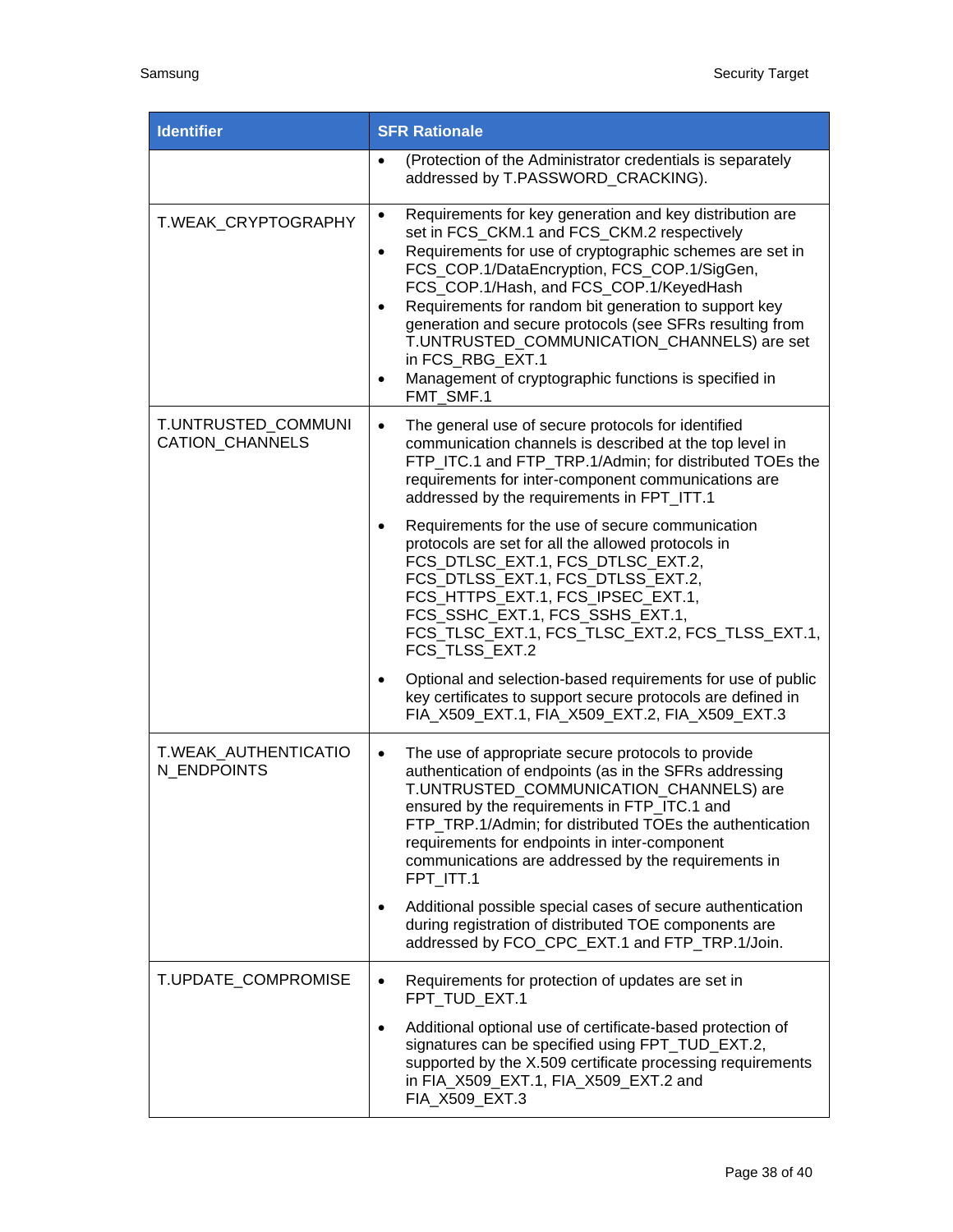| <b>Identifier</b>                       | <b>SFR Rationale</b>                                                                                                                                                                                                                       |
|-----------------------------------------|--------------------------------------------------------------------------------------------------------------------------------------------------------------------------------------------------------------------------------------------|
|                                         | Requirements for management of updates are defined in<br>$\bullet$<br>FMT_SMF.1 and (for manual updates) in<br>FMT_MOF.1/ManualUpdate, with optional requirements for<br>automatic updates in FMT_MOF.1/AutoUpdate                         |
| T.UNDETECTED_ACTIVITY                   | Requirements for basic auditing capabilities are specified in<br>$\bullet$<br>FAU_GEN.1 and FAU_GEN.2, with timestamps provided<br>according to FPT_STM_EXT.1 and if applicable, protection<br>of NTP channels in FCS_NTP_EXT.1            |
|                                         | Requirements for protecting audit records stored on the<br>$\bullet$<br>TOE are specified in FAU_STG.1                                                                                                                                     |
|                                         | Requirements for secure transmission of local audit records<br>$\bullet$<br>to an external IT entity via a secure channel are specified in<br>FAU_STG_EXT.1                                                                                |
|                                         | Optional additional requirements for dealing with potential<br>$\bullet$<br>loss of locally stored audit records are specified in<br>FAU STG EXT.2/LocSpace, and<br>FAU_STG_EXT.3/LocSpace                                                 |
|                                         | If (optionally) configuration of the audit functionality is<br>$\bullet$<br>provided by the TOE then this is specified in FMT_SMF.1,<br>and confining this functionality to Security Administrators is<br>required by FMT_MOF.1/Functions. |
| T.SECURITY_FUNCTIONAL<br>ITY_COMPROMISE | Protection of secret/private keys against compromise is<br>$\bullet$<br>specified in FPT_SKP_EXT.1                                                                                                                                         |
|                                         | Secure destruction of keys is specified in FCS_CKM.4<br>$\bullet$                                                                                                                                                                          |
|                                         | If (optionally) management of keys is provided by the TOE<br>$\bullet$<br>then this is specified in FMT_SMF.1, and confining this<br>functionality to Security Administrators is required by<br>FMT_MTD.1/CryptoKeys                       |
|                                         | (Protection of passwords is separately covered under<br>$\bullet$<br>T.PASSWORD_CRACKING)                                                                                                                                                  |
| T.PASSWORD_CRACKING                     | Requirements for password lengths and available<br>$\bullet$<br>characters are set in FIA PMG EXT.1                                                                                                                                        |
|                                         | Protection of password entry by providing only obscured<br>$\bullet$<br>feedback is specified in FIA_UAU.7                                                                                                                                 |
|                                         | Actions on reaching a threshold number of consecutive<br>$\bullet$<br>password failures are specified in FIA AFL.1                                                                                                                         |
|                                         | Requirements for secure storage of passwords are set in<br>$\bullet$<br>FPT_APW_EXT.1.                                                                                                                                                     |
| T.SECURITY_FUNCTIONAL<br>ITY_FAILURE    | Requirements for running self-test(s) are defined in<br>$\bullet$<br>FPT_TST_EXT.1                                                                                                                                                         |
| P.ACCESS_BANNER                         | An advisory notice and consent warning message is<br>$\bullet$<br>required to be displayed by FTA_TAB.1                                                                                                                                    |